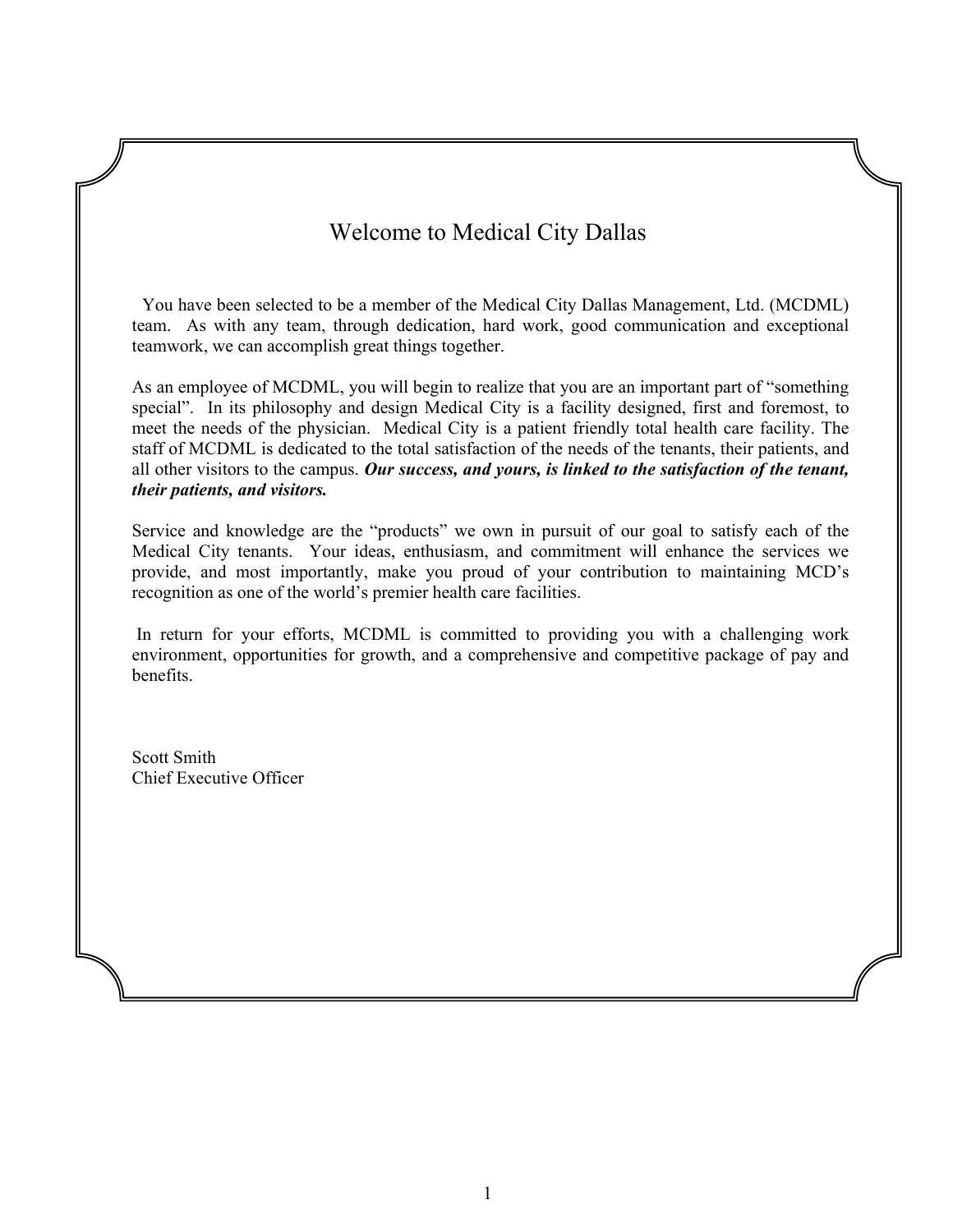# **MASTER TABLE OF CONTENTS**

# **SECTION I: INTRODUCTION**

| Page |  |
|------|--|
|      |  |
|      |  |
|      |  |
|      |  |
|      |  |

# **SECTION II: COMPENSATION**

## **SECTION III: TIME AWAY FROM WORK**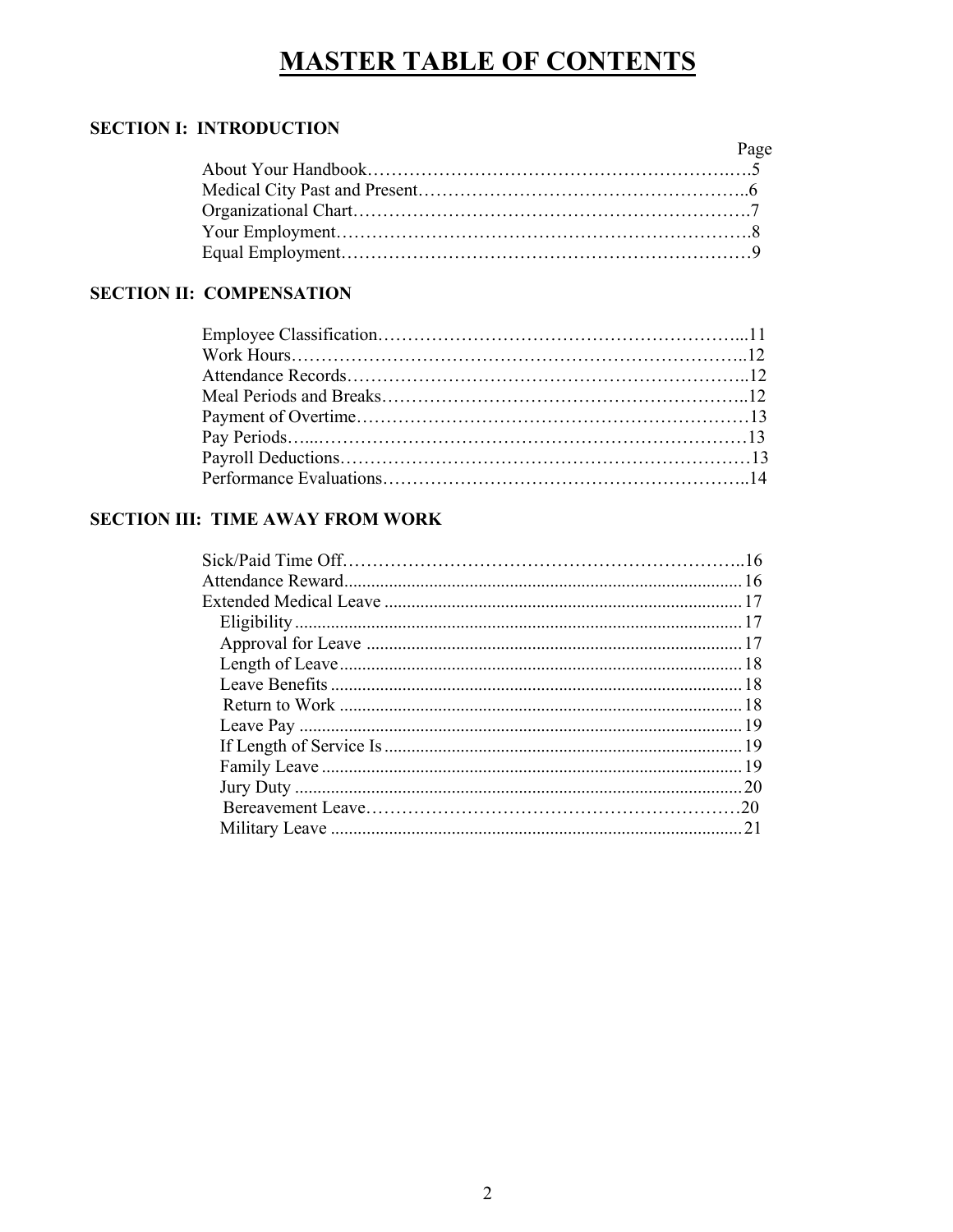## **SECTION IV: BENEFITS**

| Page |
|------|
|      |
|      |
|      |
|      |
|      |
|      |
|      |
|      |
|      |
|      |
|      |
|      |
|      |

# **SECTION V: POLICIES**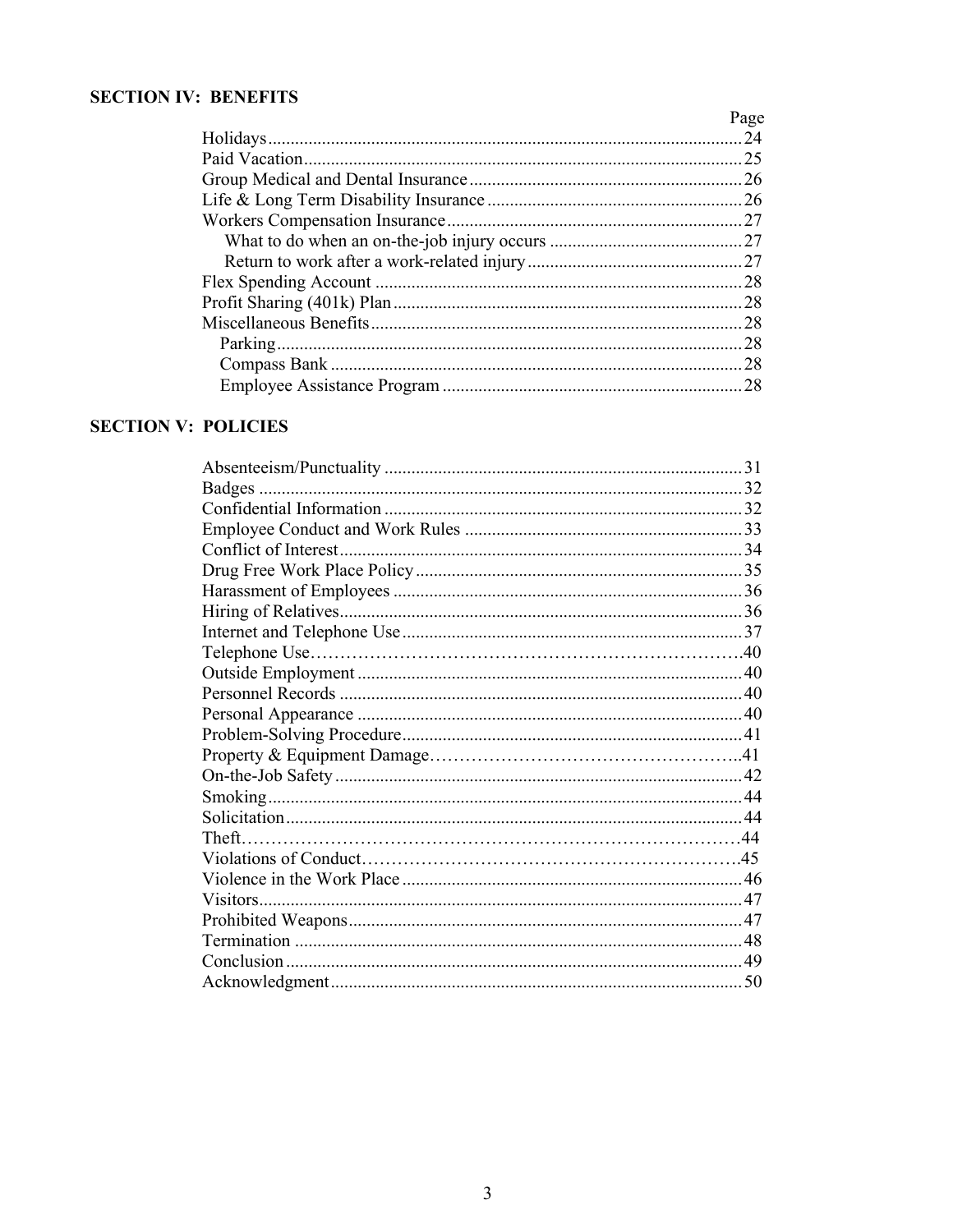# **INTRODUCTION**

# Page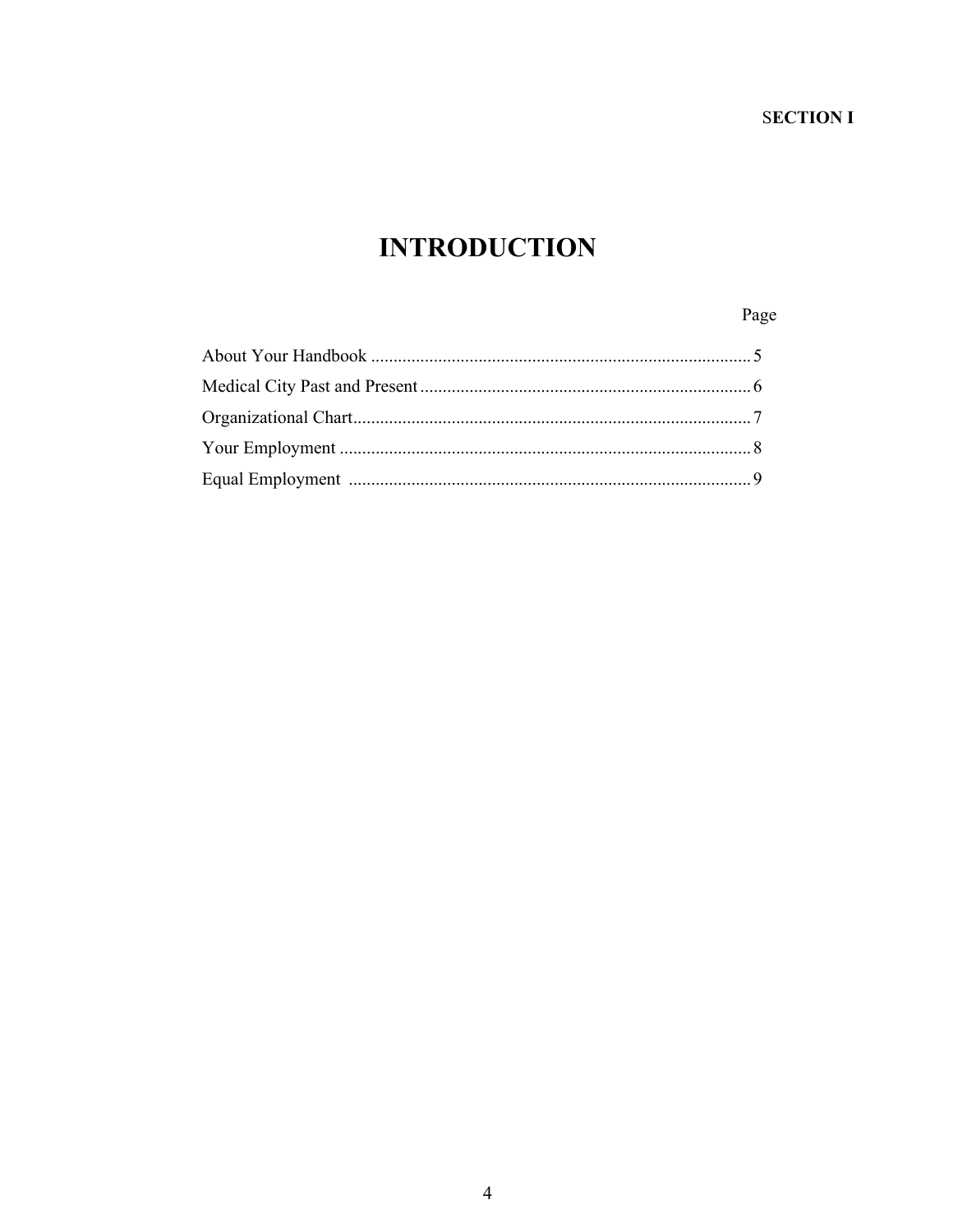## **SECTION I**

## *ABOUT YOUR HANDBOOK*

This Handbook has been prepared to provide the employees of Medical City Dallas Management, Ltd. (MCDML) with general information of basic policies, practices and benefits.

It is important that you read and a requirement that you acknowledge and understand the policies and procedures as outlined in this booklet. The handbook contains important information that will affect you on the job everyday. At MCDML, we believe that understanding the facility and how it works, as well as the policies and procedures, are an important step in developing and maintaining productive employer/employee relationships. Although the information in this Handbook should be helpful in familiarizing employees with MCDML and the facility it cannot anticipate every situation or answer every question about employment. The policies set forth in this Handbook may not apply in every situation and MCDML reserves the right to demonstrate flexibility in the administration of policies and procedures when such action is deemed necessary by MCDML.

This Handbook does not constitute or imply a contract of employment. Employment at MCDML, at all times, is at will. Employees may resign from MCDML, at any time, or may be discharged from MCDML at any time, for any reason, with or without cause or notice.

While every effort is made to keep the policies, procedures, benefits, and general information provided in this Handbook current, that may not always be possible. *Therefore, it is your responsibility to keep informed.* MCDML management reserves the right at its sole discretion, to change, revise, suspend, cancel, or depart, from time to time, all or any part of the policies, procedures, and benefits discussed in this Handbook without notice. Please consult your department manager or the HR Director in the MCDML management office in Suite C-840 if additional information is required.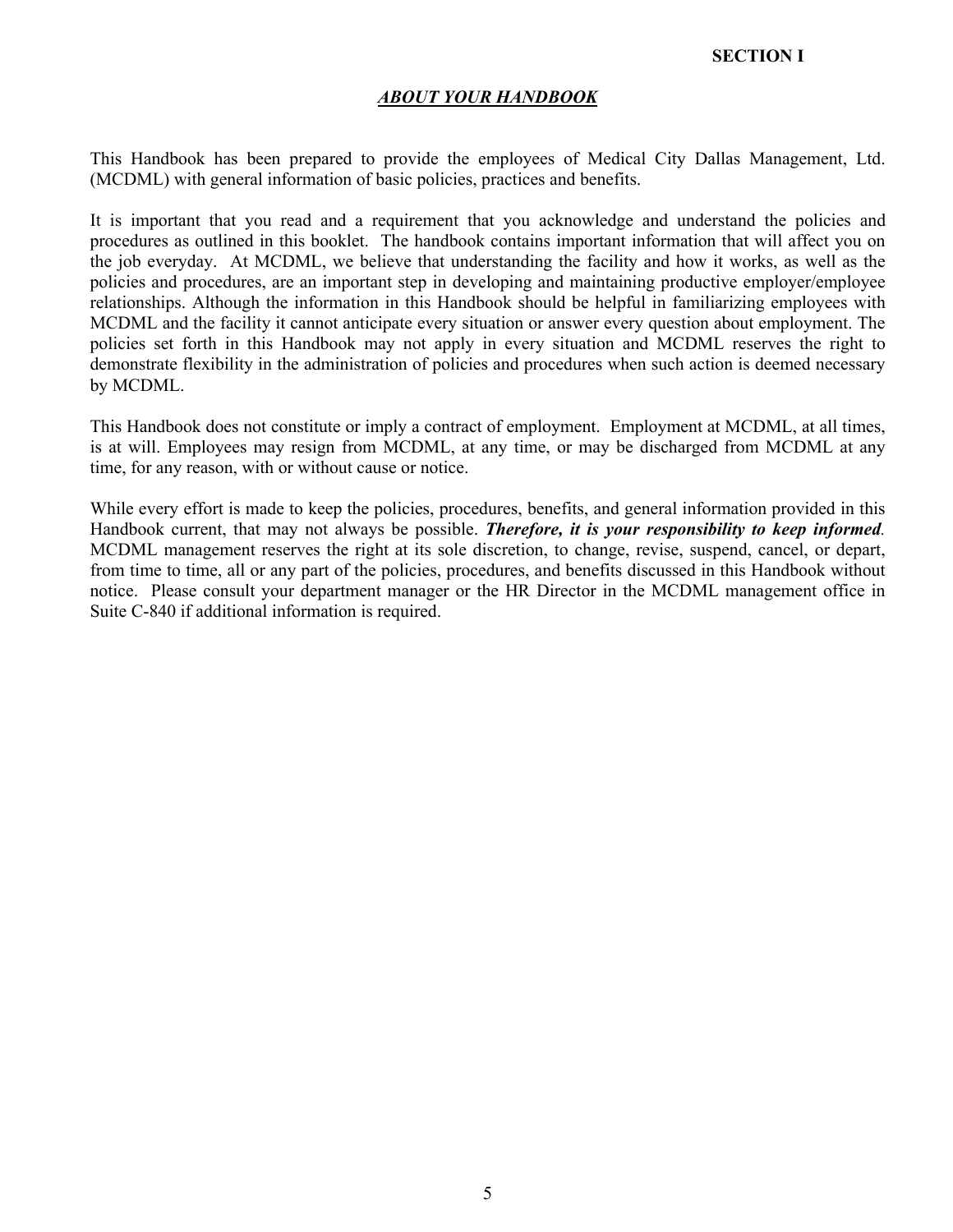## **MEDICAL CITY PAST, PRESENT, AND FUTURE**

The idea of Medical City was conceived to improve delivery of healthcare for physicians and patients alike.

In the 1960's, Robert J. Wright, the founder of Medical City, had an *idea* to design and build a totally integrated healthcare facility, placing the physicians' offices within a short walking distance to the hospital. In the 1960's this was a unique concept and no other facility in the country was designed as such. The goal was to save the physicians' several hours each day in driving time, as well as, put the physician in close contact with his/her patients who were hospitalized. In addition, the physicians, patients, and visitors of the facility could enjoy an atmosphere similar to a retail mall or a large hotel. The facility provides all services a physician might need in any given day such as a retail pharmacy, a bank, a print shop, and multiple eating establishments.

Robert J. Wright's *idea* became *reality* in 1974 when Medical City Dallas opened with a 13-story hospital tower containing 350 beds, an atrium with retail shops, and physicians' offices. Today this first phase of Medical City Dallas is referred to as Building A, and the success of the facility has generated considerable expansion since 1974. As of 2019 the Medical City complex is approximately two million square feet and includes:

- w **Building A** consists of three floors of physician medical office space, 13 floors of the Hospital South tower, Nine floors of the Hospital North tower in addition to numerous retailers. **Medical City Dallas Children's Tower** is seven stories of Hospital space, connects to Building A North tower, and is the main entrance to the Children's Hospital.
- **Building B** was added in 1977 and consists of four floors of physician medical office space and retail space.
- **Building C** was added in 1984 with eight stories of physician medical office space and several retailers, including a bank. The Building C annex began in 1984 with two stories and later expanded in 1994 and 2006. Today the annex includes Eight floors of medical office and retail space,
- **\*** Building D was completed in August of 1995and expanded in 2016. Today Building D consists of four floors of physician medical office space and eight floors of hospital space, and two retailers. Building D houses The Womens Hospital and two floors of Oncology
- w **Building E** was completed in 2006 as a 6 story building. In 2014, 6 additional floors were added to the building making it 12 stories. Building E is referred to as the "Critical Care Tower". This building houses the emergency room as well as multiple critical care departments within the Hospital.

 *Expansion and Growth are a measure to success. The Medical City dream has continued to flourish due to capable, caring employees, like you, who will continue to successfully carry Medical City Dallas into the future.*

**SECTION I**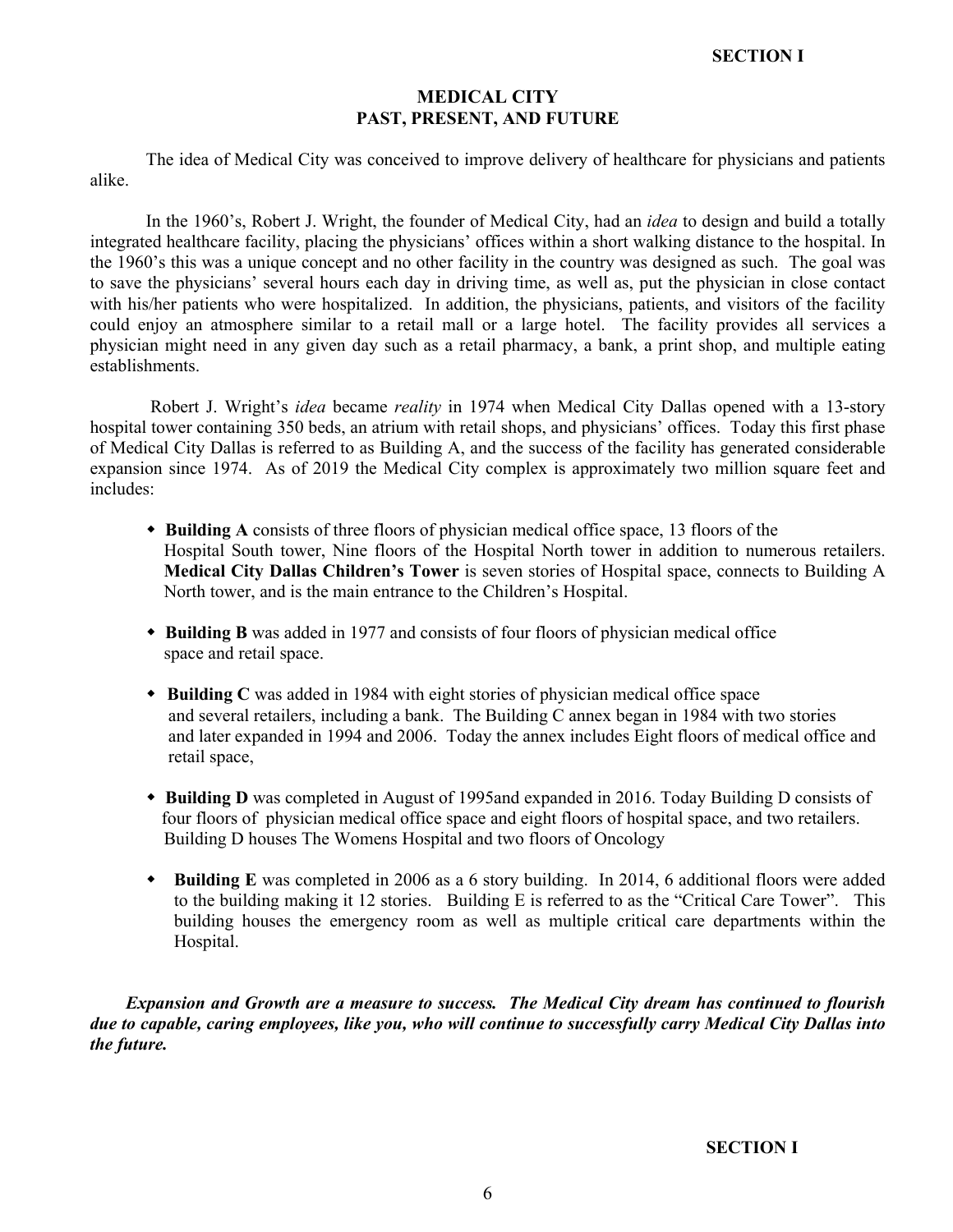*ORGANIZATION CHART*

## *YOUR EMPLOYMENT*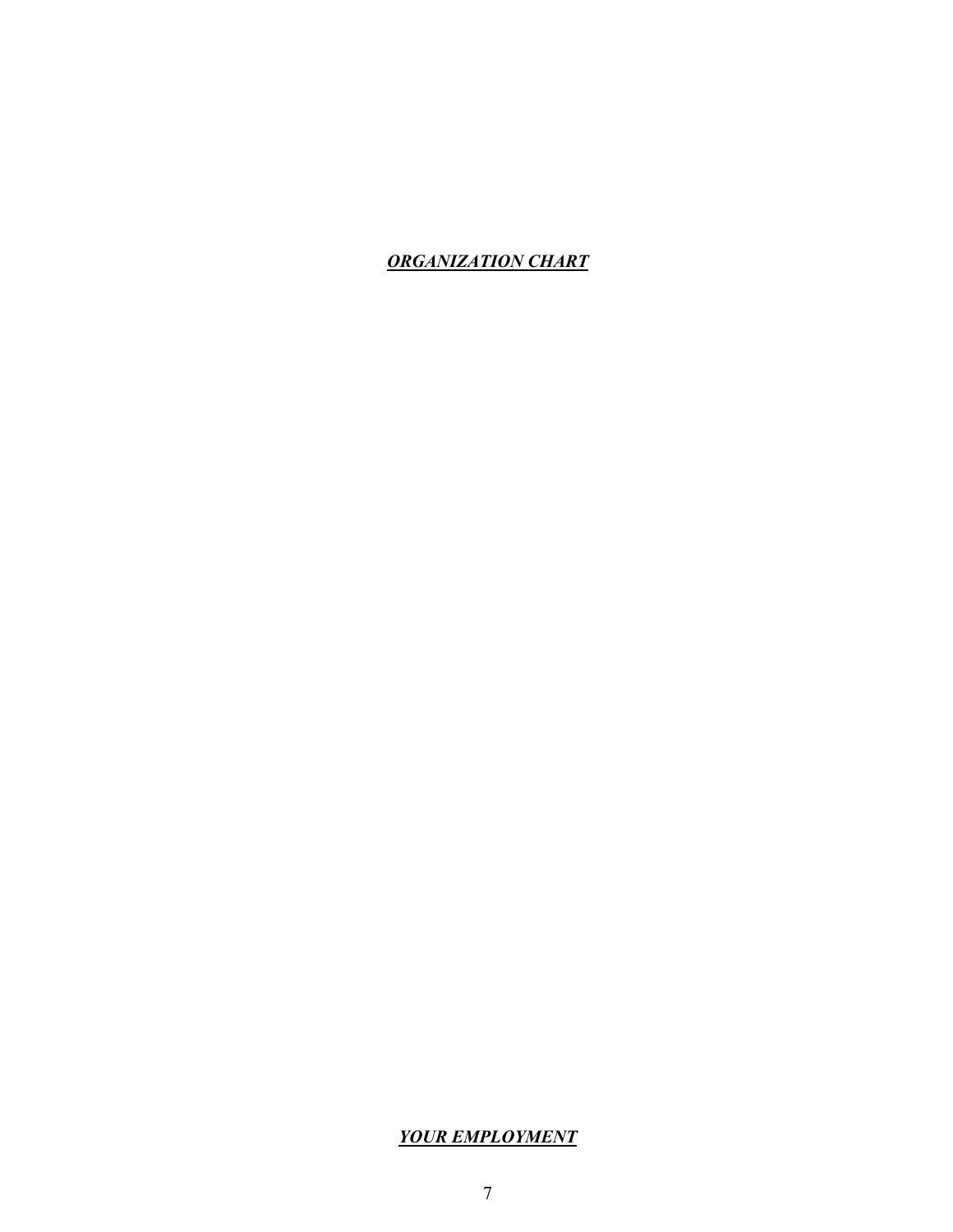The success of Medical City Dallas depends upon the effectiveness of its individual employees in delivering the highest quality of services to the physicians, their patients, and the visitors of the Medical City facility. *Your employment, commitment, and cooperation in the team effort are a significant contributing factor to the success of Medical City***.** 

## **At MCDML we think it is reasonable that you can expect:**

- MCDML will strive to be a responsive employer and will adhere to the principals of equal opportunity employment in its employment practices.
- MCDML will strive to provide open communications and mutual employer/employee respect.
- MCDML will strive to provide competitive wages based on job responsibilities and demonstrated job performance.
- $\bullet$  MCDML will strive to provide a benefit program that is competitive within the industry for the area.

## **MCDML reasonably expects you:**

- to put forth your best efforts to complete all of your assigned duties.
- $\bullet$  to take initiative, to be proactive rather than reactive.
- $\bullet$  to be regular and punctual in your attendance.
- w to cooperate with your co-workers in the spirit of teamwork and to treat each co-worker with respect regardless of differences.
- $\bullet$  to comply with all established policies.
- w to **exceed** the expectations of the physicians, their patients and visitors of the campus in the delivery of services you provide and in every job you do.
- $\bullet$  to ask when you don't know, question when you don't understand, and suggest when you see a better way.

You will be assigned to a department supervisor or manager who will help you adapt to the facility work routines, policies, rules, and procedures. Supervisors and managers offer guidance. If at any time you have questions, concerns or suggestions about your work, facility policies, or the operations of the facility in general, consult your supervisor or the department manager.

## **SECTION I**

## *EQUAL EMPLOYMENT*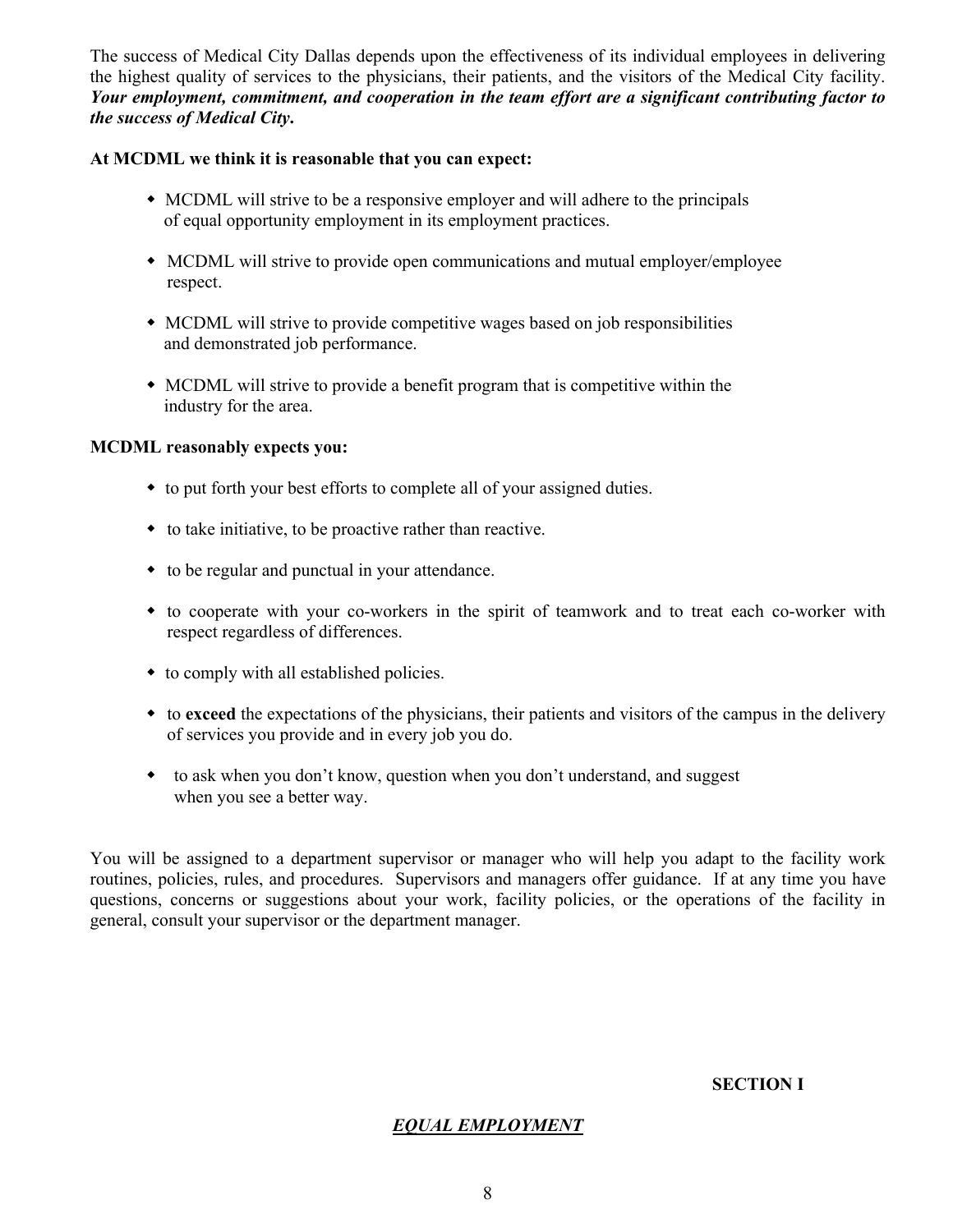MCDML is committed to providing Equal Employment Opportunity at equitable and competitive wages. MCDML maintains a policy of non-discrimination in all employment practices. It is the policy of MCDML to recruit, employ, advance and compensate on the basis of an individual's merits, qualifications, abilities and performance within their position. In practice, MCDML seeks to recruit, hire, train, promote, and compensate people in all job classifications without regard to race, color, disability, age, sex, religion, national origin, or veteran status. The desire of MCDML is to maintain safe and pleasant working conditions with a friendly climate of mutual respect.

MCDML management believes in open communication. Employees are encouraged to verbally discuss their opinions, suggestions, concerns, or complaints with their supervisor or MCDML management staff without fear of reprisal.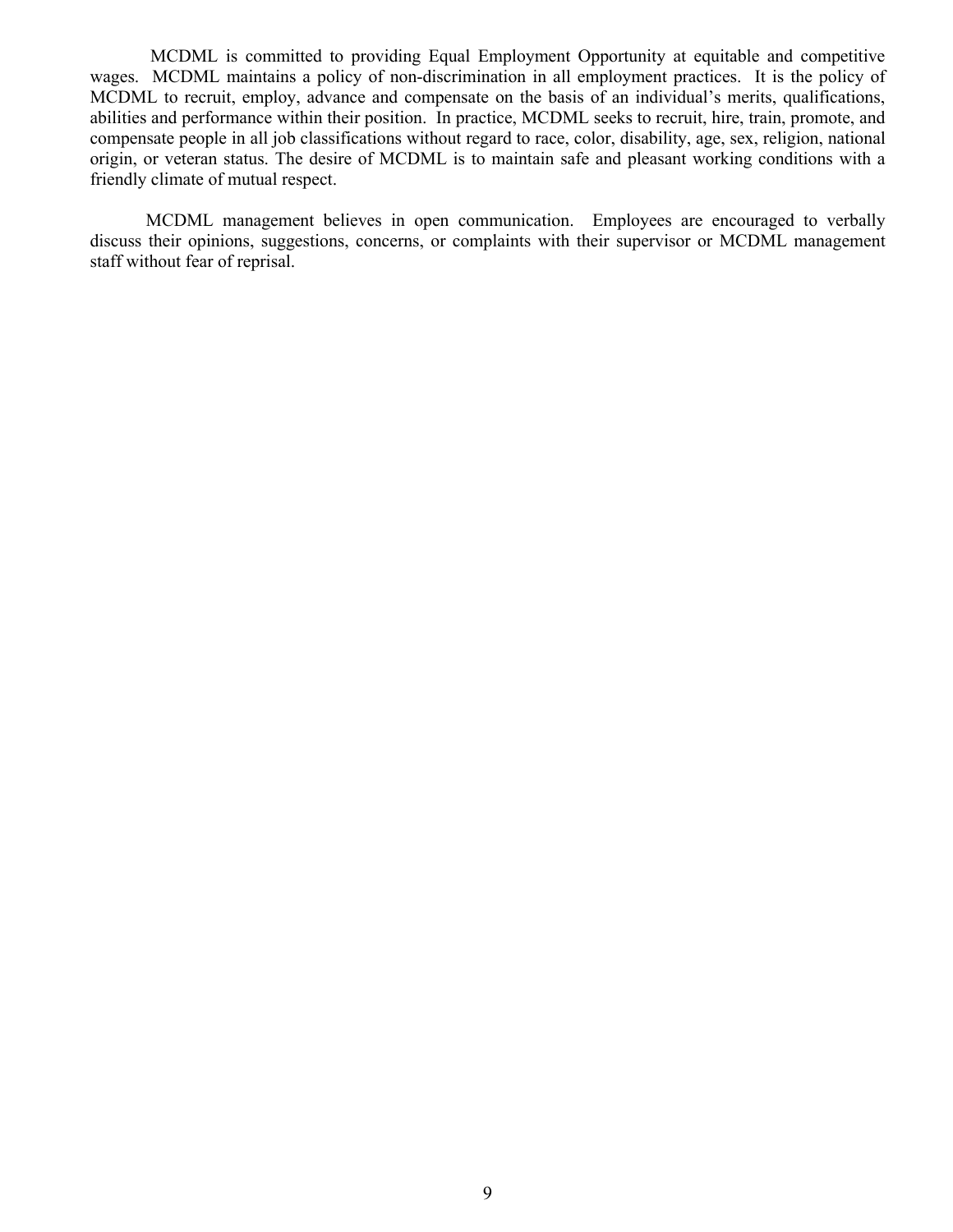# **SECTION II**

# **COMPENSATION**

# Page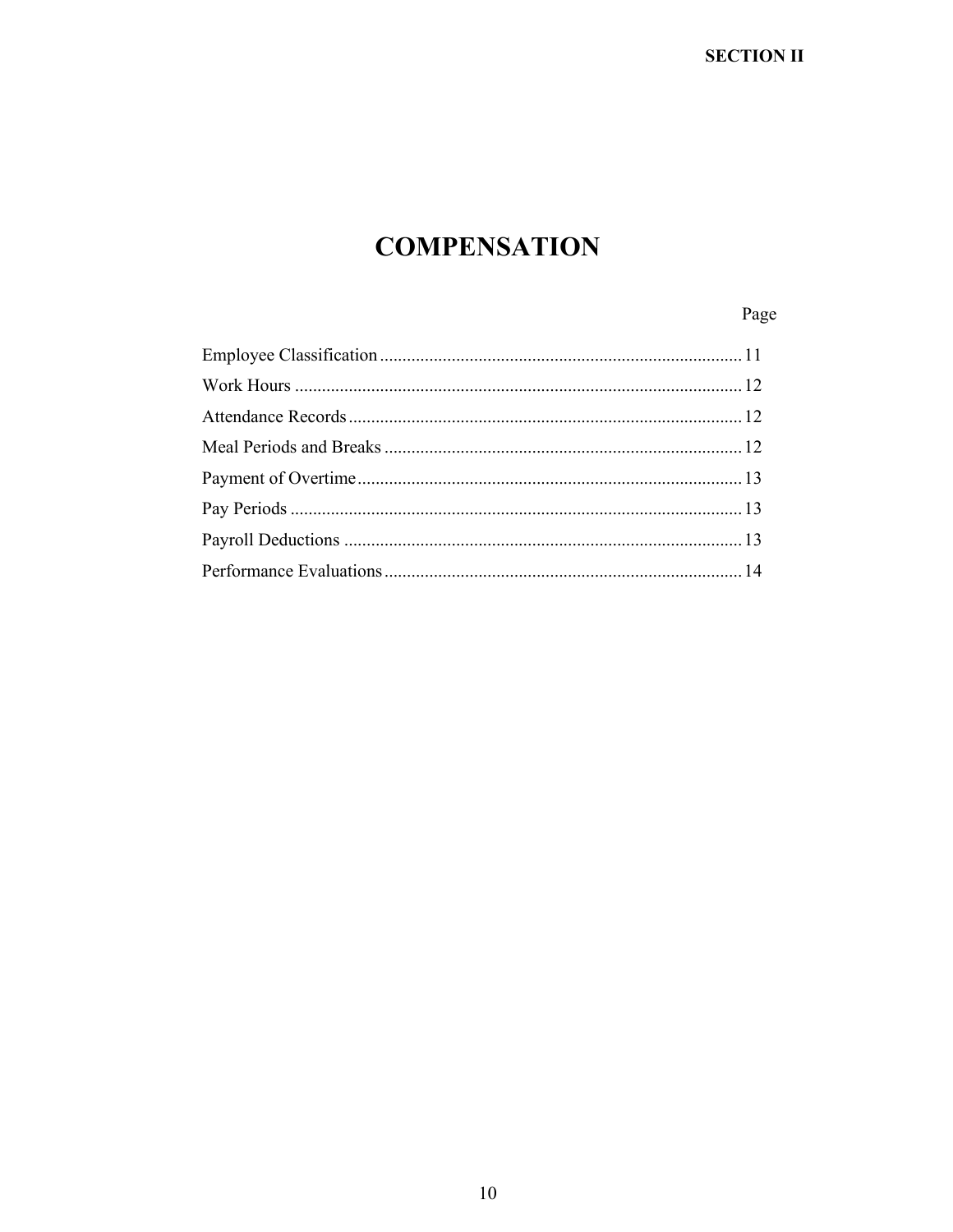## **SECTION II**

#### *COMPENSATION*

MCDML strives to offer employees a wage structure that is equitable and competitive within the industry and area. All information regarding wages is confidential and we ask you not to discuss salary with other employees. This section provides general information regarding your classification and the compensation you receive.

## **EMPLOYEE CLASSIFICATION**

The classification you are placed in determines eligibility for certain benefits. Your position, as an Hourly employee, is classified as either Full Time, Part Time, or Temporary (PRN) employee based on the number of hours you *consistently* work each week and in accordance with State and Federal law.

A brief summary of the benefits an employee receives based on classification is:

**Full Time Employees:** Employees who consistently work **40 hours per week** are classified as Full Time employees and are eligible for all benefits referenced in this manual.

**Part Time Employees:** Employees who consistently work less than 40 hours per week are eligible for benefits based on the number of hours worked:

- *Insurance Benefits*: Upon meeting eligibility requirements part time employees who consistently work 32 hours per week are eligible for group insurance benefits. Employees who consistently work less than 32 hours per week and PRN employees are not eligible for group insurance benefits.
- *Paid Time Off Benefits*: Employees who consistently work between  $32 40$  hours per week are eligible for various (but not all) paid time off benefits prorated based on the number of hours they consistently work each week. Employees who consistently work less than 32 hours per week, and/or PRN employees, do not receive any paid time off benefits.
- w *Holiday Pay*: Employees in all classifications are paid holiday pay for the MCDML recognized holiday actually worked. Holiday benefits are prorated for employees who work between  $32 - 40$ hours per week. Employees who work less than 32 hours per week, and/or PRN employees, are not paid Holiday Pay unless they actually work the Holiday.
- *Profit Sharing*: All employees, including PRN, are eligible to participate in the Medical City Dallas Management, Ltd. 401 (k) and Profit Sharing Plan after ten (10) days of employment. Matching contributions and vesting are determined by the number of hours worked each year and by length of service. However, all employees are eligible to participate and contribute to the plan. Full details of the plan are outlined in the Summary of Benefits booklet that you will be given upon enrollment in the plan.

**Temporary Employees (PRN)** are hired to work on a temporary, on-call, or as-needed basis for a specific job with no set schedule and/or guarantee of hours worked. PRN employees are ineligible for most benefits but do receive Holiday Pay for the MCDML recognized holiday the employee actually *works* and is eligible to participate in the 401(k) and Profit sharing Plan.

**For additional information regarding any benefits provided to Part Time or Temporary employees you may refer to the benefits section of this booklet or consult the Management Office in C-840.**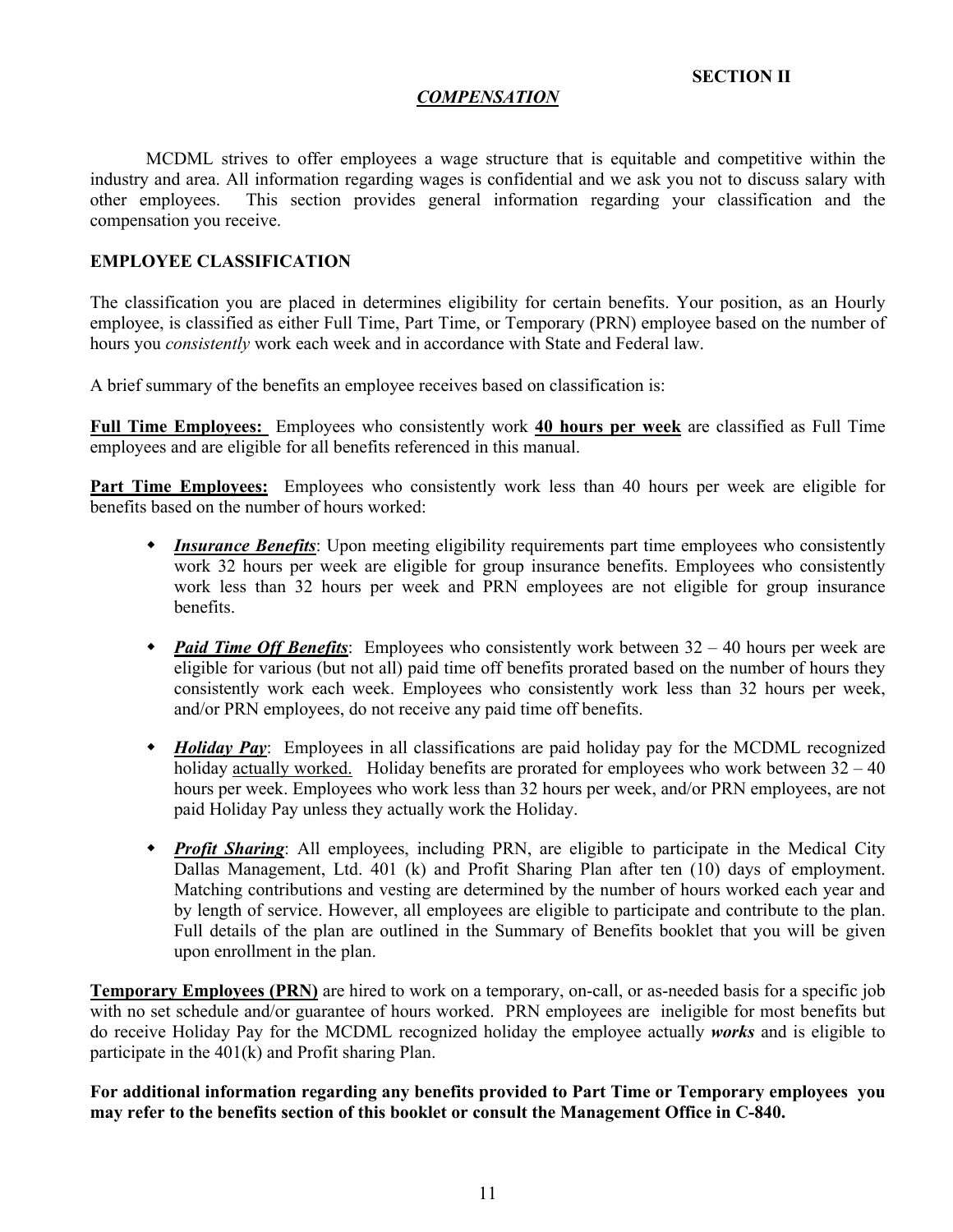#### **WORKING HOURS**

 Hours of work and work schedules for employees vary throughout the facility according to each department's specific staffing needs. Staffing requirements and operational demands may require variations in starting and ending times, as well as variations in the total hours scheduled each day and/or each week. You may be scheduled to work evenings, nights, rotating shifts, weekends, and/or holidays. Additionally, some departments require that employees are available for "on-call" work after hours and/or on the weekends. *Therefore, it is a condition and a requirement of employment that employees remain flexible regarding hours and specific days worked.* Employees' are not guaranteed a permanent schedule and/or a minimum or maximum number of work hours worked per week.

 It is your responsibility to know and adhere to your work schedule and to notify your supervisor at least two hours prior to the beginning of a shift should you need to be late or absent.

#### **ATTENDANCE RECORDS**

Attendance records are required in order to maintain accurate documentation of time worked. Upon hire, each new employee is assigned a code to use in the "hand-punch" system. Employees are required to document time-in and time-out every day thru the "hand-punch" system. Your department manager will advise you if you are required to document time-in and time-out for lunch periods each day.

 Your supervisor or manager will maintain a record of and report to the payroll department any absences or vacation time you have taken during each pay period. For additional information or details on the policies relating to absences please refer to the Policies section of this booklet, page 29.

#### **MEAL PERIODS AND BREAKS**

When provided, meal periods are scheduled according to staffing requirements within the department. The length of time for meal periods varies by department need. Consult your department supervisor or manager to determine if you are eligible for meal periods and/or if you are required to document time-in and/or time-out for meal periods each day.

You may also be provided breaks of 15 minutes scheduled according to the department's needs during each continuous four-hours of work. Breaks are not "automatic" and workloads may require that breaks be eliminated on a given day. Employees are not required to document time-in or time-out for break periods.

 MCDML requires employees who are on break or meal periods not to interfere with, distract, or visit other work areas for non-business purposes of employees who are working. Breaks or Meal Periods cannot be taken within an hour of arriving or leaving work without supervisor approval. Break time may not be accumulated to extend meal periods, or add to other break periods, or allow an employee to arrive late or leave early.

**SECTION II**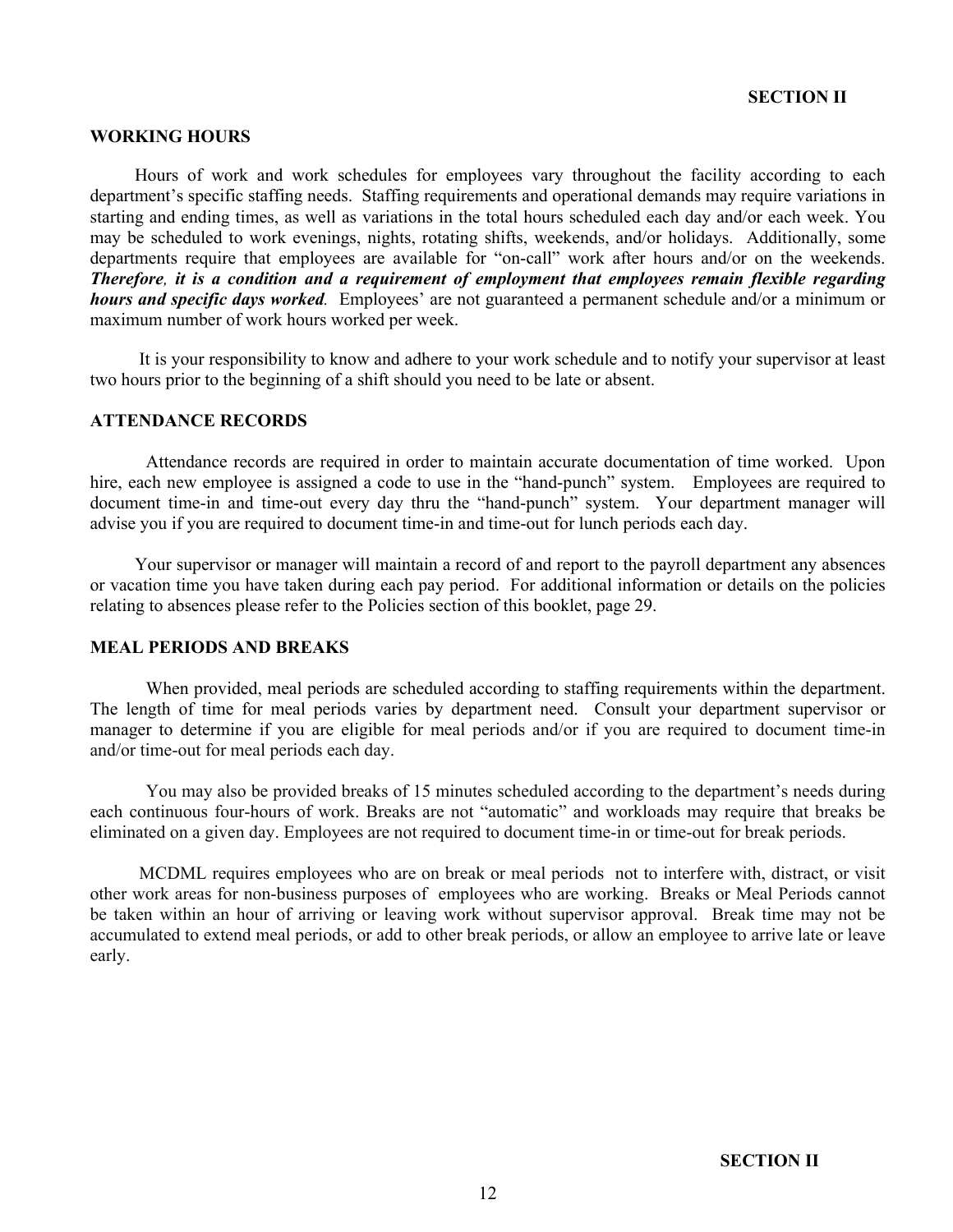## **PAYMENT OF OVERTIME**

Based on legal requirements certain employees are entitled to overtime pay for actual time worked in excess of 40 hours per workweek. *The Department supervisor, manager, or the management office must schedule and approve all overtime in advance of working*. Failure to obtain approval for overtime worked may result in discipline, up to and including termination. Paid time off hours such as sick leave, personal leave, holidays, vacation time, jury duty, and/or bereavement leave, are not included in the 40 hour work week when calculating overtime.

## **PAY PERIODS**

Employees are paid biweekly with 26 pay periods annually. Pay days are every other Thursday. Weekly hours are calculated from midnight Saturday to midnight of the following Saturday.

MCDML payroll system does not allow paychecks to be issued in advance of the regular payday. Paychecks are issued only to the employee except with written authorization, signed by the employee, to release the check to someone else is provided to the Department manager or the accounting office in C-840. If a paycheck error is made or if the paycheck is lost or stolen please notify the accounting office, x4625, in C-840 as soon as the problem is not.

## **PAYROLL DEDUCTIONS**

The law requires MCDML to withhold certain deductions from an employee's paycheck, such as: federal income tax, Social Security (FICA), and court ordered child support. In addition to those deductions required by law you may voluntarily elect for MCDML to deduct pre-tax wages for benefits and programs such as the 401 Savings Plan, a Flex Plan Spending Account, or the Health Savings Account (HSA). If you choose to participate in one of these programs **you** determine the amount you wish to be deducted from your paycheck each pay period. Upon completion of the proper form MCDML will deduct tax-free wages from your paycheck in order that you may use the tax-free wages to:

- contribute to the  $401(k)$  Investment Plan,
- pay for dependent group health or dental insurance,
- be reimbursed for medical expenses not covered by insurance (Flex Spending Account)
- use for future medical expenses by saving in your Health Savings Account (HSA)
- $\bullet$  be reimbursed for childcare expenses that you pay (Flex Spending Account)

 Please consult the HR Department in C-840 for payroll deduction forms and additional information regarding voluntary deductions.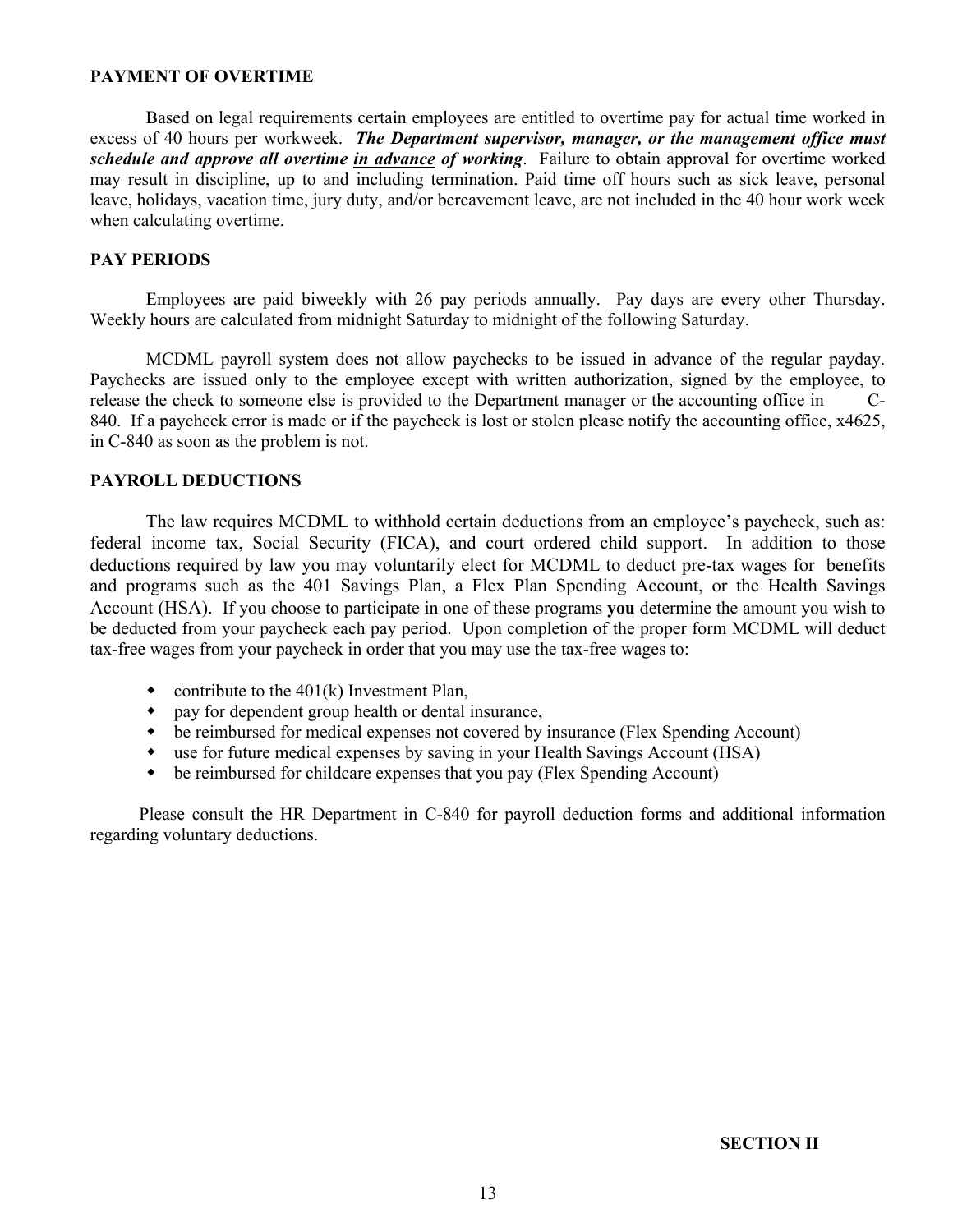## **PERFORMANCE EVALUATIONS**

MCDML encourages you and your supervisor/manager to discuss job performance and goals on an informal basis at any time. Formal evaluations are, generally, conducted after the first 90 days of employment and annually thereafter. Discretionary performance appraisals may occur at any time. All performance evaluations are conducted to provide both you and your supervisor/manager with an opportunity to:

- discuss job tasks and knowledge;
- $\bullet$  to encourage and recognize strengths;
- $\bullet$  to identify areas for improvement;
- $\bullet$  to discuss positive and specific approaches to meet performance goals

Pay increases are not automatically given with an evaluation and are not automatically given annually. Pay increases are earned based on numerous factors, some of which are:

- $\bullet$  quantity and quantity of job performance
- $\bullet$  attendance and tardiness
- $\bullet$  conduct and cooperation
- $\bullet$  the pay range for a specific position or job in the same field and geographic area. An employee whose salary is at the top of a pay range for a position should not expect to receive a pay increase.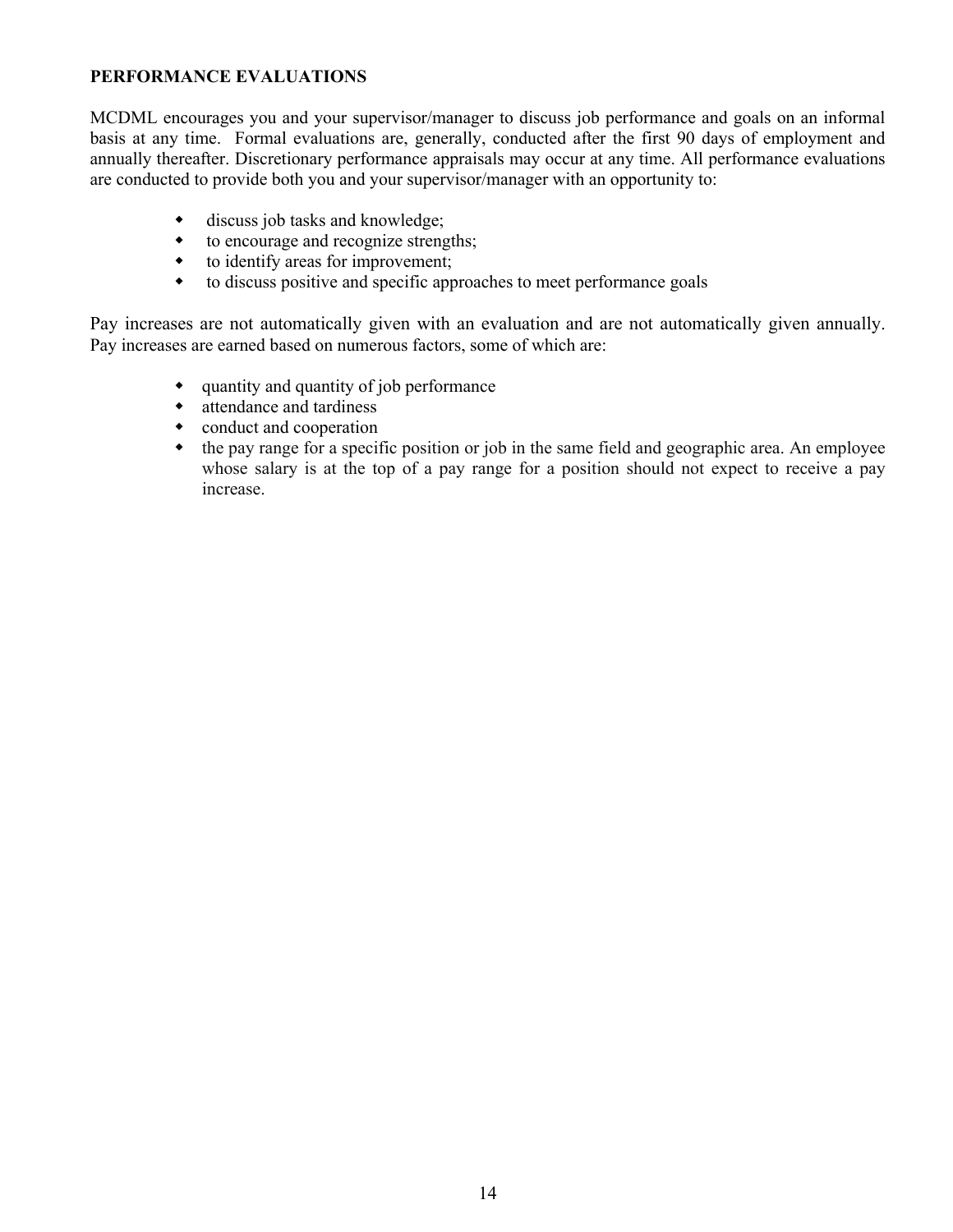# **TIME AWAY FROM WORK**

| Page |
|------|
|      |
|      |
|      |
|      |
|      |
|      |
|      |
|      |
|      |
|      |
|      |
|      |
|      |
|      |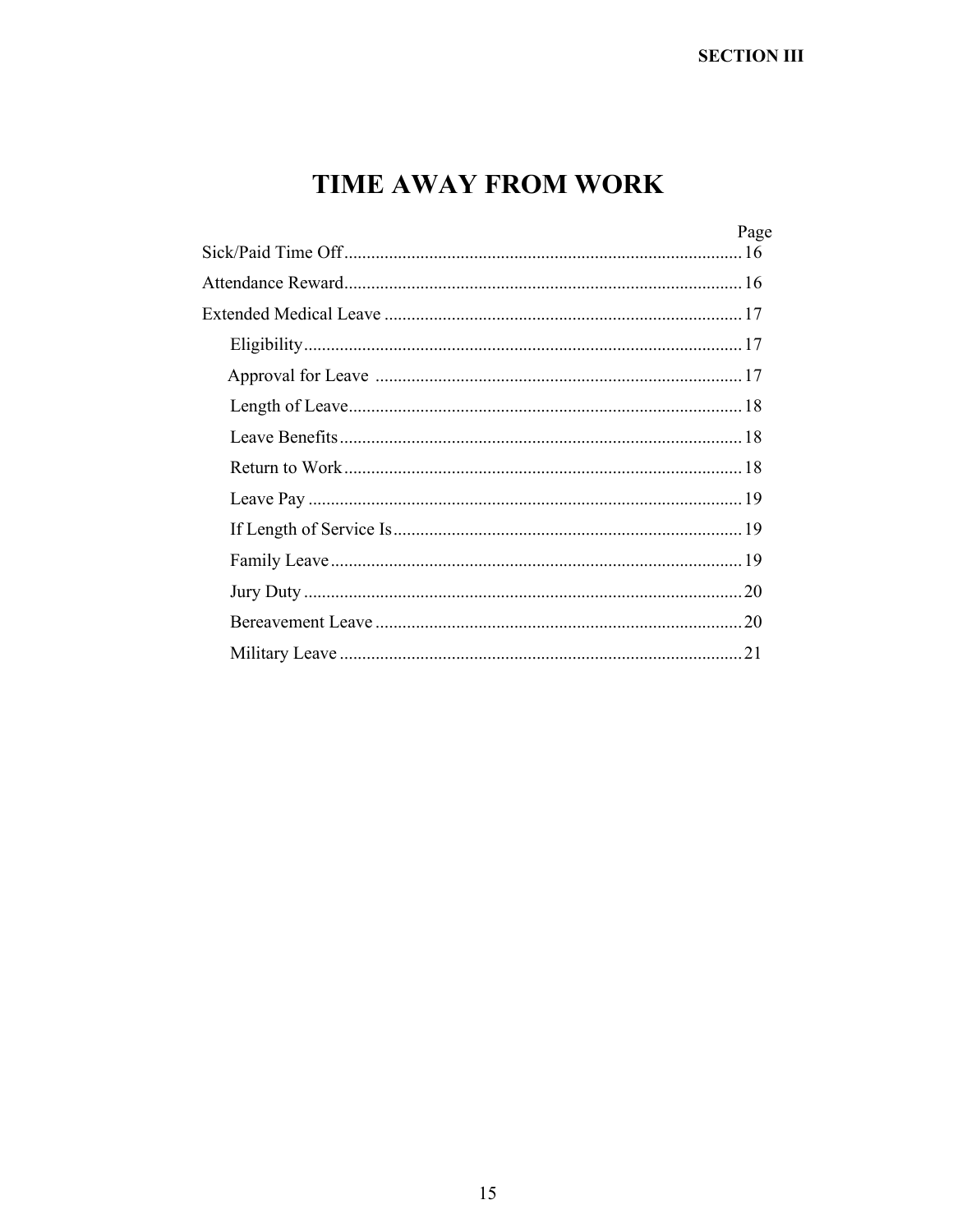## **SHORT TERM SICK/PERSONAL LEAVE**

 Eligible employees receive time off with pay to be used for absences such as illness, for a sick child, doctor visits, bad weather days, legal visits, or for an approved holiday not recognized by MCDML. Employees are not paid for days off to extend vacation, holidays, weekends, or simply for the sake of having a day off.

## **To be paid for time off from work an employee must meet eligibility based on the classifications and adhere to the following requirements**:

- **Full Time employees:** after one year of continuous employment, are eligible for a total of six (6) single or consecutive days or a total of 48 hours of paid time off from work for sick or pre approved personal leave per calendar year. Full time employees are paid based on the number of hours they generally work each day during a work week. For example: An employee who is scheduled to works eight (8) hours per day and five days per week would receive eight (8) hours of paid time off. An employee who is scheduled to work ten (10) hours per day and 4 days per week would receive (10) hours of paid time off.
- w **Part-time employees who consistently work 32-39 hours per week**: after one year of continuous employment, are eligible for a total of five (5) single or consecutive days or a total of 40 hours of paid time off from work for sick or preapproved personal leave per calendar year. Part-time employees are paid based on the number of hours they generally work each day during a work week. As an example: an employee who works six (6) hours per day would be paid six hours of paid time off.
- w **Employees who are temporary, PRN, or consistently work less than 32 hours per week:** are not eligible for paid time off for sick or personal leave.
- w With the exception of an unforeseen illness, absences should be approved two (2) weeks in advance by the department supervisor or manager.
- w Employees must speak directly with their supervisor or department manager each day of an absence at least two (2) hours prior to the start of his/her scheduled work hours.
- The department manager or supervisor must approve the reason for the leave.
- Absences are paid in one-half  $(1/2)$  or full-day increments and are not paid for time off less than one-half (1/2) day.

## **GOOD ATTENDANCE REWARD**

 Employees are encouraged to accumulate and "bank" unused paid sick/personal time to provide salary continuation in the event of an extended illness or for when all paid time off for the current year has been used. Only at the end of a calendar year, active employees, who have accumulated **more than ten (10) days of unused sick/personal pay** may "cash-in" up to 10 days over and above the 10 "banked" days. Sick/personal time is based on an 8 hour day and paid at the employee's current rate of base pay. All paid time off is exclusive of any differential or overtime pay.

**Upon voluntary termination**: the first 10 days of "banked" or accumulated sick days are paid at the pay rate of one half (1/2) the employee's current rate of base pay. An employee is paid full pay for any "banked" days over ten (10) at the employees current rate of base pay.

**Upon involuntary termination for job-elimination or workforce reduction:** the first 10 days of "banked" or current accrued sick days are paid at the pay rate of one half (1/2) the employee's current rate of base pay. An employee is paid full pay for any "banked" days over ten (10) at the employees current rate of base pay.

**Upon involuntary termination for cause or performance**: employees are NOT paid for "banked" sick days regardless of the number of days accumulated.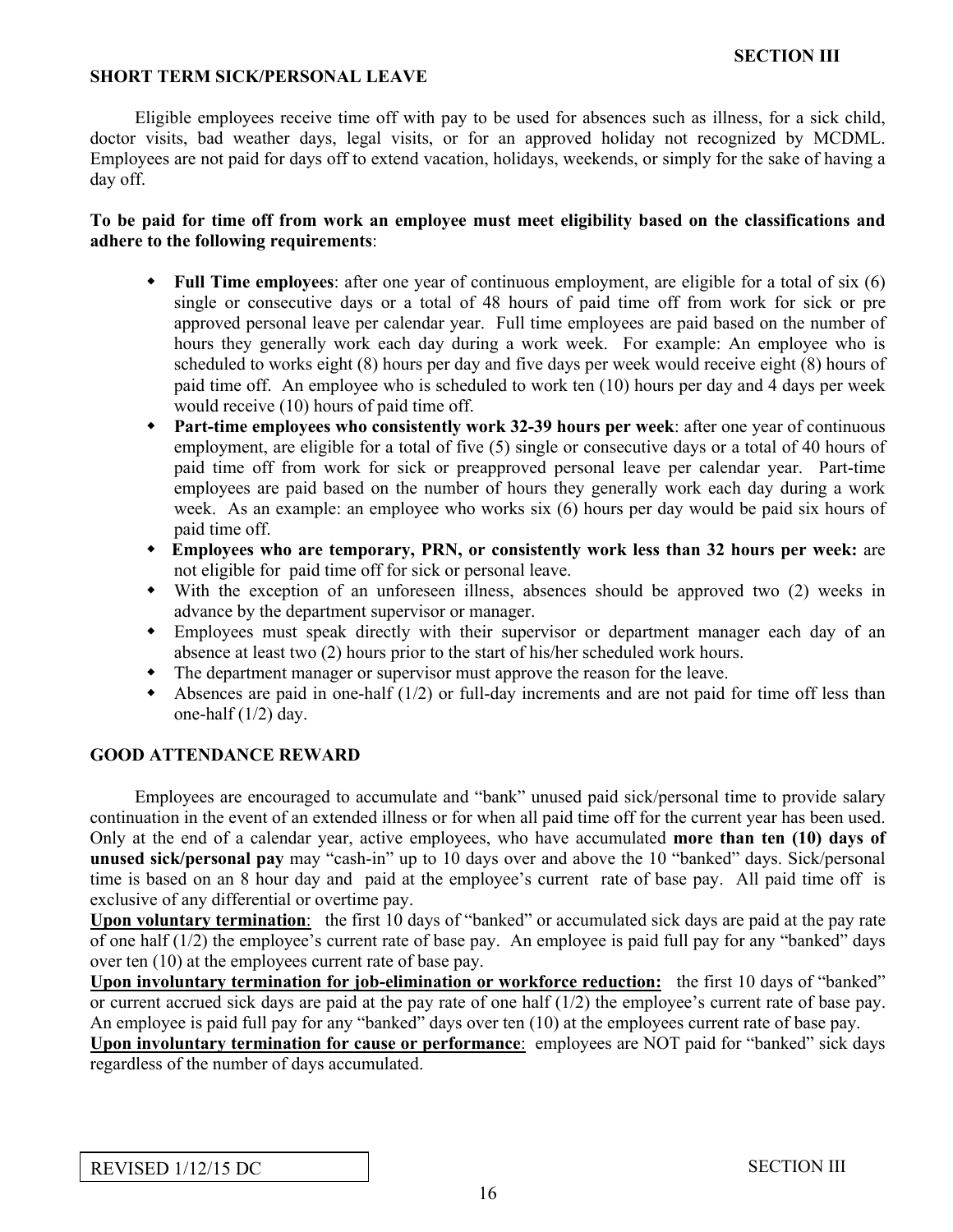## **FAMILY/MEDICAL LEAVE**

MCDML provides eligible employees a total of 12 weeks of leave during a 12 month period. MCDML designates the 12 month period as a rolling 12 month period measured backward from the first date an employee uses any family/medical. Upon meeting eligibility and approval family/medical leave is granted to employees who are unable to work for three or more work days due to:

- an employee's serious health condition or disability.
- $\bullet$  the birth of the employee's child in order to care for the child;
- the placement of a child with the employee for adoption or foster care;
- $\bullet$  care for the employee's spouse, child, or parent who has a serious health condition.

 A serious health condition or a disability would include such conditions as: in-patient care in a hospital, hospice or residential medical care facility; continuing treatment for an illness or disability by a licensed MD; or temporary disabilities or medical conditions associated with pregnancy or childbirth. There are certain conditions which apply to leave for birth, adoption, foster care, and/or to care for a parent with a serious medical condition. Consult with management in C-840 for specific details.

## **Approval for Extended Leave:**

- w **Eligibility:** Family and medical leave is available to all employees who have been employed by MCDML for a total of at least 12 months and who have worked at least 1,250 hours over the previous 12 months prior to the beginning of a leave. Additionally, the amount of leave taken in a previous 12 month period is included when determining eligibility.
- w **Employees must submit a request for a leave of absence**. A leave of absence request form is available in the MCDML management office, suite C-840.
- **Employees must provide medical certification from a physician of the need for leave.** When leave is foreseeable, such as a scheduled surgery, the employee must provide 30 days advance notice of the necessity of leave and medical certification to support the request before the leave begins. In an unexpected or medical emergency situation, employees are expected to provide as much advance notice as possible, complete and return to MCDML management the leave of absence request form, and provide medical certification within 15 days from the date of the request. If medical certification is not provided after MCDML has requested the information, then the leave may be delayed and may even be denied based on your failure to return the information. After reviewing the employee's medical certification form MCDML may require a second or third opinion, at MCDML's expense. In addition, during a period of leave, MCDML may require periodic recertification from a physician of the continued need for leave and of the employee's intent to return to work.
- **Employees must receive approval from a MCDML manager.** Leave that is granted will begin on the first day of illness or disability. All medical information relating to an employee is treated as confidential and is subject to limited disclosure to other employees.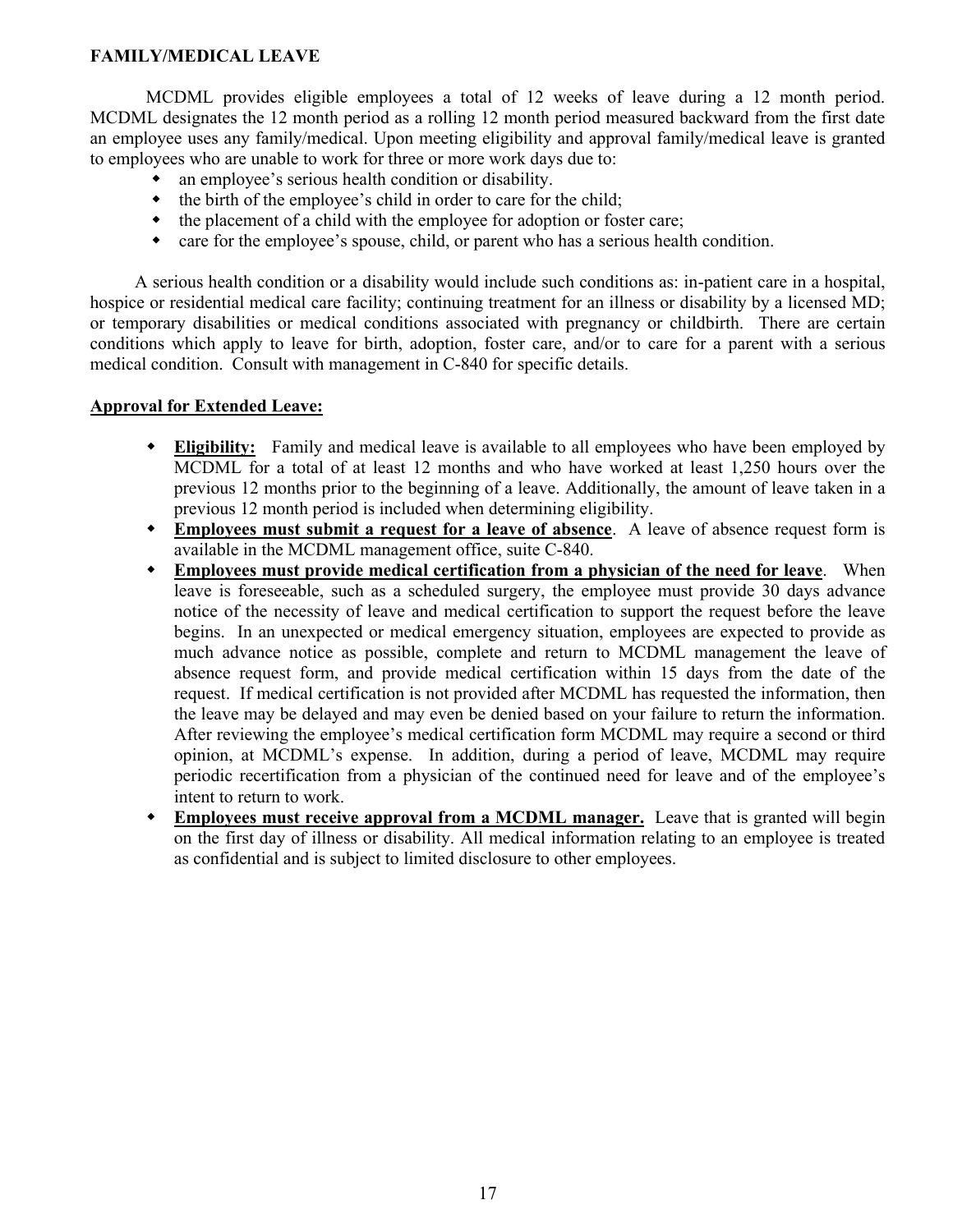#### **Length of Family/Medical Leave:**

Eligible employees are granted up to 12 weeks of leave within a 12-month period beginning on the first absence that falls within the family/medical leave definition. Upon approval, and with proper medical documentation, leave may be taken all at once or on an intermittent or reduced leave schedule. Intermittent leave involves taking one or more days of leave at a time. A reduced leave schedule involves working fewer hours per day or per week. During a reduced or intermittent leave, only the time actually taken is charged against the allowable 12 weeks.

Employees who do not report back to work at the end of 12 weeks of leave are removed from the active employee payroll. In such circumstance the former employee may reapply for a position at any time and will be considered with all other applicants.

## **Continuation of Benefits While on Family/Medical Leave:**

 Group health and life insurance benefits will be maintained and continue at the same level *covering the employee* on medical leave throughout the employee's approved leave for up to 12 weeks. If applicable, arrangements will need to be made for employees to pay their share of health insurance premiums and/or to pay for the employees portion of dependent health insurance premium. Failure to meet premium obligations will result in a lapse or cancellation of coverage. If leave lasts longer than 12 weeks, and employment is terminated, all benefits cease upon termination. Terminated employees are then eligible to continue group health and dental coverage under the federal guidelines of COBRA.

 While on an approved leave of absence, employees will not continue to accrue benefits, including vacation and paid sick leave. Performance appraisal dates and anniversary dates may be redetermined depending on the length of leave.

## **RETURN TO WORK FOLLOWING FAMILY/MEDICAL LEAVE**

 Leave time for any reason (except military duty) cannot exceed more than 12 weeks during any continuous 12-month period. Prior to the end of the 12 week leave period, when an employee is able and/or ready to return to work, the employee must notify the department supervisor or the MCDML management office as soon as possible as to the expected return to work date with a minimum of five (5) days notice. An employee who returns to work within twelve (12) weeks following a leave of absence will be reinstated to the same position held when the leave commenced, **if the position is available**. If the position is no longer available the employee will be placed in an equivalent position for which he/she is qualified. Refusal to accept a suitable position which is available and offered upon return from leave, will result in termination from the payroll.

 Additionally, an employee is automatically removed from the payroll upon failure to return to work at the completion of 12 weeks of leave. Should the employee wish to return to work at Medical City they may reapply and will be considered with all other applicants.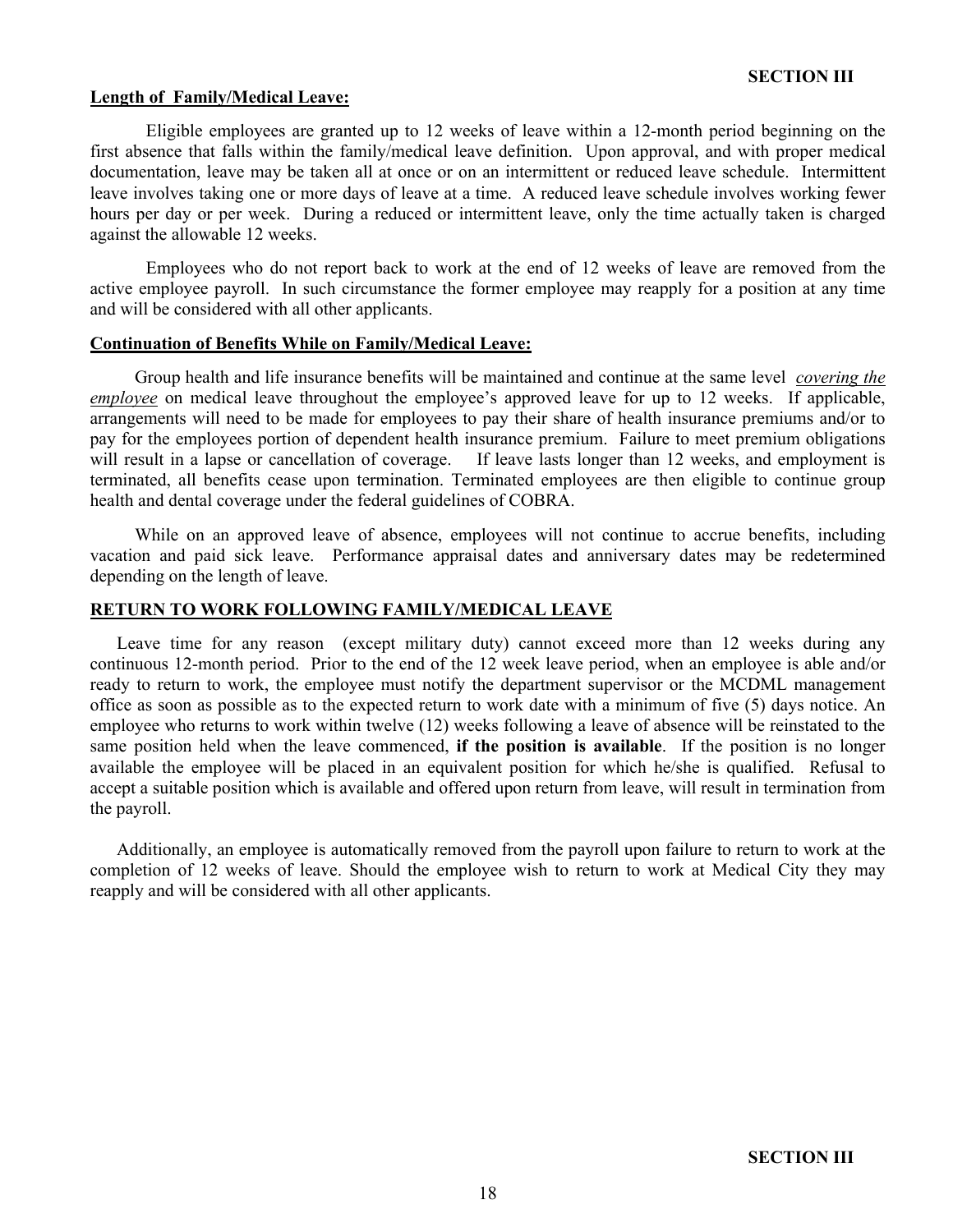## **Medical Leave Pay:**

 An employee who requires time off from work for a personal medical leave requiring extended hospitalization, confinement, recovery, or therapy for *themselves* may be approved for time off with pay beginning on the 11<sup>th</sup> day of a continuous absence. Accumulated sick days and vacation days may be used to reduce, and hopefully eliminate, time off without pay. **Paid Time off is based on**:

## w **Employee Classification, upon meeting all medical leave requirements:**

**Full Time Employees** who have completed one year of continuous employment (12 months) are eligible for paid medical leave per calendar year based on length of service as defined below.

**Part-time Employees** who have completed one year of continuous employment (12 months) and who consistently work 32-39 hours per week are eligible for paid medical leave per calendar year based on length of service and pro-rated to 80% of the Full Time benefit.

## **Employee Length of Service:**

| At the Completion of:                  | Eligible Full Time employees are paid: |
|----------------------------------------|----------------------------------------|
| 1 year of service from hire date       | 1 week pay per calendar year           |
| 2 years of service from hire date      | 2 weeks pay per calendar year          |
| 3 years of service from hire date      | 3 weeks pay per calendar year          |
| 5 years of service from hire date      | 5 weeks pay per calendar year          |
| 10 years & more service from hire date | 6 weeks maximum pay per calendar year  |

## w **Leave Pay Requirements:**

To receive pay while on medical leave an employee must meet and provide all requirements as defined in the "*Approval for Medical Leave*" section of this booklet which includes:

- o The employee must have a medical condition such as illness, pregnancy, maternity leave, hospitalization, or non-elective surgery, which requires hospitalization, recovery, or confinement by a physician for ten (10) or more consecutive working days.
- o The employee must provide medical justification for the leave. A verifiable physician's statement and a medical leave of absence request form indicating the nature of the illness and probable length of absence. **Employees do not receive time off with pay for any surgery that is either elective, cosmetic, or other procedures generally not covered by insurance**.
- $\circ$  The employee must receive approval of the paid leave in writing from a manager within the MCDML management office.

**Employees are not paid for time off for family leave (with the exception of maternity leave), intermittent leave, or for a reduced leave schedule due to medical necessity, or for elective, cosmetic, or other procedures generally not covered by insurance.**

**SECTION III**

**JURY DUTY LEAVE**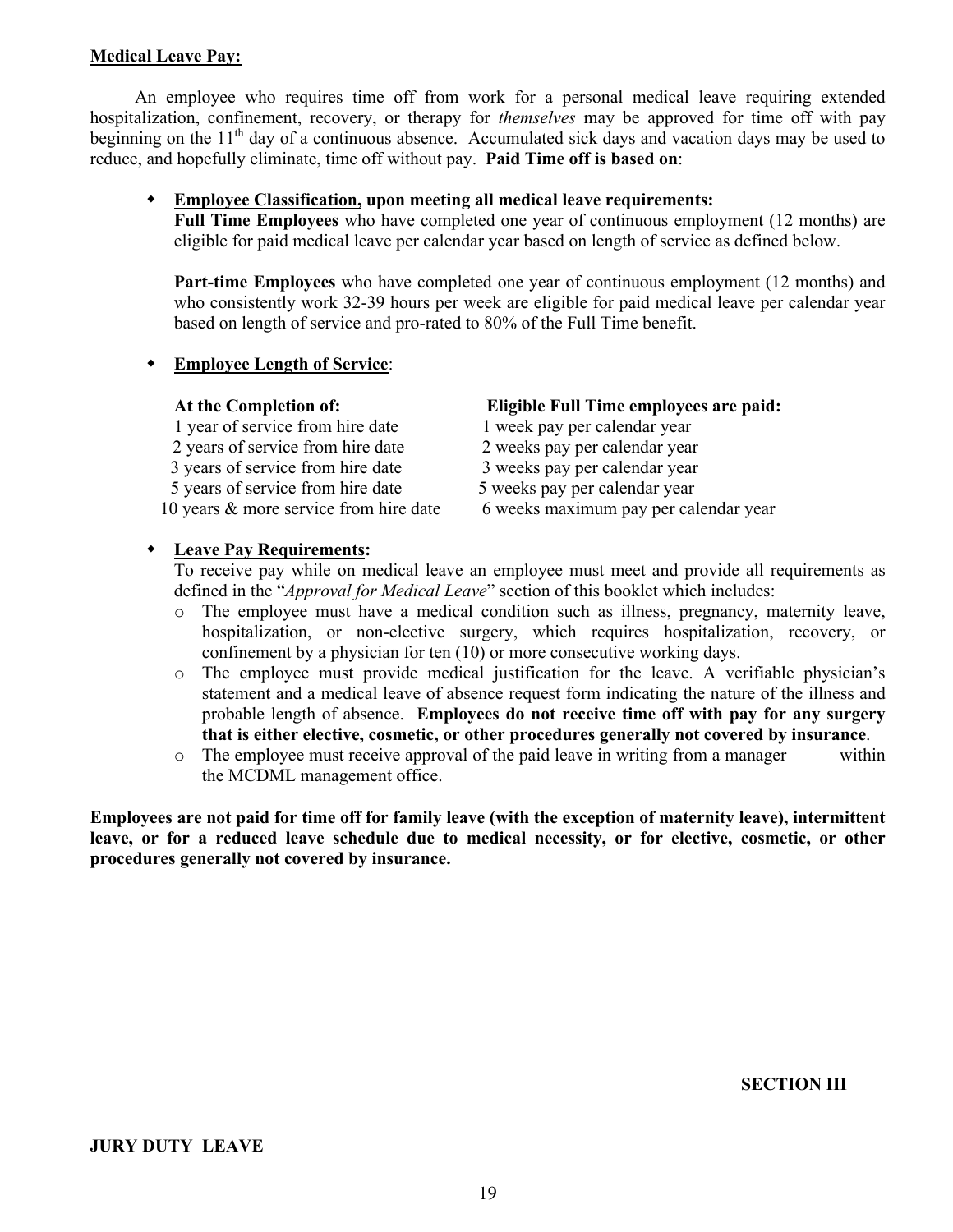Employees are granted *excused time* off for jury duty upon meeting the following requirements. To be excused from work for jury duty and/or to qualify for time off with pay, employees must:

- $\circ$  submit the Summons for jury duty from a federal, state, or municipal court to your supervisor five (5) days prior to the court date; and
- o prior to returning to work provide a signed statement from the courts showing actual time and dates of attendance upon completion of the jury duty.

## **An Employee's classification determines if the time off is with or without pay**.

**Jury Duty Leave with pay:** upon meeting the above requirements:

- w **Full Time employees:** who consistently work 40 hours per week are eligible for up to ten (10) days off with pay.
- w **Part Time employees who consistently work 32-39 hours per week:** are eligible for up to eight (8) days off with pay.

Compensation for time off is based upon actual time related to court services. Absences beyond ten (10) days will be without pay.

**Jury Duty Leave without pay:** upon meeting the above requirements:

w **Part-Time/Temporary Employees who work less than 32 hours:** are granted excused time off without pay.

### **BEREAVEMENT LEAVE**

 Employees are granted three (3) days of **excused time off** in the event of death of an immediate family member. Employee classification determines if the time off is with or without pay. "Immediate family" is defined as grandparent, parent, parent-in-law, current spouse, child, sibling, or grandchild. Upon approval, time off without pay or accumulated sick days may be taken to attend the funeral or a friend of a relative outside your immediate family.

**Full Time and Part Time Employees who consistently work 32-39 hours** are granted three (3) days off *with pay.* If additional time off is required, upon approval, accumulated sick days or vacation days may be used to be off with pay. If all paid time off is exhausted, an employee may request to be off without pay.

**Part-Time/Temporary Employees who work less than 32 hours per week:** are granted three (3) days excused time off *without pay*.

#### **SECTION III**

### **MILITARY LEAVE**

Upon request, any employee who performs duties on an voluntary or involuntary basis in the Uniformed Services of the United States will be granted an excused leave of absence *without pay.*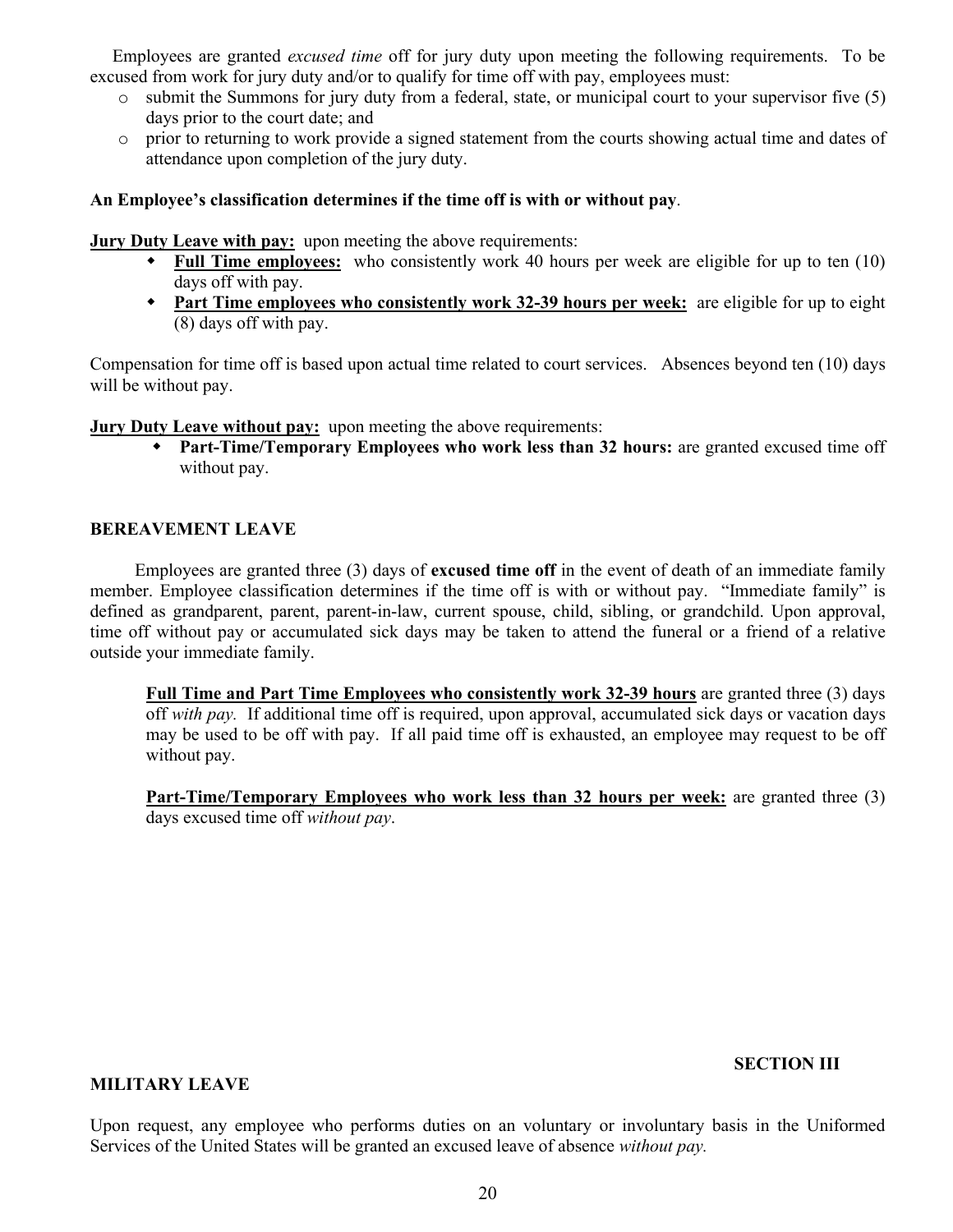To be excused for the leave, an employee should provide a Request for Leave of Absence form with a copy of the employee's duty orders attached. Prior notice is required unless national security, military necessity, or other reasons required by law makes advance notice unreasonable. An employee on a Military leave of absence may continue group insurance coverage in accordance with applicable law.

An employee who returns to work from military leave will be reinstated in compliance with applicable law. The returning employee must provide MCDML management a copy of military orders releasing him or her from active duty.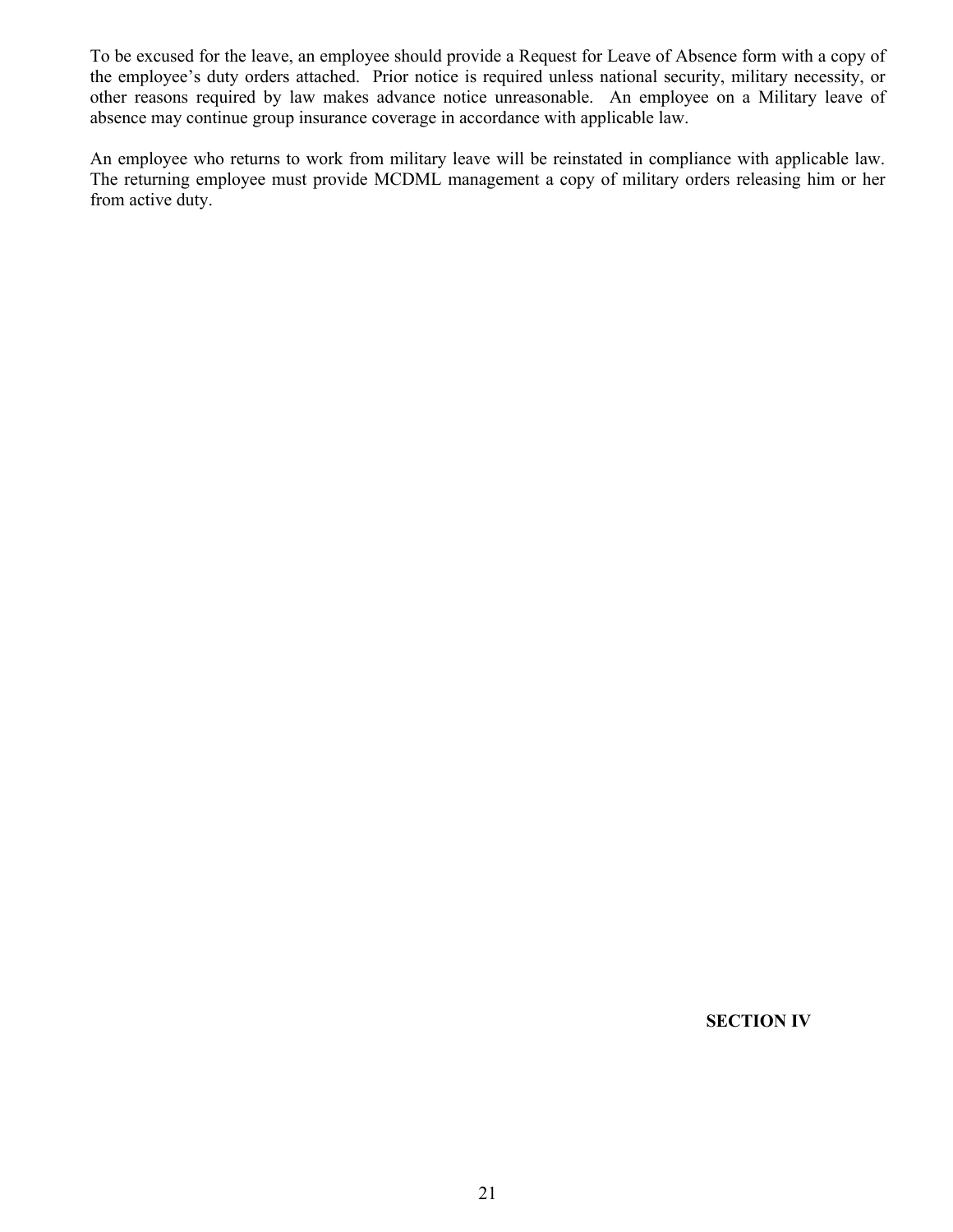# **YOUR BENEFITS**

| Page |
|------|
|      |
|      |
|      |
|      |
|      |
|      |
|      |
|      |
|      |
|      |
|      |
|      |
|      |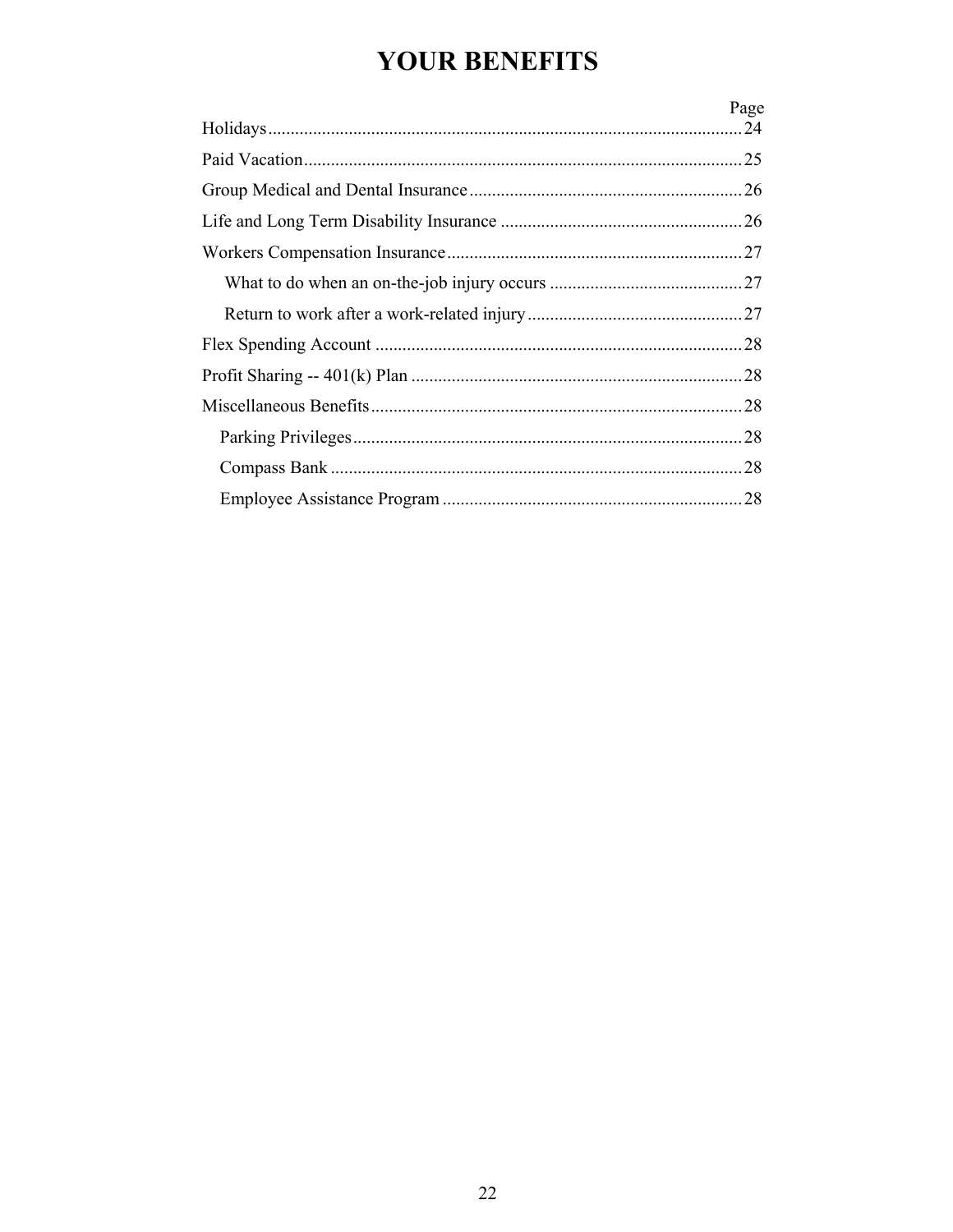## **YOUR BENEFITS**

MCDML offers eligible employees a balanced, comprehensive benefit program, which includes health care, dental care, disability income, life insurance, profit sharing, paid holidays, and various paid leave programs. These benefits add **significant value** to your pay.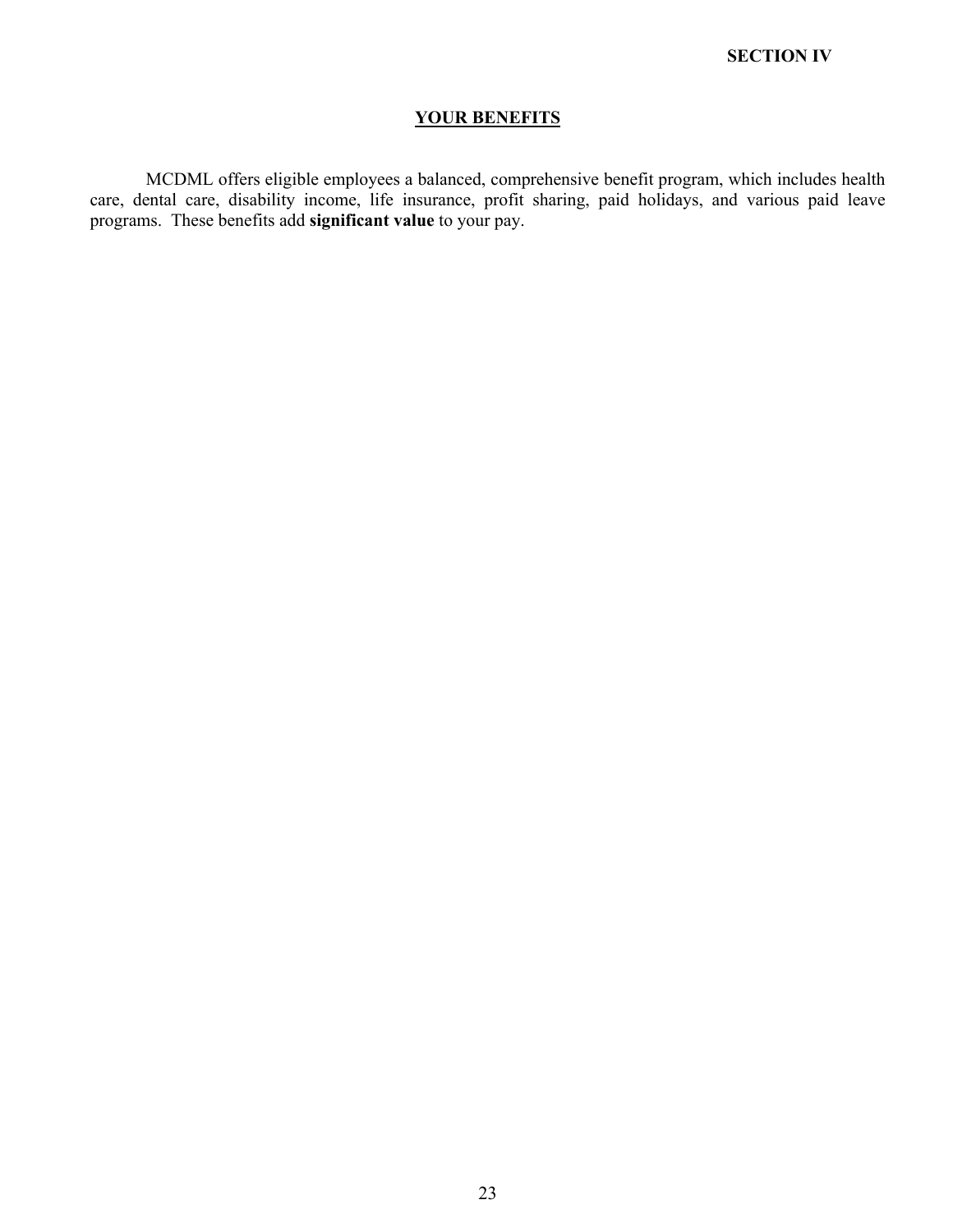## **SECTION IV**

## **HOLIDAYS**

While we realize it is enjoyable to receive a day off for a nationally recognized holiday, the services provided by MCDML employees often require 24-hour 7 day a week staffing. Therefore, the ability to work on a holiday is a requirement of employment. Department managers strive to make scheduling on holidays as equitable as possible by scheduling based on seniority, then considering full-time employee status should a scheduling conflict occur. **MCD observes the following holidays for hourly employees:**

> New Year's Day Memorial Day Independence Day Labor Day Thanksgiving Day Christmas Day

With thirty (30) days advance notice, an employee may request time off for a significant holiday not observed by MCDML If approved, the employee may use accumulated vacation or sick pay. If approved and paid leave is exhausted, the employee may request the day off without pay.

### **Pay For Employees Who Do Not Work** *on* **the Holiday:**

*Full Time employees*: who receive the holiday off are paid for 8 hours at their base pay rate.

*Part Time employees*: who receive the holiday off and who consistently work 32-39 hours per week are paid at the prorated number of six (6) hours of base pay.

*Temporary/Part-Time Employees who work less than 32 hours per week***:** do not receive pay for holidays not worked.

To receive pay for a holiday not worked, an employee must be at work or on approved vacation on the workdays the employee is scheduled to work immediately preceding and immediately following the day on which the holiday is observed.

Employees on leave or sick time off are ineligible for holiday pay. When a holiday falls within a scheduled vacation, an extra day off with pay (to be taken at a time agreed upon by the department manager) or regular holiday pay for the day is granted.

#### **Pay For Employees Who Work** *on* **the Holiday:**

An employee is not paid holiday pay when scheduled to work on the holiday but is absent. Regardless of classification or length of service, employees who actually **work** on the following holidays (not the day observed by MCD Ltd) are paid two times the regular base pay rate for all hours worked:

 *New Year's Day Memorial Day Independence Day Labor Day*

Employees who actually **work** on *Christmas Day* and/or *Thanksgiving Day* (not the day observed by MCD Ltd) are paid two and one-half  $(2-1/2)$  times their regular base pay rate for all hours worked.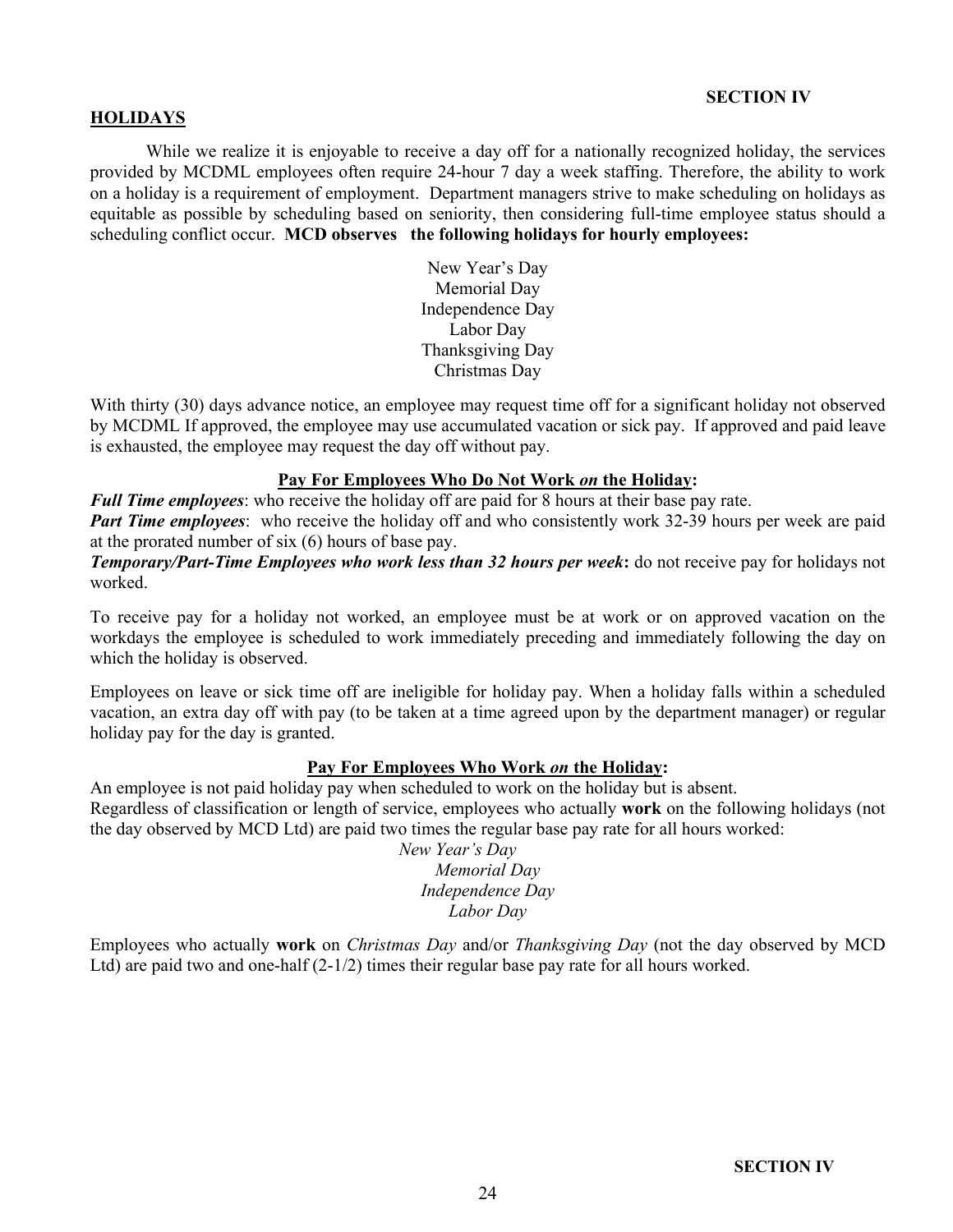## **PAID VACATION**

Paid vacation is a benefit provided to eligible employees in order that they may have a period of rest and relaxation. Vacation time is awarded based on classification and the length of continuous service an employee has with the MCD. The longer employed, the more vacation time is earned. Paid time off for vacation is based on the following:

**Full-Time employees:** Upon completion of twelve (12) months of continuous employment from hire date, Full Time employees are eligible for vacation days earned the previous year based on:

| If Your length of service is:                                   | <b>Earned vacation days to be used the following year are:</b> |
|-----------------------------------------------------------------|----------------------------------------------------------------|
| Less than 12 months of service                                  | $0 \, \text{days}$                                             |
| Completion of 12 months thru                                    |                                                                |
| the completion of 5 years of service                            | 10 days per anniversary year                                   |
| On the 5 <sup>th</sup> anniversary date of hire                 |                                                                |
| thru the completion of 10 years of service                      | 15 days per anniversary year                                   |
| On the $11th$ anniversary date of hire                          | 16 days per anniversary year                                   |
| On the $12th$ anniversary date of hire                          | 17 days per anniversary year                                   |
| On the 13 <sup>th</sup> anniversary date of hire                | 18 days per anniversary year                                   |
| On the 14 <sup>th</sup> anniversary date of hire                | 19 days per anniversary year                                   |
| On the 15 <sup>th</sup> anniversary date of hire to termination | Max. 20 days per anniversary year                              |

**Full-Time Employees with less than 12 months of service:** upon approval may borrow up to five (5) days against the first year of earned vacation time after six (6) months of employment.

Part-Time employees who consistently work between 32-39 hours per week: after 12 months of continuous service are eligible for paid vacation time based on length of service as stated above prorated to 80% of the fulltime benefit. Upon approval eligible part-time employees may borrow four (4) days of vacation time after six (6) months of continuous service.

#### **Temporary or Employees who work less than 32 hours per week:** are not eligible for paid vacation time off.

#### **The following rules apply to vacation time:**

- $\bullet$  Unused vacation time may not be "cashed out" for pay in lieu of taking the time off.
- w Vacation requests must be submitted to the department supervisor or manager for approval at least two (2) weeks in advance of the requested time off.
- w Every effort will be made to permit an employee to take vacation at the time requested. Should scheduling conflicts occur, the time order of the request, seniority, and full-time status will prevail.
- w Eligible employees are required to take at least 40 hours of continuous vacation each year and encouraged to take at least 80 hours of vacation each year.
- Vacation days may be used in no less than one-half  $(1/2)$  day increments.
- w Employees are encouraged to use their accrued vacation days per anniversary year and may not carry over more than five (5) unused vacation days per year. In rare circumstances where an employee is not able to use their vacation due to work assignments or scheduling needs vacation time more than five (5) days may accumulate from year to year and the employee is eligible to use the time under the following criteria:
	- The employee must have met/followed all of the above vacation request rules
	- No more than five (5) scheduled days of unused "accumulated" time may be taken in a thirty (30) day period except in the case of a medical emergency or Hospitalization where the employee has no other available paid time off.Upon separation of employment, a terminated employee is paid for current annual accrued days and a maximum of ten (10) "carry" over days regardless of the number of days/hours accumulated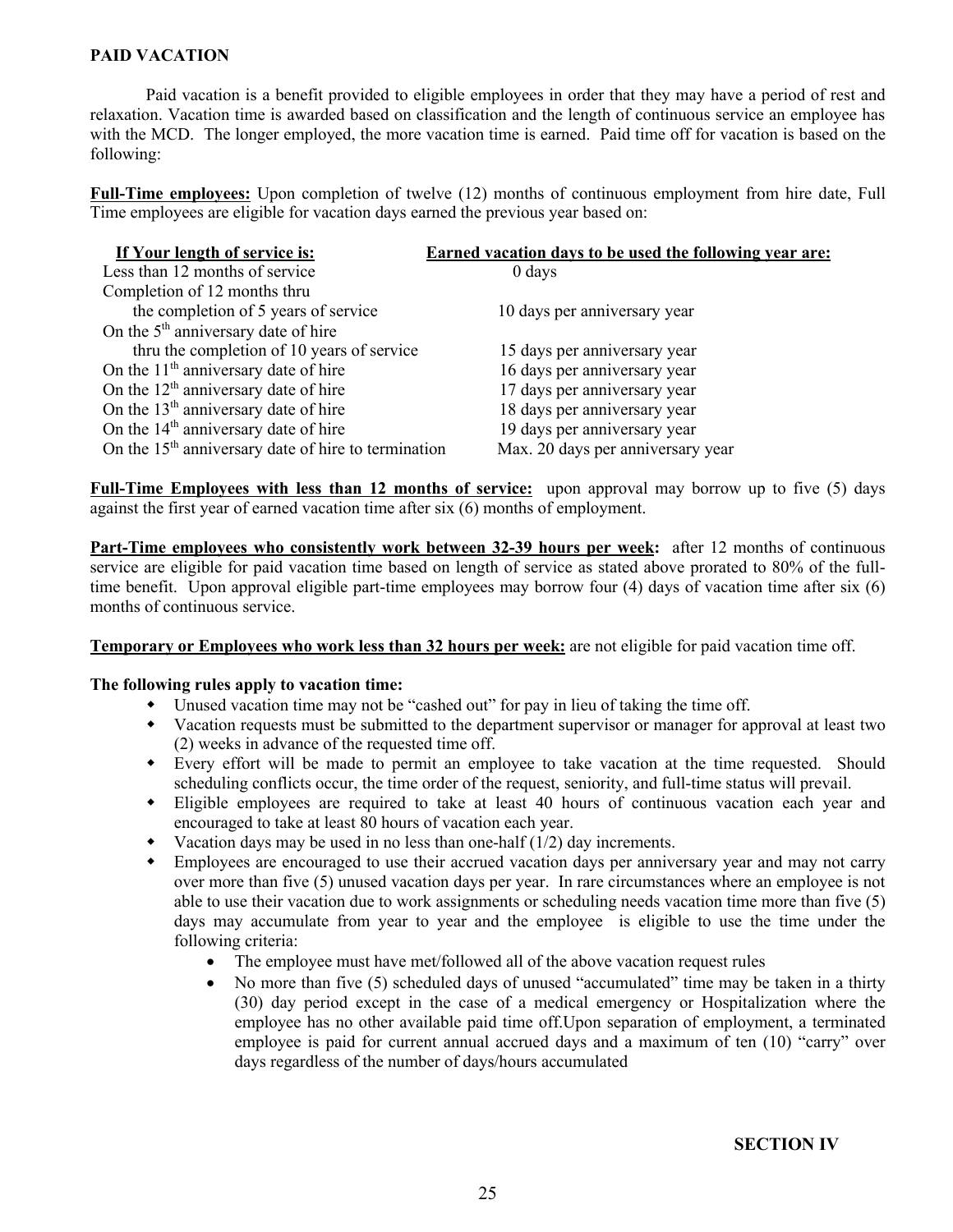## **GROUP INSURANCE BENEFITS**

MCDML provides the following comprehensive group insurance plans at no cost for employee coverage to eligible employees:

- $\bullet$  Group Medical Insurance
- $\bullet$  Group Dental Insurance
- $\bullet$  Life Insurance in the amount of two (2) times the employees annual salary
- $\bullet$  Long term Disability Insurance

Coverage is effective on the first day of the month following 60 days of continuous employment. After 60 days of continuous employment, eligibility is based on classification as follows:

- w *Employees who consistently work 30 hours per week* and are classified as **Full Time** are provided full insurance benefits for the employee.
- w *Employees who work less than 30 hours per week* on a consistent basis and are classified as **Part Time and/or Temporary Employees** are *not* eligible for group insurance benefits.

## **Dependent Coverage:**

- Group Medical and Dental benefits are available to eligible employees for their dependents and are partially subsidized by Medical City Dallas Ltd. Consult the accounting department of the management office in C-840 for dependent rates and paycheck deductions for dependent coverage or for further detailed information on dependent coverage.
- $\bullet$  Life Insurance for dependents in the amount of \$5,000 for spouse and \$2,500 for dependent children is provided by MCDML at no cost to the employee.
- Group Long Term Disability insurance is not available to dependents.

Upon enrollment, employees are provided insurance booklets with details of coverage, effective dates, eligibility enrollment, and dependent coverage. Should you have questions prior to receiving this information, please consult your department supervisor or the MCDML accounting office, C-840.

**Revised 06/01/2014 dc**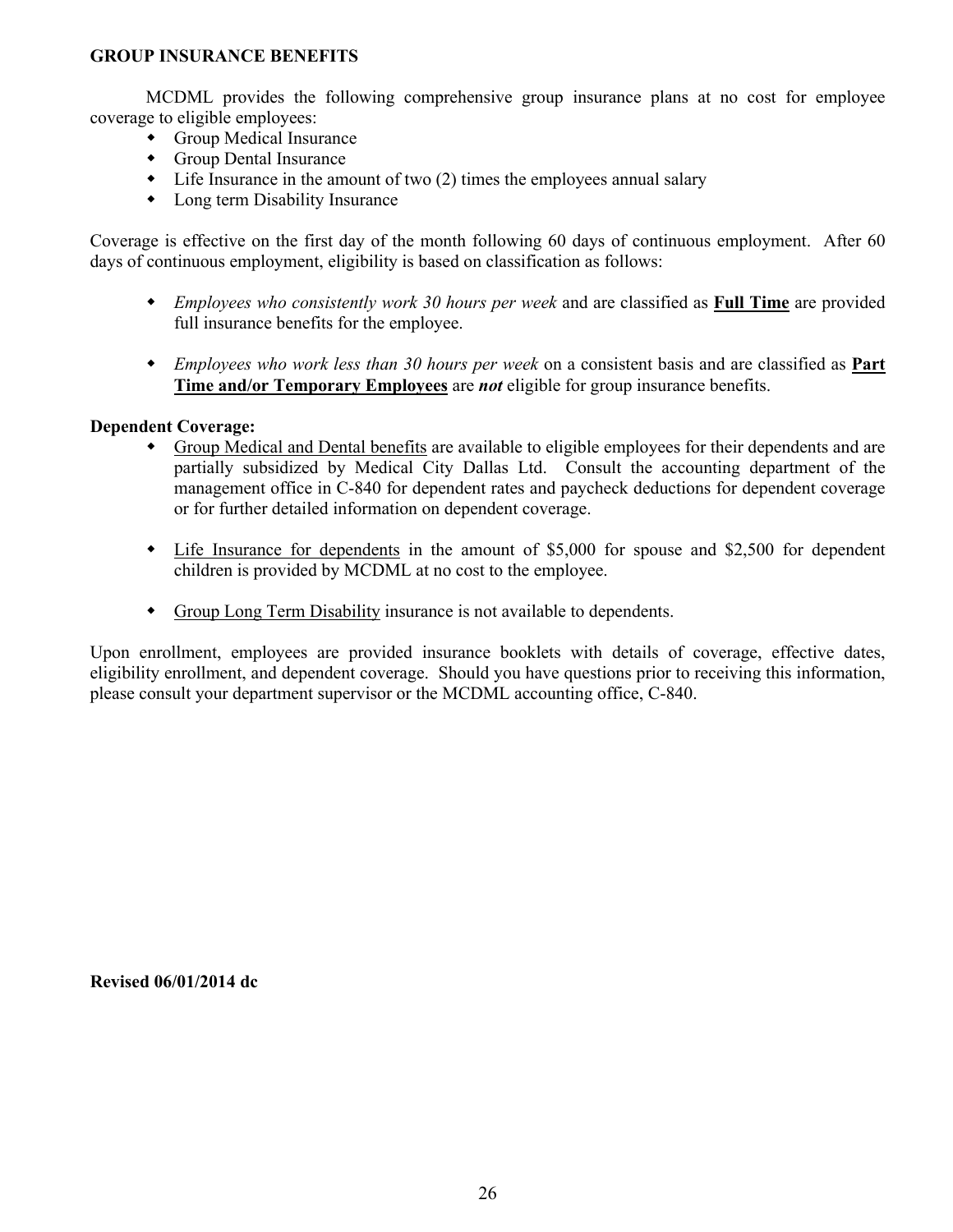## **WORKERS COMPENSATION INSURANCE**

MCDML participates in a Workers Compensation Insurance program which generally provides partial reimbursement of medical expenses and lost wages for employees who sustain a work related injury. Medical City pays the full premium for this insurance coverage.

Employees are not paid their regular wages for time off from work for an on-the-job injury. The insurance carrier pays all medical costs incurred from an on-the-job injury and lost wages directly to the employee. **There is a waiting period before workers compensation income payments begin**. Employees may use accumulated sick paid days or vacation days during the waiting period to receive pay for the time off. If vacation or paid sick days have been exhausted, the employee will be off without pay. Employees do not receive Extended Medical Leave pay at the same time they are receiving workers compensation income benefits.

 If eligible, group health, dental, and life insurance benefits will be maintained and continue at the same level throughout the employee's approved leave for up to 12 weeks. However, if you have group dependent coverage you are required to continue to pay your portion of the insurance premiums. Failure to meet premium obligations will result in a lapse or cancellation of coverage. If the leave lasts longer than 12 weeks, employees may continue group health insurance at the employee's expense under the COBRA benefit.

## **What to do when an on-the-job injury occurs:**

The employee's safety is the primary concern when any injury occurs. Should a work-related injury or accident occur, report it immediately to your supervisor. The supervisor or MCDML management will assist in getting medical attention as quickly as possible. MCDML will submit the proper forms required by law and notify the insurance carrier.

### **Return to work after a work-related injury:**

 Prior to returning to work the employee must provide a full medical statement, describing the employee's medical condition and prognosis. The medical information must be sufficient to permit MCDML to determine whether the employee can safely perform the essential functions of his/her job before he/she is allowed to return to work. When able and/or ready to return to work from leave before the end of 12 weeks, the employee must notify their department supervisor or the MCDML management office with a minimum of five (5) days notice as to the expected return date.

 Reinstatement to a same or similar position for which the employee is qualified is not guaranteed upon return to work following an on-the-job injury. However, qualifying Family/Medical Leaves follow the reinstatement policy and procedures as described on pages 17 and 18 of this Handbook. Leave from work for any reason (except military duty) cannot exceed more than 12 weeks during any continuous 12-month period. Therefore, any employee who is off for more than twelve (12) weeks is automatically removed from the payroll. Thereafter, the employee may reapply and be considered with all other applicants. Time off from work for any other type of leave is charged concurrently with a Workers Compensation absence.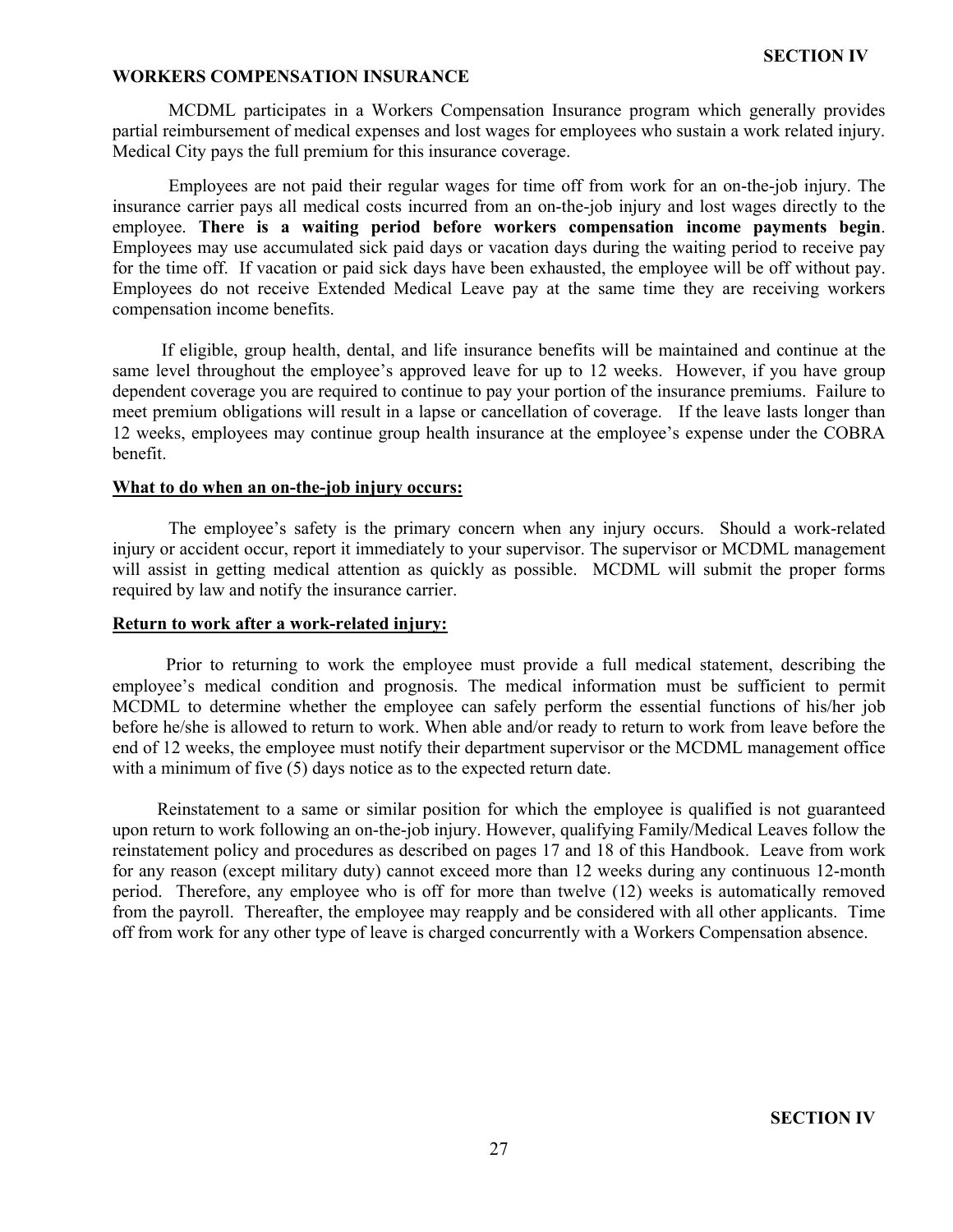#### **HEALTH SAVING ACCOUNT AND FLEX SPENDING ACCOUNT**

The FlexPlan spending account benefit allows employees to save pre-tax dollars for spending on necessities such as childcare expenses, dependent health/dental insurance, and health expenses not covered or reimbursed by insurance. Using pre-tax dollars for these expenses provides employees **significant savings**. MCDML accounting department, located in suite C-840, is available to help you determine the amount you might save by participating and/or contributing to the Health Saving Account or in the Flex Plan and to provide you with detailed information about the plan.

#### **PROFIT SHARING - 401(k) PLAN**

The 401(k) Profit Sharing Plan is available to help employees plan for the future. A summary of the plan description is provided to eligible employees. Contact the MCDML accounting department for any questions, details or for a full explanation of the plan.

## **MISCELLANEOUS BENEFITS**

**Parking Privileges:** MCDML provides free parking to its employees. A parking card is issued to each new employee. The card doubles as an identification badge. A deposit in the amount of twenty dollars (\$20.00) for the card/badge is withheld from the employee's first paycheck. There is an additional charge for lost or stolen cards. If your card/badge is lost, stolen, or damaged please contact your supervisor or manager.

Please keep your vehicles locked at all times. MCDML assumes no responsibility for theft or damage involving cars on the Medical City property. The Medical City Security force does its best to patrol the parking areas 24 hours a day; however, if you see someone causing damage, tampering with a vehicle, or loitering in the parking lots, please notify the security department, your department supervisor or the management office in C-840 at once.

**Compass Bank:** Compass Bank, located in Suite C-130 on the MCDML campus, offers fullservice banking facilities. MCDML personnel are offered one (1) non-interest bearing checking account with no monthly service charge. Please contact Compass Bank directly for any questions or details regarding this benefit offered to MCDML employees.

**Dallas Challenge, Inc.:** located in Suite B-410 on the Medical City campus, is a non-profit agency available to help MCDML employees and families who are experiencing problems related to drugs, alcohol or any mental health issue. Assessments and interventions are confidential. There is no charge for assistance from Dallas Challenge for up to six meetings with employees or their family members for this assistance.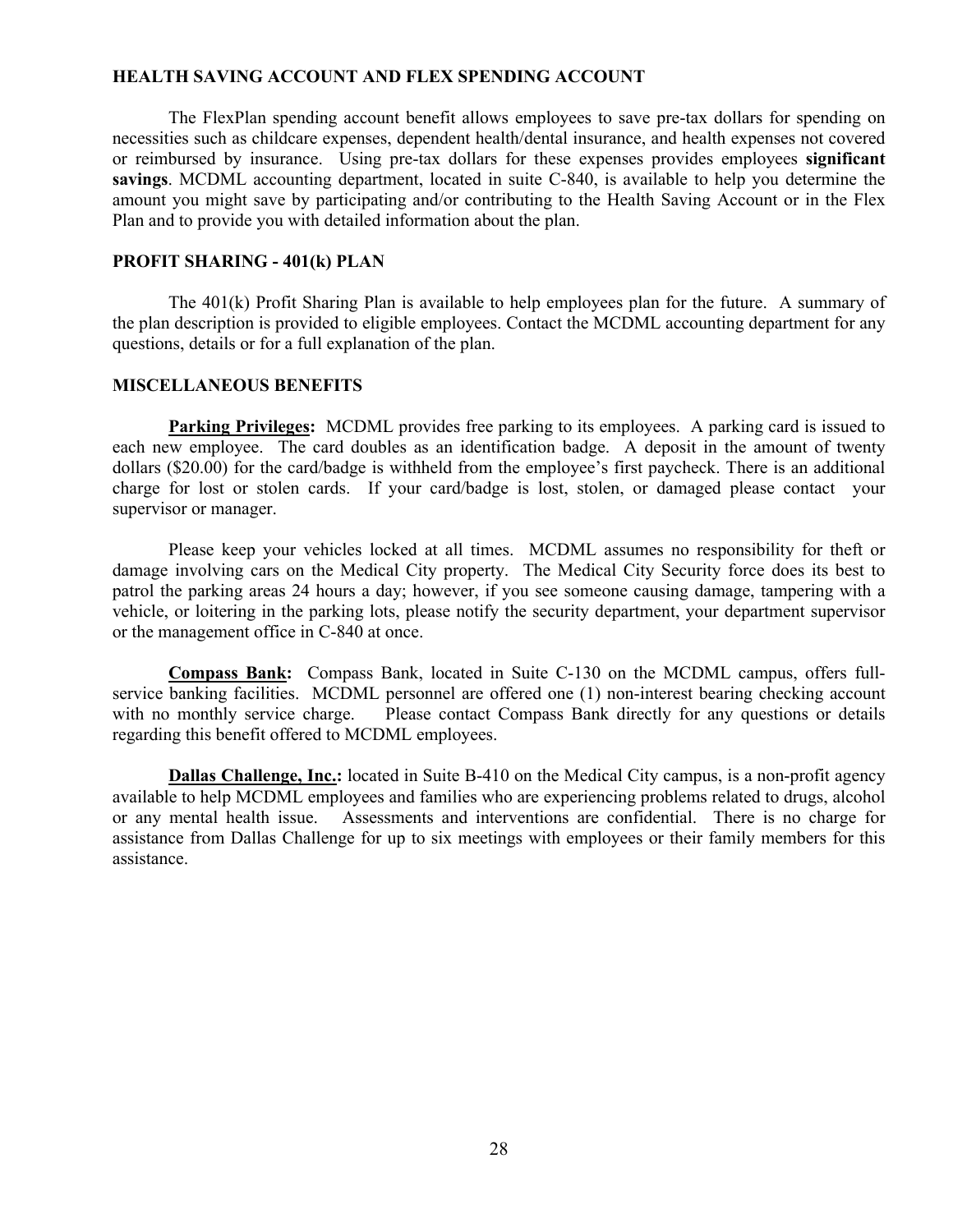# **POLICIES**

| Page |
|------|
|      |
|      |
|      |
|      |
|      |
|      |
|      |
|      |
|      |
|      |
|      |
|      |
|      |
|      |
|      |
|      |
|      |
|      |
|      |
|      |
|      |
|      |
|      |
|      |
|      |
|      |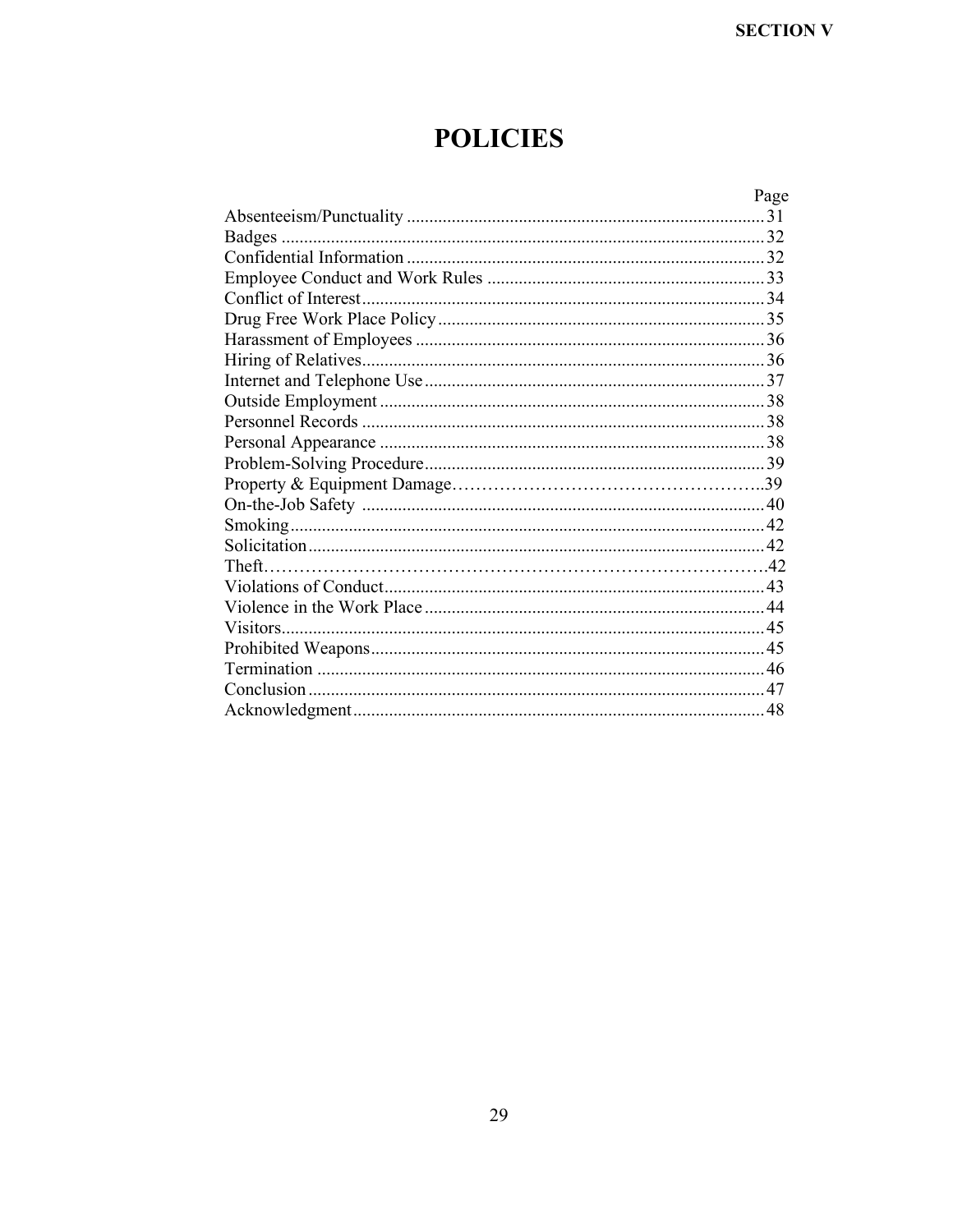#### **POLICIES**

MCDML places a high value on safety, trustworthiness, professionalism, and respect for the people and organizations with whom we deal. The information that follows covers several of MCDML work rules and policies. These policies represent how MCDML does business as an organization that is committed to being the best. To provide the best possible work environment for employees and to assure orderly business operations for our facility, MCDML expects you to follow the rules of conduct that will protect the interests and safety of your fellow employees, the visitors, patients and physicians, and the facility itself.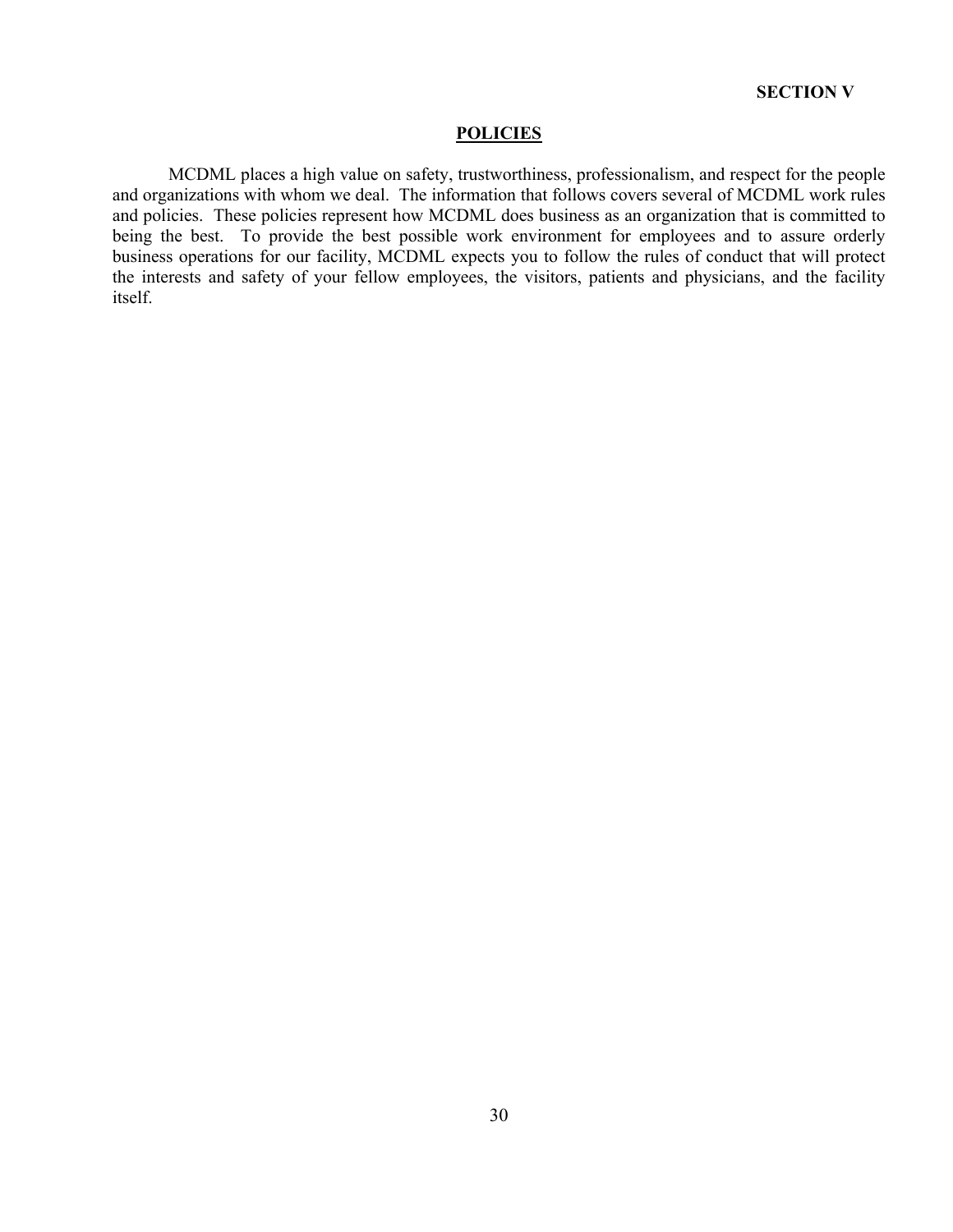## **ABSENTEEISM/PUNCTUALITY**

MCDML expects you to be reliable and punctual in reporting for scheduled work. Regular attendance is necessary for maximum job performance. Unexcused absenteeism is a major consideration for promotions and salary increases. Chronic or excessive absence and/or tardiness are a disruptive influence on a department, and place a burden on other employees. . Chronic or excessive absence' and/or tardiness is defined as (6) six or more occurrences in a (12) twelve month period.

The following definitions apply to the Attendance Policy:

**Excused Absence:** An absence from work due to illness given with proper notification or other reasons approved by the supervisor/manager.

**Unexcused Absences**: Unexcused absences include:

- Any absence from work, such as being late, leaving early, or missing work altogether that is reported but is not for an approved reason; or
- $\bullet$  Any absence or tardy that is without proper notification; or
- $\bullet$  Any absence that is unscheduled for any reason other than illness such as car trouble.

Unexcused absences will result in disciplinary action up to and including termination. It is the employee's responsibility to know and adhere to his/her work schedule and whenever possible to plan outside events around his/her schedule. It is also the employee's responsibility to notify the appropriate supervisor within two hours prior to the beginning of a shift should an employee be late or absent.

**No Call – No Show:** Any absence, *not* accompanied by notice (prior to or during the shift in question) to the supervisor or department manager. A "no call-no show" is considered unexcused and will result in disciplinary action up to and including termination.

**Voluntary Quits**: An employee who fails to call in or report to work for two (2) or more consecutively scheduled workdays without proper notice and approval will be considered to have voluntarily resigned.

**Tardiness:** Failure to be on time when reporting to work at the beginning of a shift or when returning after lunch or breaks. Six or more tardy events in a 12-month period are considered excessive and will result in disciplinary action up to and including termination.

## **MCDML reserves the right to**:

- w Authorize or refuse to authorize an employee's request for permission to be absent.
- $\bullet$  Investigate absences.
- $\bullet$  Determine whether an absence is necessary or justifiable.
- $\bullet$  Deny paid time off benefit for an absence in violation of this policy.
- w To impose counseling, disciplinary action, and/or termination due to excessive absenteeism or tardiness.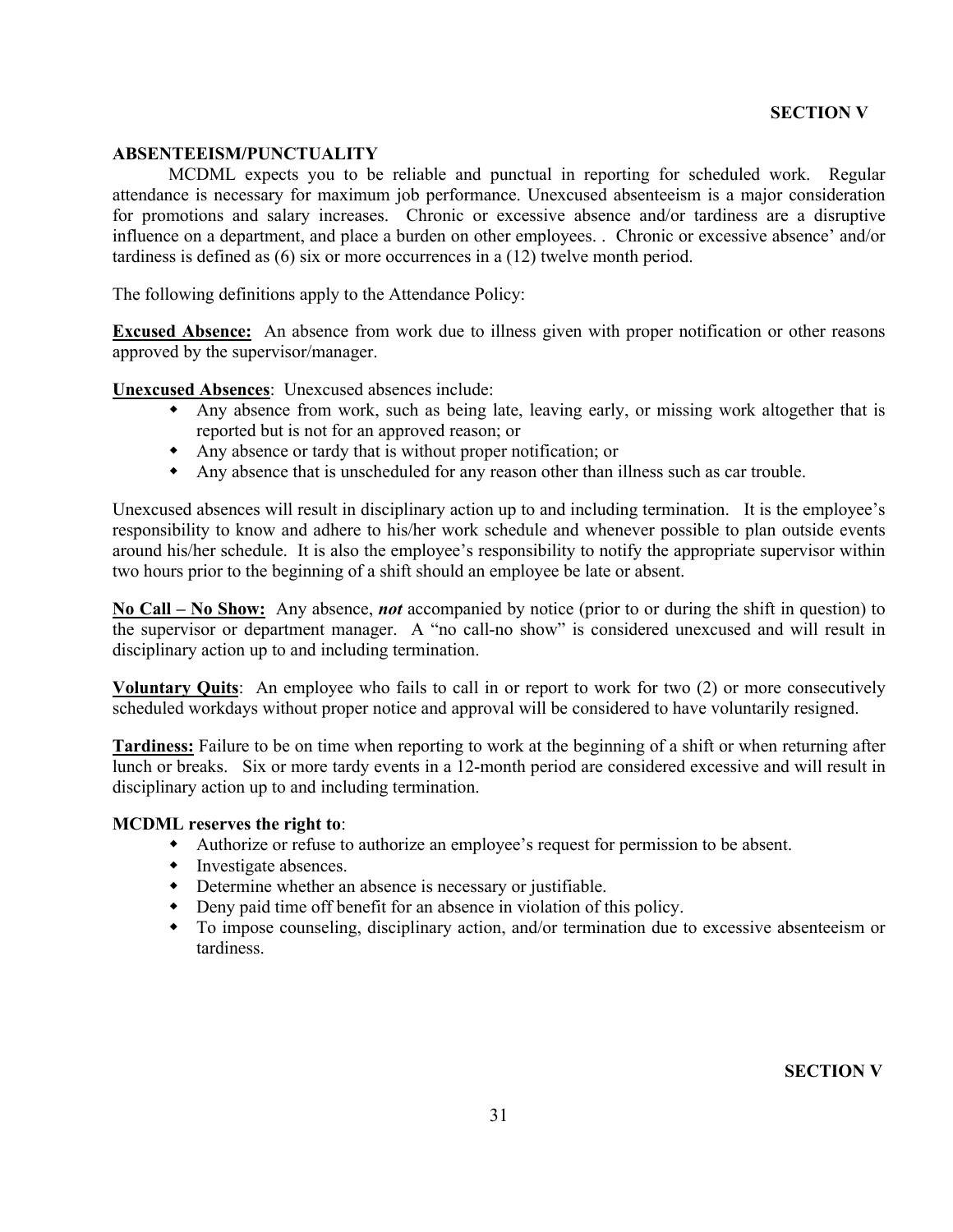## **BADGES**

Employees are required to wear an identification badge in most departments at Medical City. Patients, visitors, physicians, and other employees appreciate this easy means of identifying you as an MCDML employee. The identification badge also allows access to employee parking garages. Each new employee must pay a deposit of twenty dollars (\$20.00) for the identification badge/parking card. The deposit is deducted from the employees first pay check. The twenty dollar (\$20.00) charge is refunded upon termination as long as the card is returned. There is an additional charge for a lost, stolen, or damaged badge/cards. Should this occur notify your department supervisor or MCDML management.

## **BULLETIN BOARDS & SUGGESTION BOXES**

 Bulletin boards are maintained in each department for departmental information. Each employee should review bulletin boards frequently for pertinent facility and MCD information. Bulletin boards are for official facility communications only.

 Suggestion boxes are also located in each department. All employees are encouraged to submit any suggestion or comment at any time they have a concern or simply want to present an idea. Suggestions and/or comments may be anonymous and all correspondence put in a suggestion box is collected by MCDML management and is confidential, on a "need- to-know" basis.

## **CONFIDENTIAL INFORMATION**

Each employee is required to sign an agreement to protect confidential information. All services performed by the staff of MCDML for its tenants, physicians, patients, and visitors to the facility, and all information concerning their personal affairs, is confidential. All employees must agree during the term of employment and/or upon termination not to use, release or disclose such information to any person outside MCDML except with written permission of MCDML management.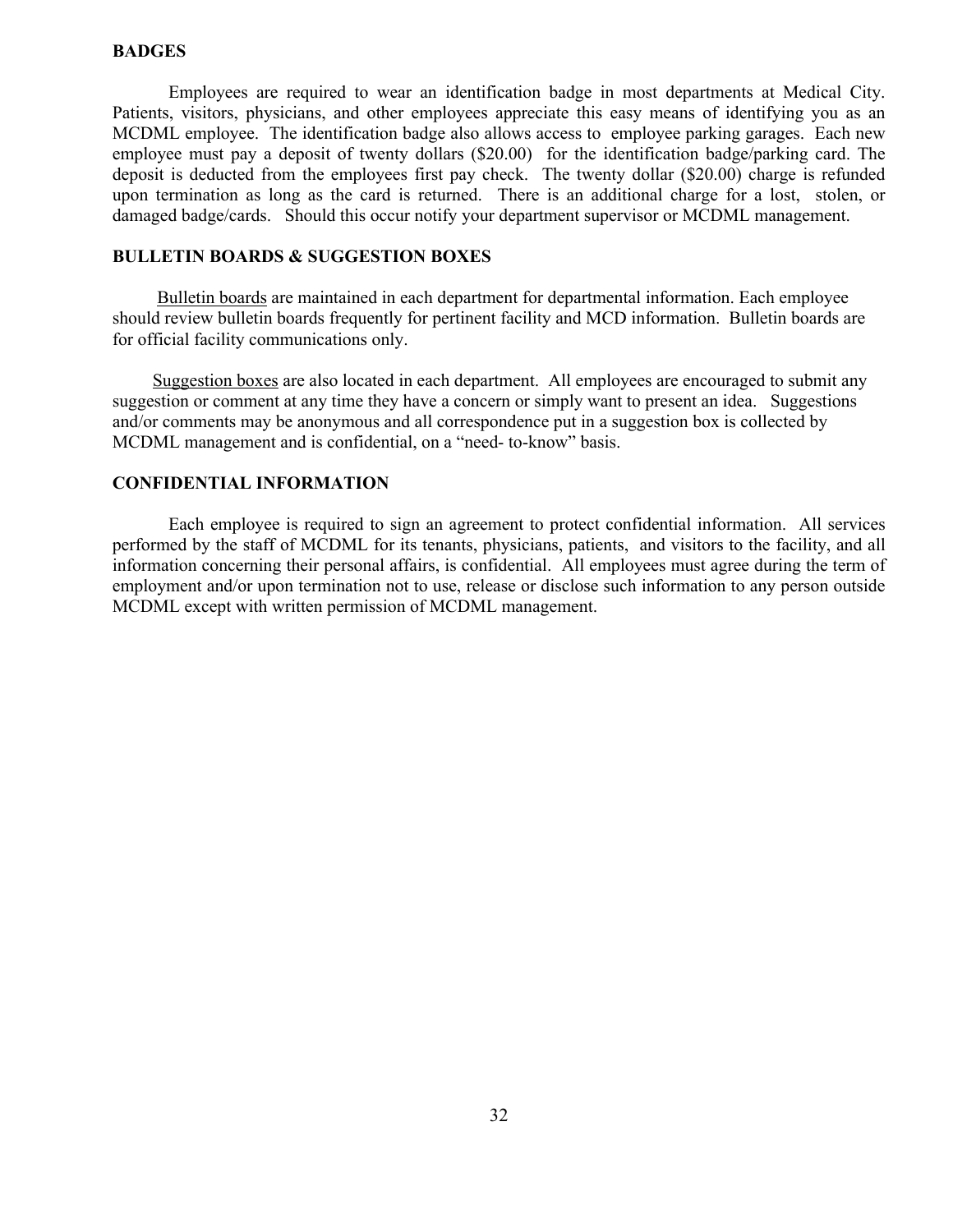#### **CONDUCT & WORK RULES – THE STANDARD OF CONDUCT**

All employees of MCDML help maintain a positive image through their professional conduct and through their high ethical standards of fairness, integrity, and loyalty. The conduct of an MCDML employee must reflect commitment and responsibility to the physicians, their office staff, fellow employees, and all visitors to the campus. In order to maintain this image, as well as maintain a safe, well run organization, certain policies and practices must be established and defined so that employees have a clear understanding of what is expected of them. The Standards of Conduct outlined within the policies of this booklet are communicated to employees in the interview process, upon initial employment and throughout your continued employment at MCDML These standards are intended as guides for the decisions and actions you make. However, no set of standards or written rules can substitute for good judgment, common sense and the individual personal integrity required to meet the challenges of your daily work. MCDML intends the policies and standards of conduct listed herein to communicate our basic values, which are:

- $\bullet$  To display total integrity in all actions. Integrity is the basis of our reputation as individuals and it is the basis of the reputation of Medical City Dallas as a premier health care facility.
- $\bullet$  To provide high quality, cost effective and ethical services.
- To be honest, trustworthy and reliable in all relationships.
- To treat all people with dignity as individuals and respect for their differences.
- w That no employee, regardless of position, may allow personal preferences, inconveniences or business pressures to compromise adherence to the standards of conduct or basic values of **MCDML**
- w That all employees engage in safe and appropriate behavior on the job at all times.

**If you have questions or concerns about compliance with the above requirements or to report a potential violation of the Standard of Conduct, contact your supervisor, another member of management, or you may correspond through the suggestion box.**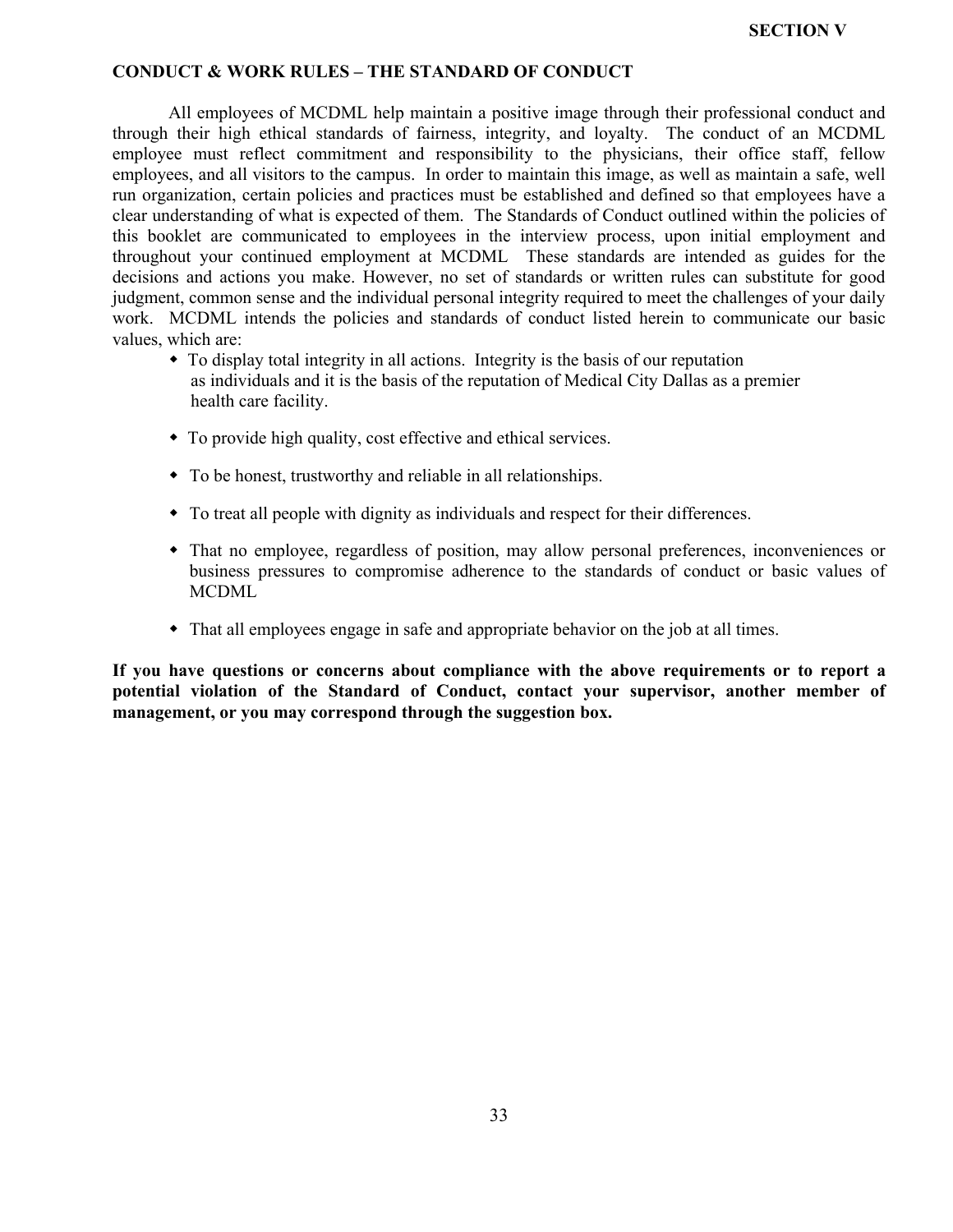#### **CONFLICT OF INTEREST**

As an employee of MCDML, you have an obligation to conduct business within guidelines that prohibit actual or potential conflicts of interest. While MCDML places no restrictions on an employee's freedom to have normal business courtesies, employees must not have any personal interest with physicians, vendors, business associates, patients or guests, or other employees that might: 1) conflict or appear to conflict with the interests of MCDML, or 2) influence judgment or appear to influence judgment in performing their duties. If an employee has any doubt about the appropriateness of a relationship, or the giving or accepting of gifts from physicians, vendors, business associates, patients, or guests, discuss the issue with your department manager or a member of MCDML management. The acceptance by an individual or by anyone in his/her immediate family of gifts, entertainment, or other favors of more than a nominal value from any person, firm, corporation, physician, or visitor who is doing business with MCDML must be avoided.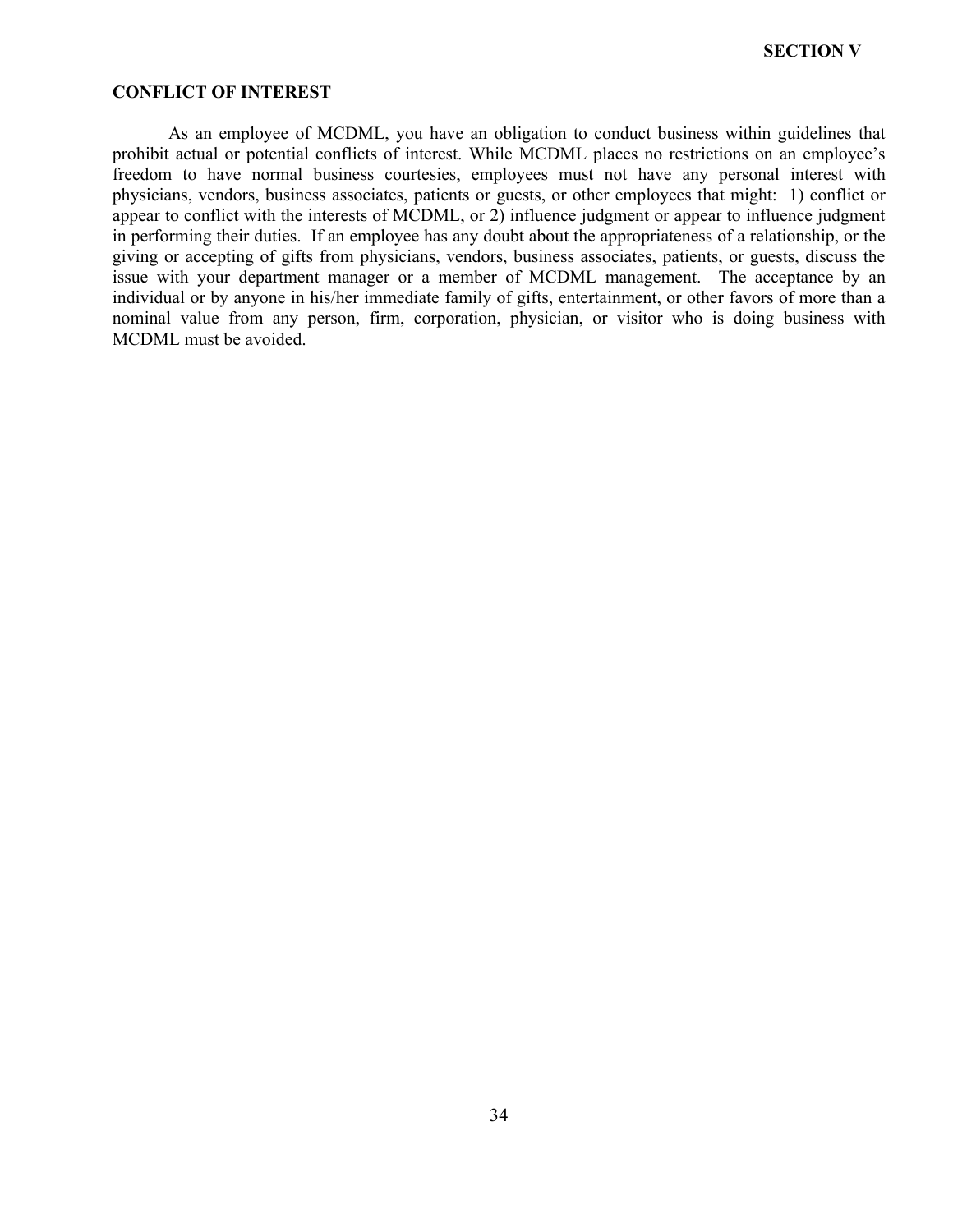#### **SECTION V**

## **DRUG FREE WORK PLACE POLICY**

Employee involvement with drugs and alcohol, either on the job or away from work, can adversely affect job performance, employee morale, and jeopardize patient, employee and visitor safety. Consistent with the goal of a drug-free workplace, MCDML maintains the following policy relating to drugs and alcohol:

w The use, possession, sale or distribution of narcotics, drugs, alcohol, inhalants, or controlled substances or drug paraphernalia while on MCDML property or in MCD vehicles or during the working day is strictly prohibited and subjects an employee to termination. Any illegal substances will be turned over to the appropriate law enforcement agencies and may result in criminal prosecution.

• Off the job illegal drug use or excessive alcohol use which adversely affects an employee's job performance, or which could jeopardize the safety of others, subjects the employee to disciplinary action up to and including termination pursuant to applicable state, local and federal laws.

• Employees may maintain their prescription drugs on MCD property, provided the drugs have been prescribed by a doctor for the person in possession of the drugs. Employees must keep all prescribed medicine in its original container, which identifies the drug, date of prescription, and prescribing doctor. Employees undergoing prescribed medical treatment with any drug, which may alter their behavior, or physical or mental ability must report this treatment to their supervisors. MCDML management may consult with the employee to determine whether or not the MCD should temporarily reassign the employee to another position during the period of treatment.

w An employee who is involved in a work related accident resulting in injuries or property damage may be required to submit to tests to determine the presence of any drugs and/or alcohol in the employee's system.

• If the MCD has a reasonable suspicion of drug or alcohol use by an employee who has not been involved in an accident, testing may also be required.

w Failure to submit to testing will result in disciplinary action up to and including termination.

w Employees who are suspected of violating the MCDML Drug and Alcohol Policy will be suspended without pay pending an investigation. During this investigation, the employee will have an opportunity to make an explanation. An employee found to be in violation of the policy will be subject to disciplinary action up to and including termination.

• Employees whose employment is terminated due to violation of the MCD's Drug and Alcohol policy will not be eligible for rehire.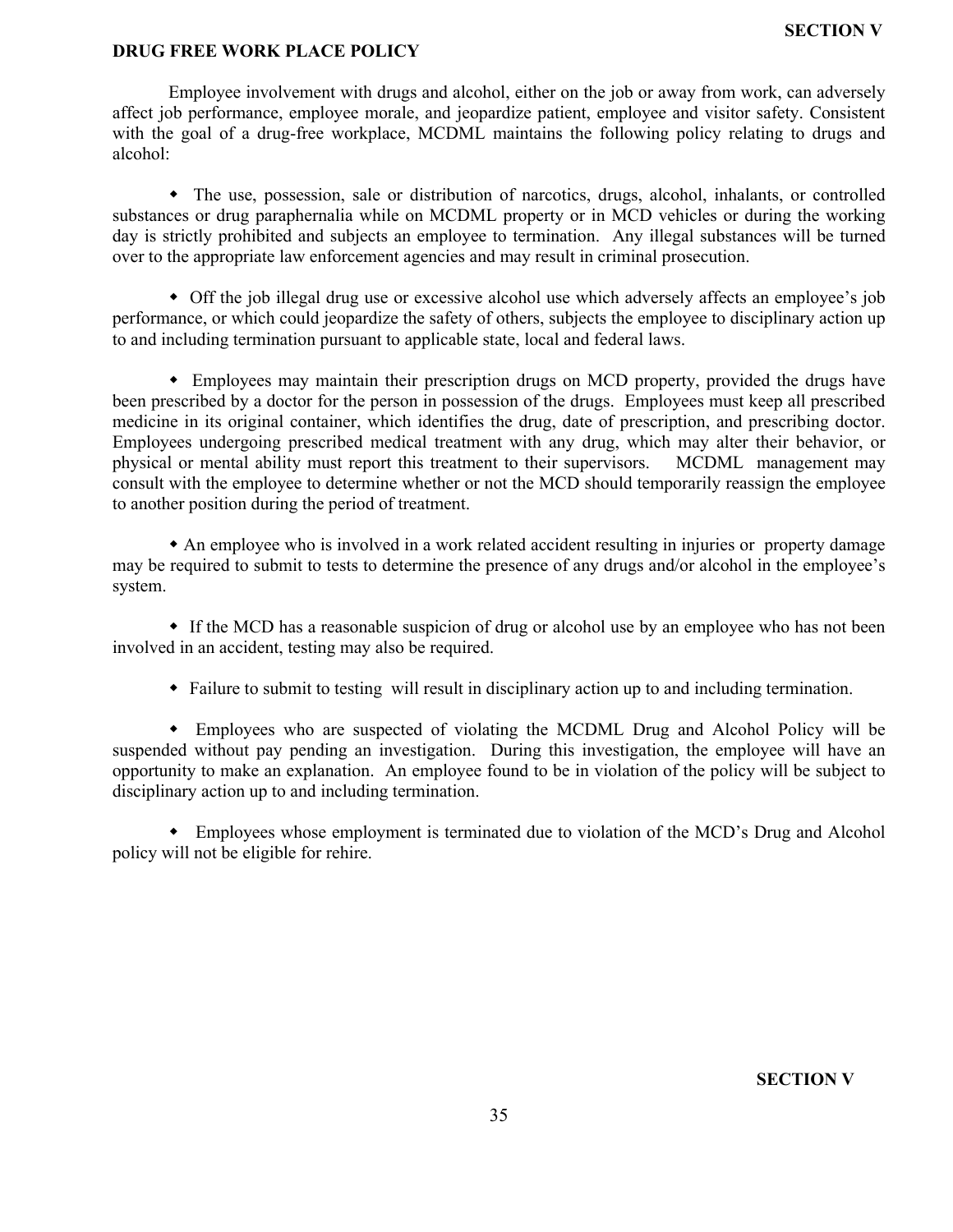#### **HARASSMENT**

 MCDML requires and expects that all employees treat fellow employees, physicians, and all visitors to the complex with fairness and respect. Harassment of any kind whatsoever, including a person's race, color, religion, national origin, sex, age, marital status, or disability, is absolutely not tolerated. Harassment means unwelcome or offensive conduct that is intimidating or hostile.

 Sexual harassment is the most well recognized form of unlawful harassment. Sexual harassment does not refer to occasional compliments of a socially acceptable nature. It generally refers to conduct that is not welcome, that is personally offensive, that debilitates morale, and that, therefore, interferes with equal employment opportunities for all employees. Such conduct is specifically prohibited. Examples of prohibited conduct include: unwelcome sexual advances; requests for sexual favors; continued or repeated verbal abuse of a sexual nature about an individual or his/her appearance; the display of sexually offensive objects or material; abusive physical contact; actions that create an intimidating, hostile or offensive work environment; and any implications or threat that an individual's participation in conduct of a sexual nature will have any effect on the individual's employment opportunities or conditions of employment.

 Any employee who believes that he or she has been subjected to harassment or intimidation in violation of this policy or who witnesses what the employee believes to be a violation, must promptly report such harassment to Scott Smith, the Chief Executive Officer, or Debbie Conner of Medical City Dallas Management Ltd. in the management office of C-840. Reports may be made without fear of retaliation or reprisals. All such complaints will be investigated and will be resolved on the basis of the information obtained.

 Any employee who is found to have violated the prohibition against harassment will be subject to disciplinary action, up to and including termination of employment. Reports of harassment will be kept confidential to the extent possible on a need-to-know basis.

## **HIRING OF RELATIVES/CLOSE RELATIONSHIPS**

The employment of relatives within the same area or department may cause serious conflicts and problems with employee morale. Therefore, it is the policy of MCDML to avoid the hiring, transfer, or promotion of relatives, cohabitants, or other persons wherein close personal relationships exist or where potential favoritism or conflicts of interest could exist. Relatives or cohabitants, or other persons wherein close personal relationships exist, may not work within the same department, the same work area, or where work is related. Nor may an employee directly or indirectly supervise a relative, cohabitant, or other person where a close personal relationship exists.

Employees who are affected or aware they may become affected (as a result of marriage, change in residence, cohabitation with another employee or a close relationship with another employee) by this policy should contact their department manager or MCDML management as soon as possible. Every effort will be made to place one of the employees in another position that will conform to the provisions of this policy.

#### **HOUSEKEEPING**

Safety begins with good housekeeping. Maintaining order in your work area reduces accidents, improves health conditions, reduces fire hazards, adds to the efficiency of your work, and aids the quality of the job you do. Please help keep your areas clean by placing trash and refuse in the containers provided and applying a few simple rules of tidiness. It is everyone's responsibility to help keep Medical City clean and safe. Please report to housekeeping or security immediately if you see any spills or materials on the floors or notice any area that needs housekeeping attention.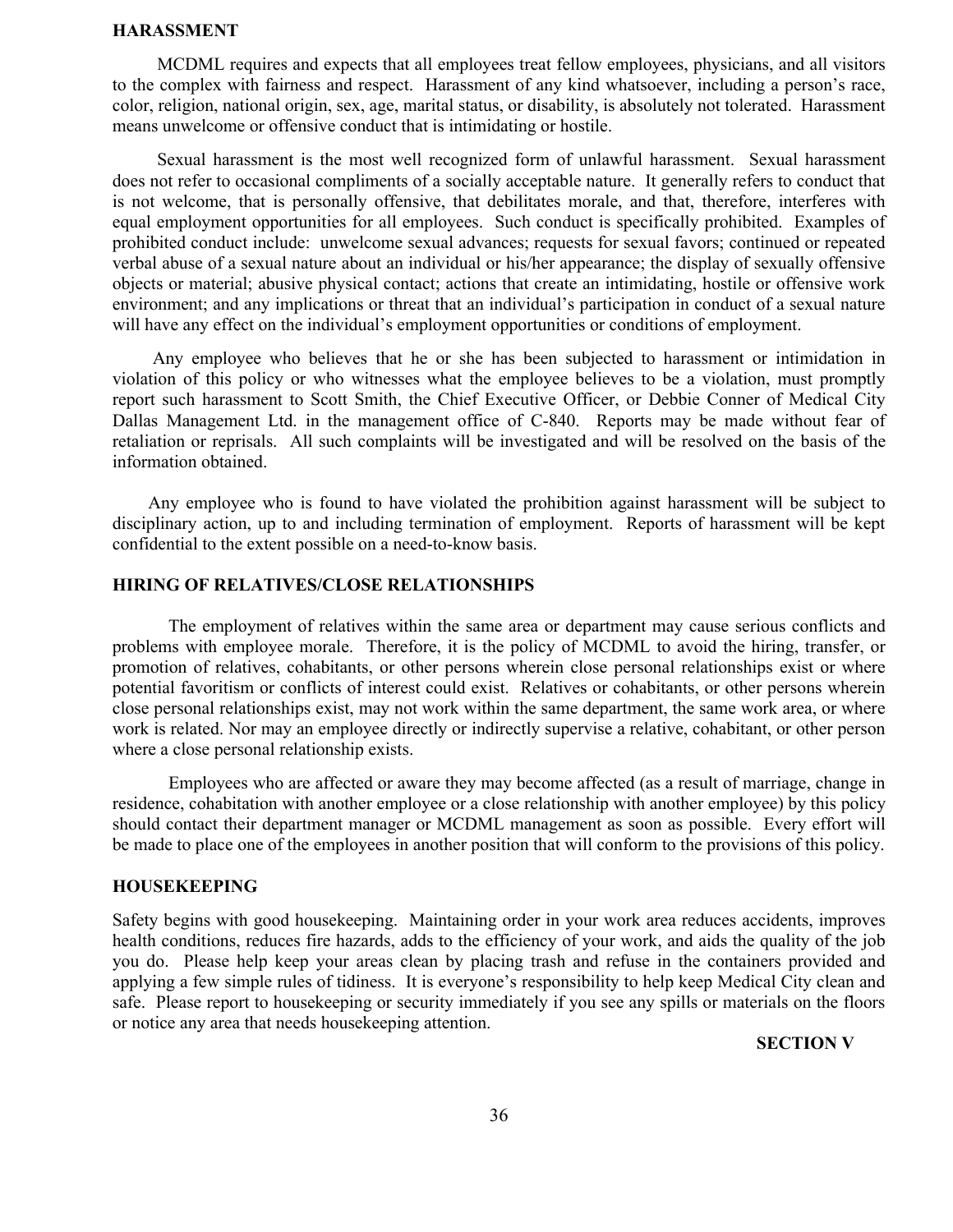## **INTERNET & ELECTRONIC SYSTEMS POLICY**

**Internet:** MCDML encourages the use of the Internet and e-mail as an efficient and effective form of communications and documentation. However, please be aware that on-the-job Internet access and email are the sole property of MCDML The sole purpose of the MCD-provided e-mail and Internet use is to facilitate MCD business. MCDML has the right to access, view and print all e-mails and Internet usage, and employees should have no expectation of privacy regarding such use, regardless of personal password or log-in mechanisms. Every user has a responsibility to use MCDML's e-mail and access to the Internet in a productive, professional manner. MCDML Internet and e-mail systems must not be used in any of the following ways:

- Sending chain letters or participating in any way in the creation or transmission of unsolicited commercial e-mail ("spam") that is unrelated to legitimate MCD purposes;
- Engaging in private or personal business activities, including instant messaging and chat rooms;
- Excessive use of internet for personal reasons and/or using the internet for personal reasons during work time. Excessive use is defined as when use interferes with normal job functions, responsiveness, or the ability to perform daily job activities.
- To harass, intimidate, or threaten another person.
- Accessing networks, servers, drives, folders, or files to which the employee has not been granted access or authorization from management to make such a grant;
- Making unauthorized copies of any electronic data owned by MCD, some of which includes files, video, email, or other MCD document or data;
- Destroying, deleting, erasing, or concealing MCD files or other MCD data, or otherwise making such files or data unavailable or inaccessible to the MCD or to other authorized users of MCD systems;
- Misrepresenting oneself or MCD or to impersonate another user, mislead a recipient about your identity.
- Violating the laws and/or regulations of any nation, state, city, province, or other local jurisdiction in any way;
- Engaging in unlawful or malicious activities;
- Deliberately propagating any virus, worm, Trojan horse, trap-door program code, or other code or file designed to disrupt, disable, impair, or otherwise harm either the MCD's networks or systems or those of any other individual or entity;
- To access or distribute obscene, abusive, libelous, or defamatory material or using abusive, profane, threatening, racist, sexist, or otherwise objectionable language in either public or private messages;
- Sending, receiving, or accessing pornographic materials;

*INTERNET & ELECTRONIC SYSTEMS POLICY – updated 4/20/17 dc*

- Becoming involved in partisan politics;
- Causing congestion, disruption, disablement, alteration, or impairment of MCD networks or systems;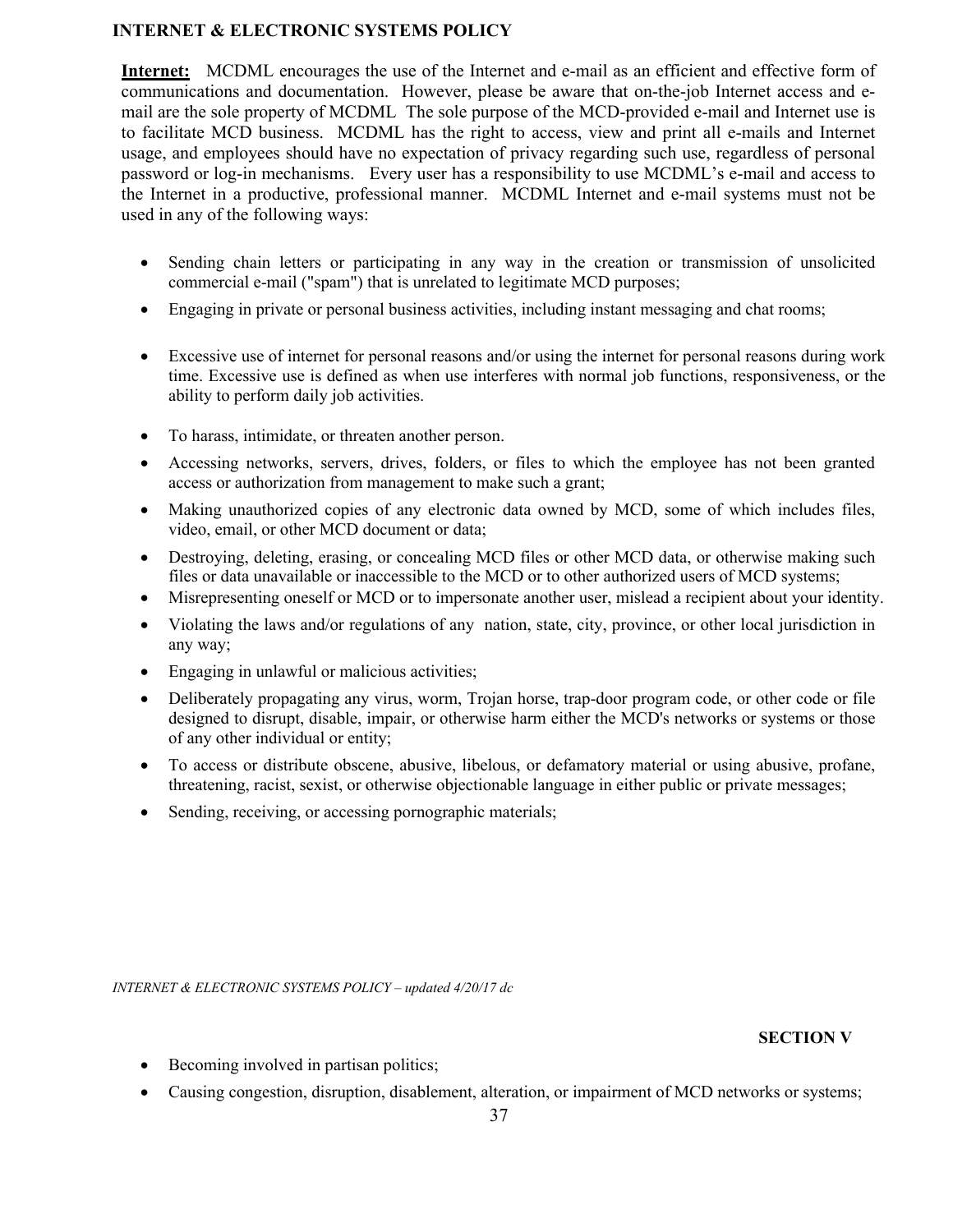- Maintaining, organizing, or participating in non-work-related Web logs ("blogs"), Web journals, "chat rooms", or private/personal/instant messaging;
- To bypass systems' security mechanisms, failing to log off any secure controlled-access computer or other form of electronic data system to which you are assigned or at such time that you leave your computer or system unattended;
- Using recreational games;
- Defeating or attempting to defeat security restrictions on MCD systems and applications;
- To distribute copyright materials that are not authorized for reproduction/distribution;
- To access another person's computer, computer-files, or electronic mail messages if not specifically authorized to do so;
- For any purpose which is illegal, against MCDML policy, or contrary to the best interests of MCDML;
- For any personal reasons except during lunch and break times;
- Electronic mail tampering is prohibitive, messages received should not be altered without the sender's permission; nor should electronic mail be altered and forwarded to another user and/or unauthorized attachments be placed on another's electronic mail message.

## **Ownership and Access of Electronic Mail, Internet Access, and Computer Files; No Expectation of Privacy**

MCDML owns the rights to all data and files in any computer, network, or other information system used by MCDML employees and to all data and files sent or received using any MCD system or using the MCD's access to any computer network, to the extent that such rights are not superseded by applicable laws relating to intellectual property. MCD also reserves the right to monitor electronic mail messages including personal and/or private messages and their content, as well as any and all use by employees of the Internet and of computer equipment used to create, view, or access e-mail and Internet content. Employees must be aware that the electronic mail messages sent and received using MCD equipment or MCD-provided Internet access, including web-based messaging systems used with such systems or access, are not private and are subject to viewing, downloading, inspection, release, and archiving by MCD officials at all times. MCD has the right to inspect any and all files stored in private areas of the network or on individual computers or storage media in order to assure compliance with MCD policies and state and federal laws.

MCD uses software in its electronic systems that allows monitoring by authorized personnel and that creates and stores copies of any messages, files, or other information that is entered into, received by, sent, or viewed on such systems. There is no expectation of privacy in any information or activity conducted, sent, performed, or viewed on or with MCD equipment or Internet access. Accordingly, employees should assume that whatever they do, type, enter, send, receive, and view on MCD electronic information systems is electronically stored and subject to inspection, monitoring, evaluation, and MCD use at any time. Further, employees who use MCD systems and Internet access to send or receive files or other data that would otherwise be subject to any kind of confidentiality or disclosure privilege thereby waive whatever right they may have to assert such confidentiality or privilege from disclosure. Employees who wish to maintain their right to confidentiality or a disclosure privilege must send or receive such information using some means other than MCD systems or the MCD-provided Internet access.

## **SECTION V**

MCD has licensed the use of certain commercial software application programs for business purposes. Third parties retain the ownership and distribution rights to such software. No employee may create, use, or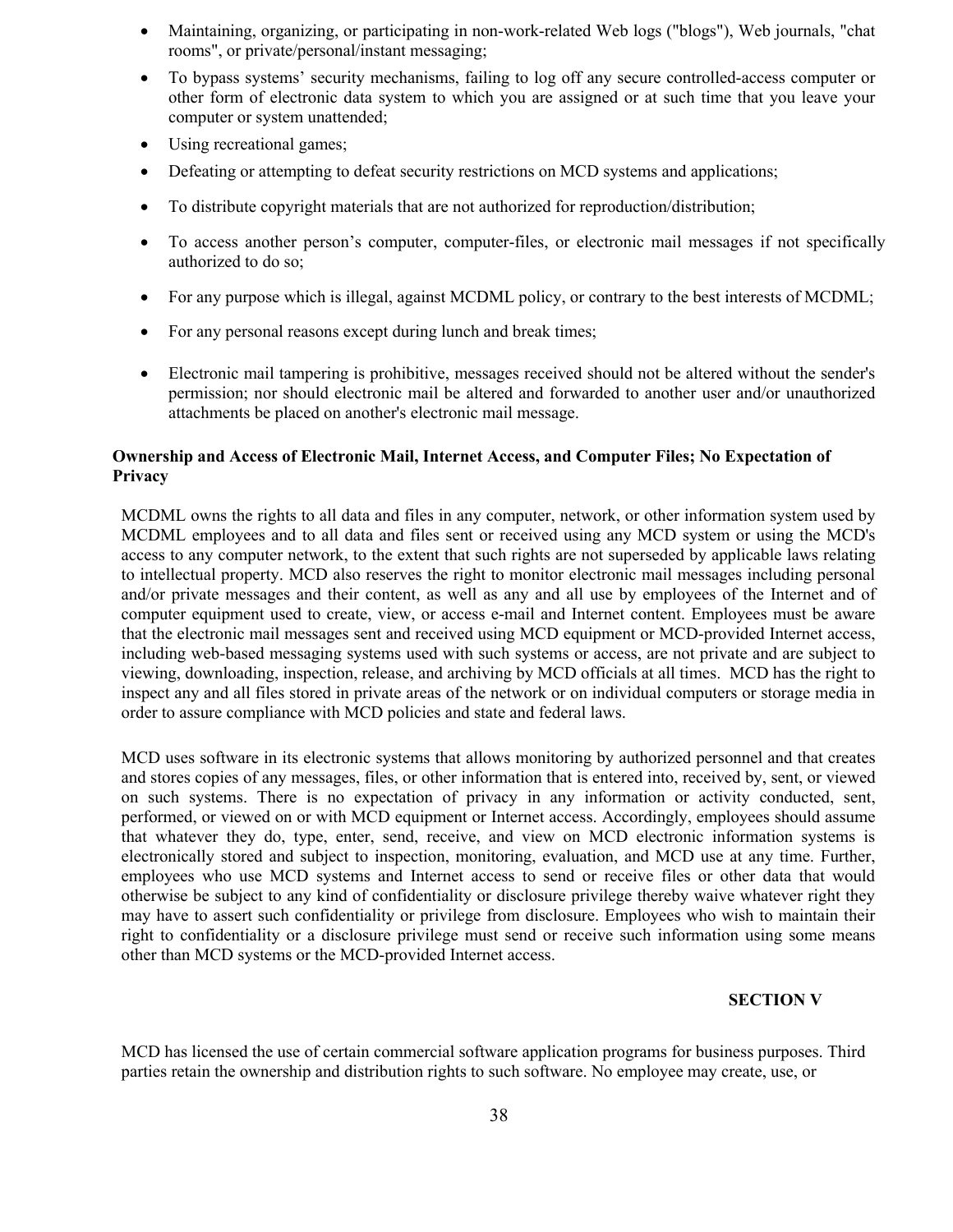distribute copies of such software that are not in compliance with the license agreements for the software. Violation of this policy can lead to disciplinary action, up to and including dismissal.

## **Confidentiality of Electronic Mail**

As noted above, electronic mail is subject at all times to monitoring, and the release of specific information is subject to applicable state and federal laws and MCD rules, policies, and procedures on confidentiality. Existing rules, policies, and procedures governing the sharing of confidential information also apply to the sharing of information via commercial software. Since there is the possibility that any message could be shared with or without your permission or knowledge, the best rule to follow in the use of electronic mail for non-work-related information is to decide if you would post the information on the office bulletin board with your signature.

## **Personal Electronic Equipment**

MCD prohibits the use in the workplace of any type of camera phone, cell phone camera, digital camera, video camera, or other form of recording device to record the image or document of MCD electronic date or personal information of another person. Employees may take pictures and make recordings during nonworking time in a way that does not violate civil, criminal, or privacy statutes.

Due to the significant risk of harm to the MCD's electronic resources, or loss of data, from any unauthorized access that causes data loss or disruption, employees should not bring personal computers or data storage devices (such as floppy disks, CDs/DVDs, external hard drives, USB / flash drives, "smart" phones, iPods/iPads/iTouch or similar devices, laptops or other mobile computing devices, or other data storage media) to the workplace and connect them to MCD electronic systems unless expressly permitted to do so by the MCD. To minimize the risk of unauthorized copying of confidential MCD business records and proprietary information that is not available to the general public, any employee connecting a personal computing device, data storage device, or image-recording device to MCD networks or information systems thereby gives permission to the MCD to inspect the personal computer, data storage device, or imagerecording device at any time with personnel and/or electronic resources of the MCD's choosing and to analyze any files, other data, or data storage devices or media that may be within or connectable to the datastorage device in question in order to ensure that confidential MCD business records and proprietary information have not been taken without authorization. Employees who do not wish such inspections to be done on their personal computers, data storage devices, or imaging devices should not connect them to MCD computers or networks.

Violation of the Electronic Systems and/or Internet Policy, or failure to permit an inspection of any device under the circumstances covered by this policy, shall result in disciplinary action, up to termination. In addition, the employee may face both civil and criminal liability from the MCD, from law enforcement officials, or from individuals whose rights are harmed by the violation, such as in the case of sharing private health information.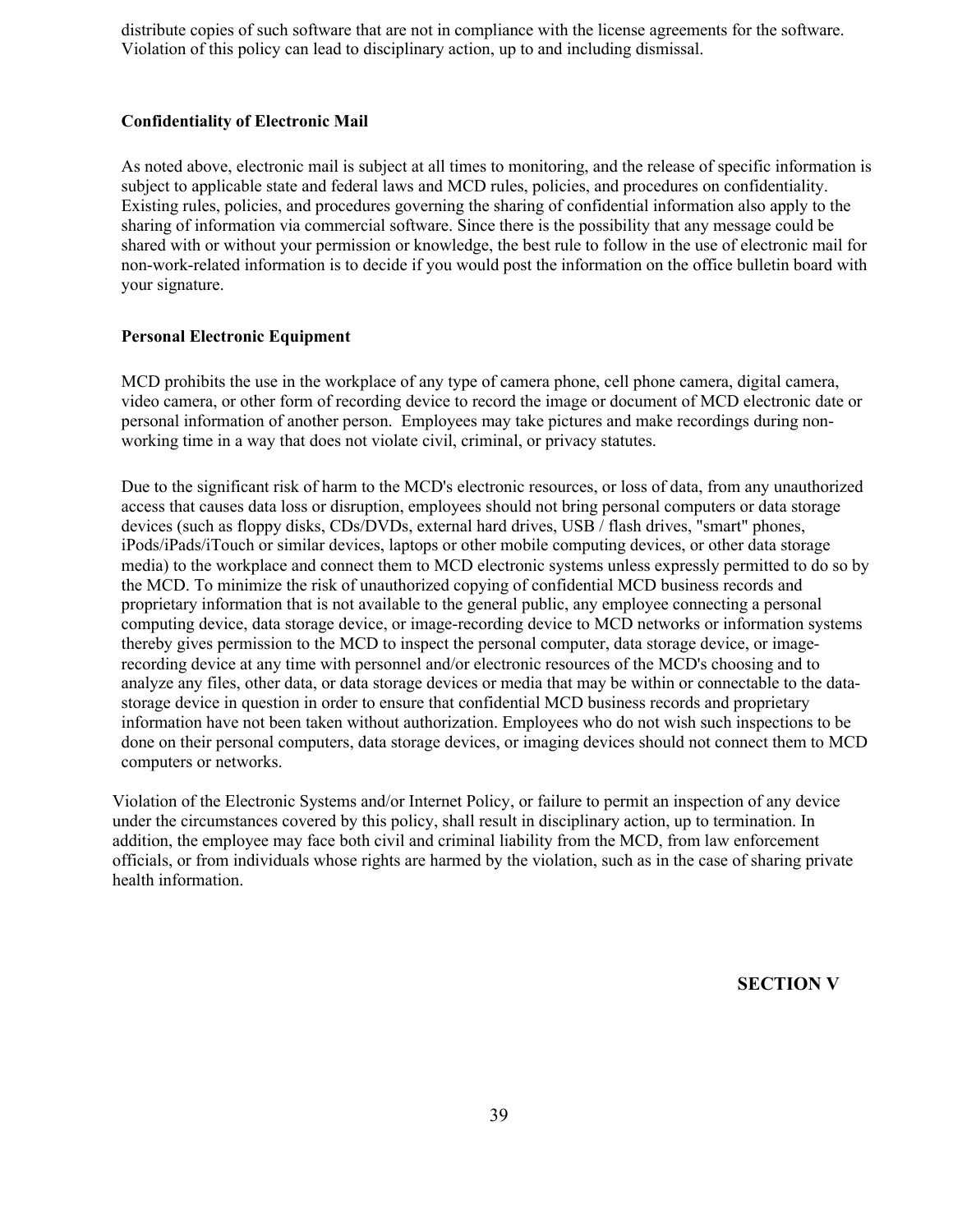**Telephone system**: Telephone use is critical to the daily operations of the facility. It is a violation of policy to use the telephone for personal solicitation or to harass, intimidate, or threaten another person. Violation of this policy will result in disciplinary action up to and including termination. Please keep in mind the following standards when using the telephone:

- w Employees are expected to keep urgent personal phone calls to a minimum and calls of a nonemergency nature should only be made while on break.
- Unless there is an emergency, relatives and friends should be discouraged from calling you during working hours.
- Please keep any necessary conversation brief.
- w Abuse of facility telephones or unauthorized use of telephones for long distance calls is grounds for disciplinary action including termination.

## **Abuse or violations of the Internet or Telephone policies will result in discipline, up to and including termination.**

#### **OUTSIDE EMPLOYMENT**

 Employees are allowed to maintain employment outside of MCDML as long as the employee meets the performance standards of the job held at MCDML Employees should consider the impact outside employment might have on their health and physical well-being. If an employee is engaging in any outside business activities, it is important that those activities be conducted outside the scope of the employee's regular work schedule and that such activities not adversely affect the quality or quantity of work performed. All employees are judged by the same performance standards and will be subject to facility scheduling demands regardless of any existing outside work commitments. Employees should not engage in outside employment activity which might be construed as a conflict of interest or involves the use of MCDML time, equipment, supplies, or facilities such as MCDML telephones, computers, supplies, or tools.

#### **PERSONNEL RECORDS**

MCDML maintains an employee personnel file on each employee which contains information such as the application, resumes, official performance reviews, and other pertinent records relating to employment. The information within the employee file is the property of MCDML and is treated as confidential as permitted by law and on a need-to-know basis. MCDML maintains strict policies regarding outside requests for information.

Please help us to keep employee records up-to-date at all times by promptly reporting any change in name, address, telephone number, marital status, beneficiary designations, numbers and names of dependents, or emergency contact phone numbers to your department supervisor or the MCDML management office. It is especially important to report changes in dependency status, which affects the employee's insurance program. Unreported changes might cause the insurance to be declared invalid in the event of a claim.

**SECTION V**

#### **PERSONAL APPEARANCE**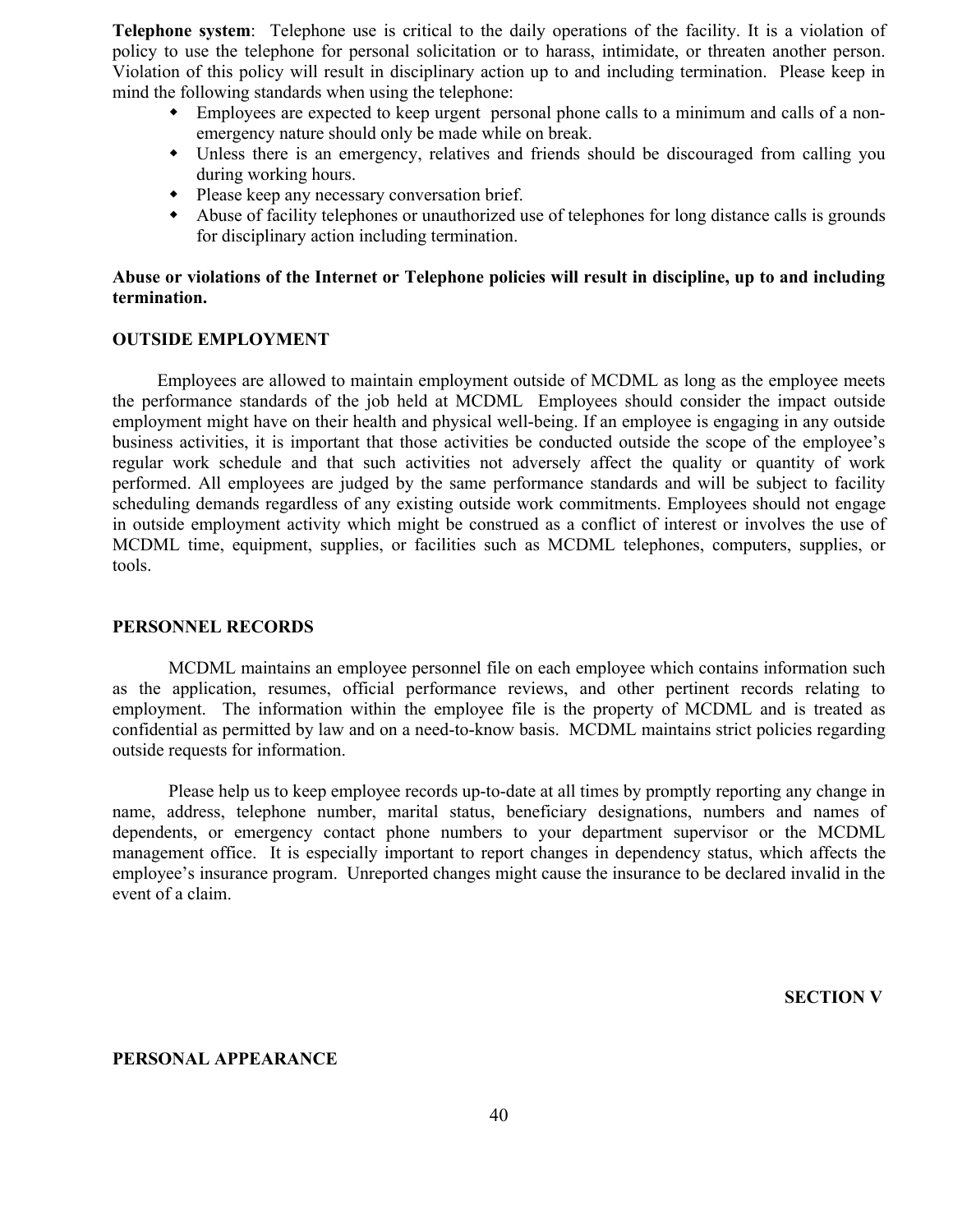All employees are expected to dress and groom in a manner appropriate to their position with emphasis on neatness, cleanliness, and safety. Hairstyles, clothing, and jewelry should conform to the best business standards. Employees should present an image of people engaged in business and professional activities, as opposed to sports or leisure activities. Employees are requested to leave jewelry for pierced body parts at home (with the exception for women wearing earrings). Tattoos and/or body piercing must be discreet and can not be noticeable and/or conspicuous. Depending upon the nature of the work and the job classification certain departments furnish and require that uniforms be worn. This dress code is in effect during all scheduled working hours including evenings and weekends.

## **PROBLEM-SOLVING PROCEDURE**

MCDML intends to provide employees with an effective and acceptable means of bringing problems or complaints concerning their employment to the attention of a manager. Please remember: A manager cannot fix a problem that they are unaware of. Therefore MCDML encourages all employees to discuss problems or issues with a supervisor or manager to ensure prompt and constructive problem solving. Although MCDML maintains an "open door" policy allowing for any employee to speak with any manager to discuss issues, concerns or resolve disputes, you are encouraged to follow the steps as outlined below:

- w Any complaint, problem or grievance should first be discussed with your supervisor. If you feel uncomfortable in doing so, report to the next level of management.
- w If the problem is not resolved satisfactorily within a reasonable period of time, you should submit the problem in writing to the manager of the department in which you are assigned.
- w If you feel that the actions taken do not resolve the issue or if no resolution can be found, the employee should submit the problem, in writing, to the next level of management for resolution with clear indication of the inappropriate action as well as your recommendation for solution to the concern.

#### **PROPERTY & EQUIPMENT DAMAGE**

All employees have the responsibility to protect MCDML property as well as personal effects from theft or damage. Employees who lose or damage MCD equipment may be required to reimburse the MCD.

 All property on the premises of MCDML, including but not limited to lockers (whether secured by employees' locks or otherwise), desks, file cabinets and vehicles used by employees, is subject to being searched, and the contents may be held by management or security personnel at any time.

 Employees are expected to take an active interest in preserving and protecting supplies, equipment, and physical facilities. Reporting the need for maintenance or repair services may prevent more extensive deterioration or damage. Therefore, please report promptly whenever you detect the need for maintenance or repair services anywhere in the facility. To replace and repair equipment is expensive, and all employees are expected to help care for the equipment. Remember that moveable equipment, improperly handled, can easily damage walls and floors, as well as the equipment itself.

## **SECTION V**

#### **SAFETY**

MCDML is committed to creating a safe, healthy environment not only in your particular work area but also within the entire campus. The safety of employees and all visitors to Medical City is of utmost importance. An essential part of your job is to develop safe working practices and observe all safety rules. You can help prevent accidents by being alert to possible safety hazards. All employees, regardless of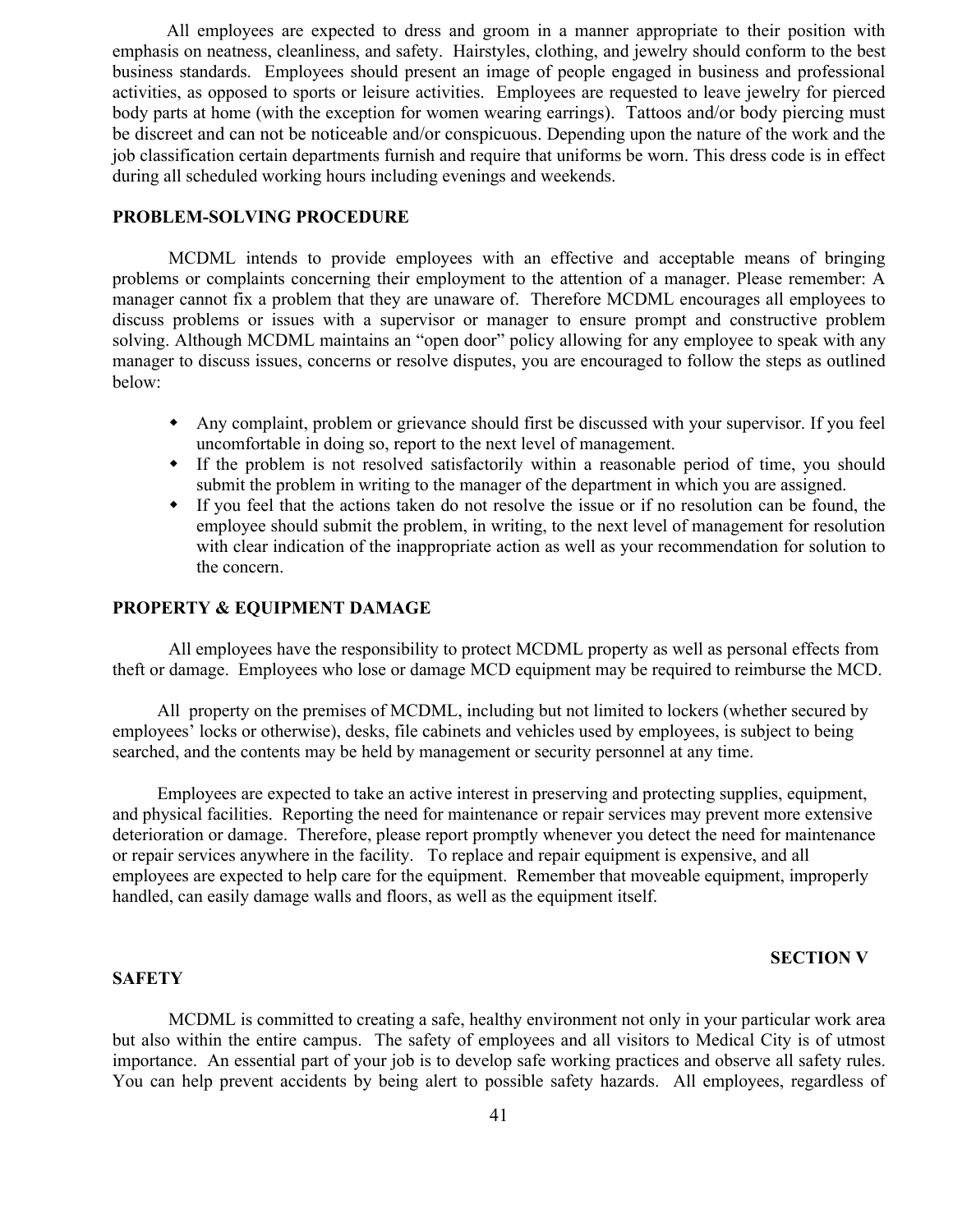position, have the right and responsibility to intervene to prevent injury as a result of unsafe acts or conditions. Also, each employee is responsible for evaluating his or her own tasks for potential hazards. **Accidents are preventable when employees exercise proper care, observe all safety regulations, and make use of safety equipment**. MCDML requires that employees cooperate in helping prevent accidents by observing some common sense rules such as:

- w If you witness or discover an incident which has resulted in personal injury or property damage, please give any needed assistance and report the incident as soon as possible to security and your supervisor or manager.
- Learn posted fire rules of the facility, location of fire alarm boxes, and your own duties in case of fire.
- w Help avoid all accidents by eliminating hazards wherever you find them.
- Report to your department manager all unsafe conditions, such as:

Wet or slippery floors;

Equipment left in halls or on walkways;

Exposed wiring;

Careless handling of equipment by another employee or vendor.

- Never operate any equipment or machinery unless authorized to do so.
- Do not attempt to lift or move excessively heavy loads; ask for help.
- $\bullet$  Use or wear safety equipment when required by the nature of the job.
- Observe all "warning", "caution", and "no smoking" signs.
- Follow the instructions of your supervisor/manager in handling contaminated and/or hazardous materials and equipment.

**Reporting Inappropriate Actions of Others**: Employees are expected to exercise good judgment and to inform your supervisor or the management office if any employee, patient or visitor exhibits behavior which could lead to a potentially dangerous situation. Such behavior includes:

- Discussing weapons or bringing them to the workplace.
- $\bullet$  Displaying overt signs of extreme stress, resentment, hostility, or anger.
- $\bullet$  Making threatening remarks.
- Sudden or significant deterioration of performance.
- $\bullet$  Displaying irrational or inappropriate behavior.

### **SECTION V**

Employees who are actually confronted or encounter an armed or dangerous person should not attempt to challenge or disarm the individual. Medical City values life over property. 911 should be called immediately if the encountered employee can safely call 911 without endangering the safety of him/herself or others. Otherwise cooperate and follow the instructions given. Suggested practices to follow are: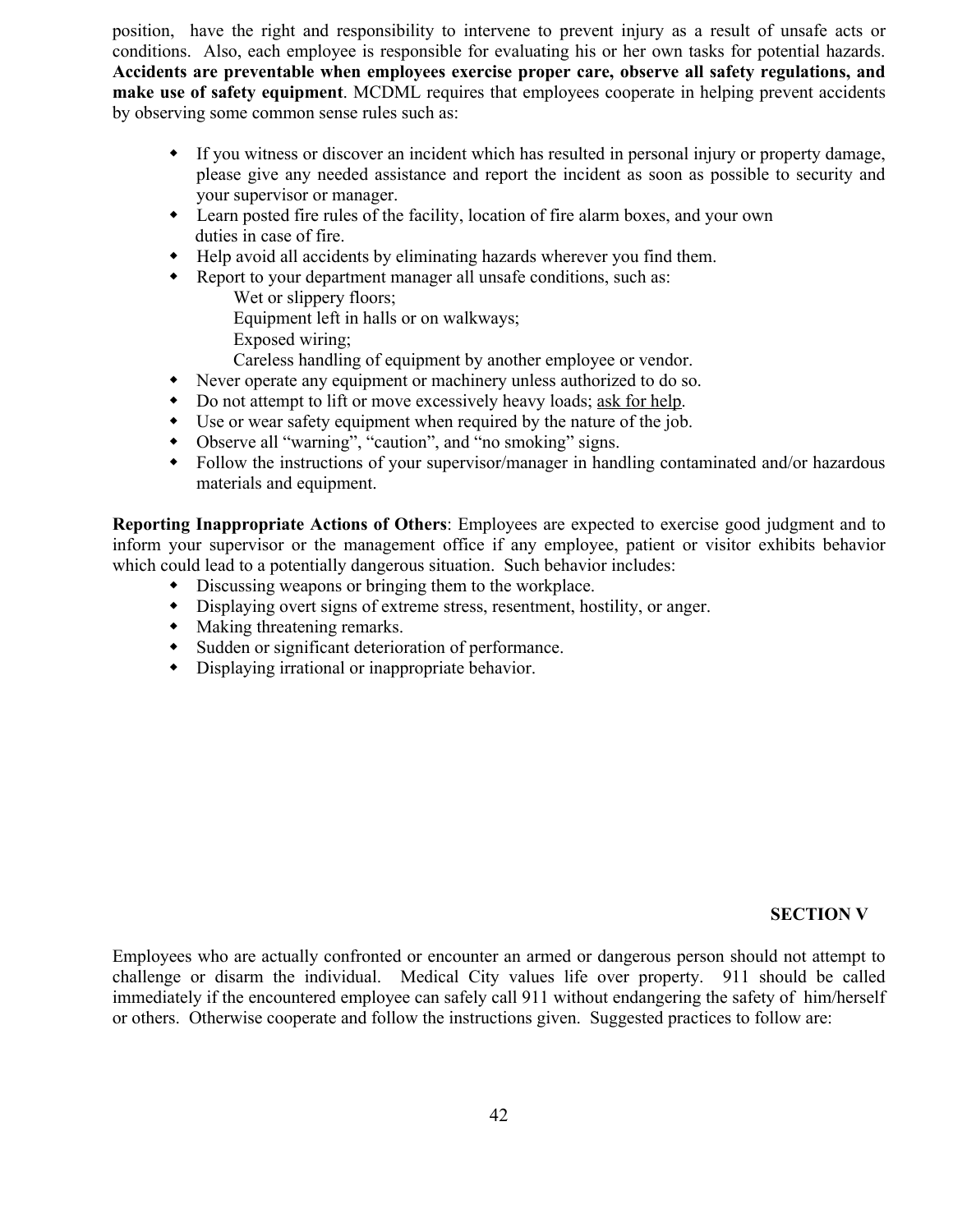- Never hesitate to call 911 if confronted with a potentially violent situation. It is better to have called unnecessarily than not to have security or the police available when a threatening situation turns violent.
- w Never attempt to physically restrain or physically remove a threatening or violent individual by yourself. Doing so may escalate the dangerous situation.

**If you determine any condition on campus to be unsafe, or witness any accident involving patients, visitors or employees, immediately report it to your department supervisor, MCDML management, or the security department.**

## **SECURITY**

 Security officers make regular inspection tours of Medical City and the grounds. While security officers cannot identity and may be unavailable to respond to every incident on the Medical City property they make every effort to be available to handle disturbances and other situations as they arise. Dial "911" for any emergency or extension 4800 to speak with the security dispatcher. MCDML security officers respond to 911. Briefly state your needs and location. The security dispatcher will make every effort to dispatch a security officer to the scene. Every employee should immediately report to a supervisor or security any suspicious person or incident.

 Should you desire an escort to and/or from your automobile during late night shift changes, you may call security at extension 4800 for assistance. If available, an officer will respond.

 The cooperation of all employees is imperative in eliminating theft. Be sure supplies and equipment are stored in approved areas and that maximum-security measures are observed. Do not bring an excessive amount of money or valuables to work, as MCDML cannot be responsible for the loss or theft of personal items. Report immediately stolen or missing articles. Written authorization is required to remove Medical City articles or property from the premises.

#### **SECTION V**

#### **SMOKING**

MCDML provides a safe, healthful and comfortable work environment for all employees, visitors, patients and physicians. Therefore, as of September 1, 2009 Medical City will be a total smoke free campus. Smoking is not permitted anywhere on Medical City property without direct approval from your manager or supervisor.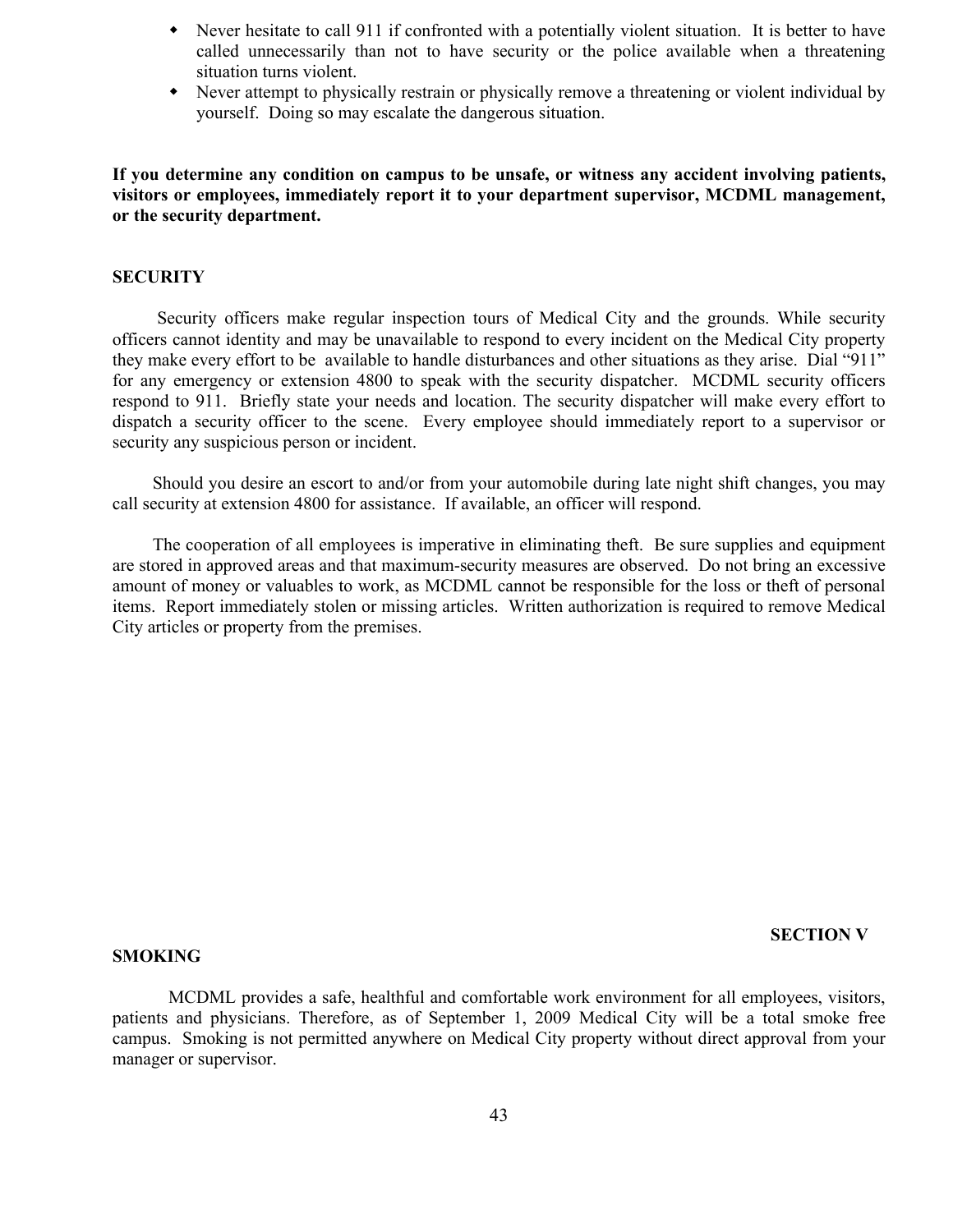#### **SOLICITATION**

Personal, non-work related solicitation, distribution or posting of literature by MCDML employees is not allowed at any time during work or non-working time within the Medical City campus. Solicitation includes fund raising, selling lottery tickets or merchandise, or any other type of money raising. Persons not employed by MCDML cannot solicit or distribute literature for any purpose at any time on the Medical City property. Please call Security or the MCDML management office immediately if you encounter any person soliciting materials anywhere on the MCD campus.

## **THEFT**

 Many of the departments and buildings of Medical City Dallas are open at all hours. Employees are urged to be alert to the entry of unauthorized persons in any area. If you see someone who does not appear to be an employee or even an employee who might be outside his/her regular working area, please offer assistance in directing him/her to his/her destination or call security at extension 4800 for assistance. The cooperation of all employees is essential to minimize the problem of theft. Be sure supplies and equipment are stored in approved areas and that maximum-security measures are observed.

 MCDML cannot be responsible for loss or theft of personal items; therefore employees should not bring valuable or large amounts of money to work. MCDML property may not be removed from the premises except by advance written authorization from your supervisor or the management office in C-840.

#### **SECTION V**

#### **VIOLATIONS OF CONDUCT**

 As explained throughout this booklet, MCDML expects its employees to maintain high ethical standards and conduct. The following are some, but not limited to, examples of improper conduct and behavior, which not only clearly violate MCDML Standards of Conduct, but may also be against the law. **Therefore, the following behavior and conduct, though not exclusive, is considered inappropriate and will lead to discipline up to and including termination:**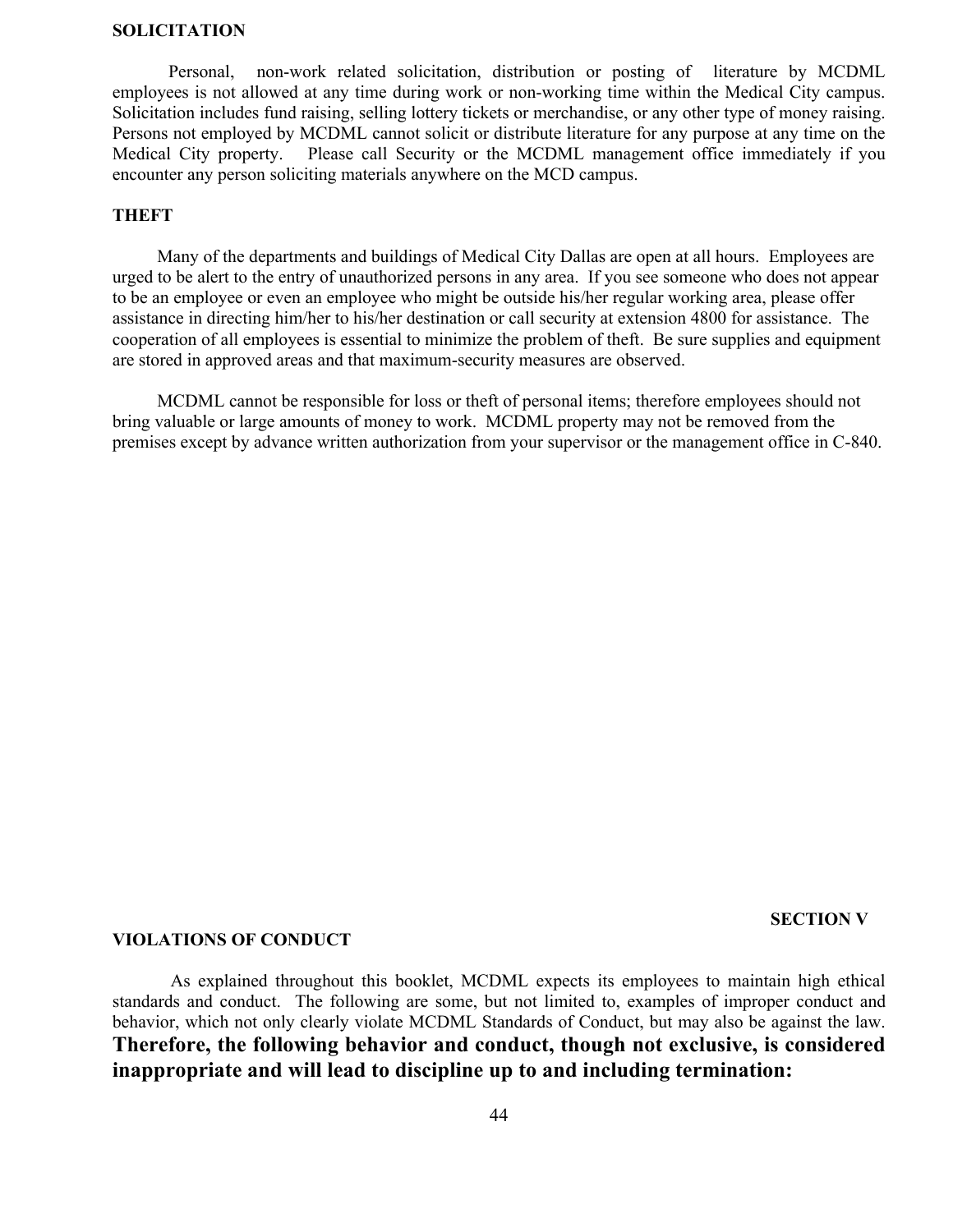- w Use of any insulting, abusive, obscene, or discourteous language or action or unethical behavior to or about anyone while on duty, including patients, visitors, or other employees.
- The engagement in any type of sexual activity on the Medical City property.
- The engagement in unauthorized removal of property belonging to MCDML, a physician, a patient, visitor or another employee.
- Willful destruction of MCDML property.
- Committal and subsequent conviction of a felony offense.
- w Defrauding, attempting to defraud, or falsifying any MCDML record or document, including employment applications or other employee-related documents; or discussion or release of confidential information regarding a patient, physician, visitor or other official MCDML business.
- $\bullet$  Fighting or threatening violence in the workplace.
- Unauthorized use, possession, distribution, sale or transfer of intoxicants or mood-altering substances, alcohol or illegal drugs and/or while at/in the workplace, anywhere on Medical City property, or while operating a Medical City owned vehicle.
- Willful violation of safety regulations.
- Insubordination such as refusing a direct order from one's department supervisor or from the MCDML management office.
- Leaving or departing from your assigned area or office without proper notification to your supervisor or manager except in cases of emergency. Upon an emergency arise advise your supervisor as soon as possible.
- Any form of harassment to another employee or visitor to the campus.
- $\bullet$  Use of profanity.
- Driving a MCD auto without a valid drivers license.
- Making false statements and/or reports relating to job performance and/or on MCD documents
- $\bullet$  Sleeping while on duty.
- Possession of weapons on MCDML property including parking structures.
- Gambling on MCDML premises.
- Failure to adhere to proper dress for a professional environment.
- Employment outside MCDML while officially on leave of absence from MCDML
- Committing a violation of Internet, Electronic or Telephone system policy.

## **SECTION V**

### **VIOLENCE IN THE WORKPLACE**

MCDML recognizes that a place of employment safe from violence or the fear of violence is fundamental to the health and well being of employees and visitors alike. MCDML employees should work in environments free from physical attack, threats, and menacing or harassing behaviors. Your safety and security are of vital importance. MCDML maintains a policy of zero tolerance for violence of any kind. Any acts of violence, physical attacks, threats, harassment, and property damage which involve or affect the MCD or which occur on MCD property will NOT be tolerated from anyone. As used in this policy, violence is defined to include, but not limited to, the following: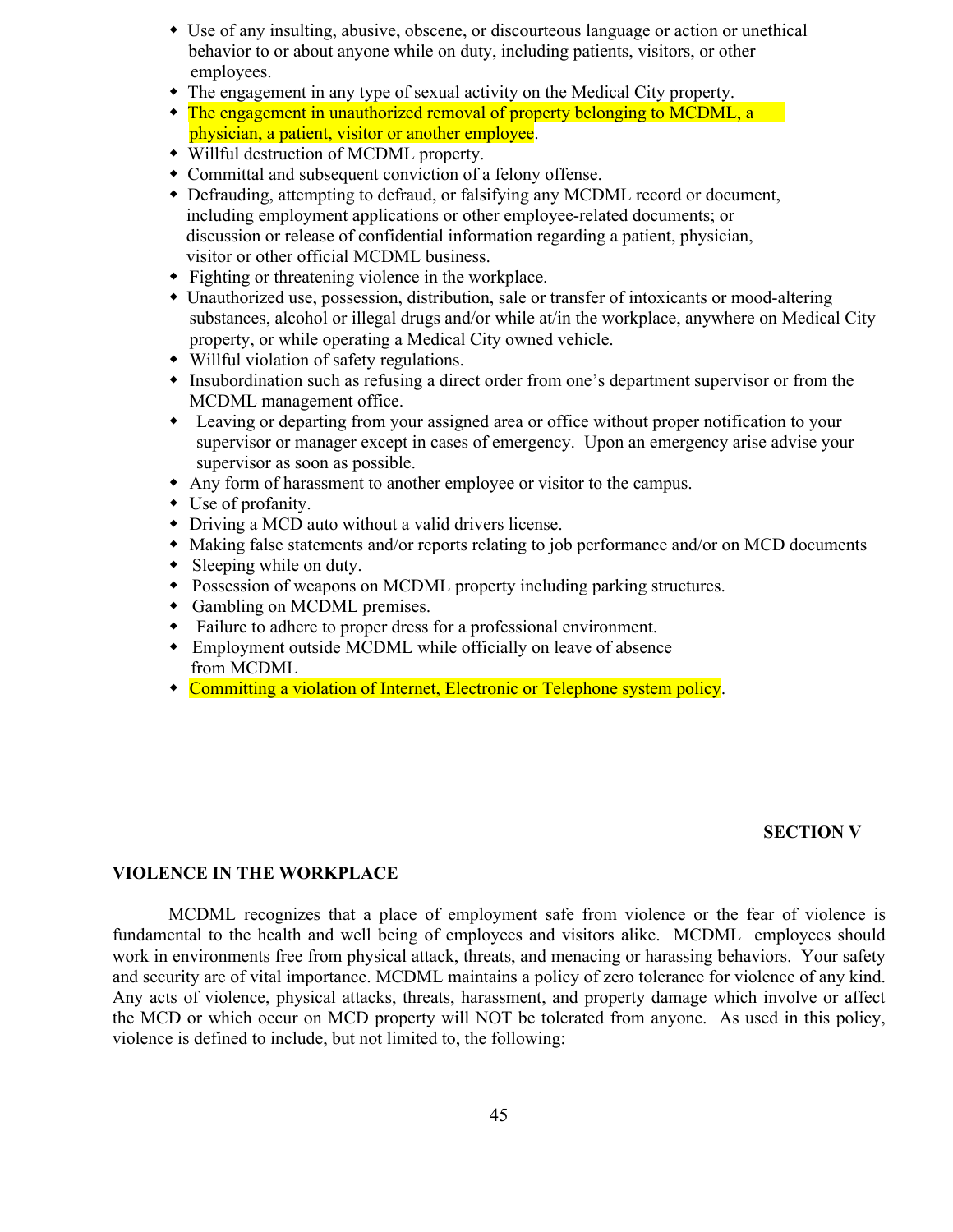*Physical attack* is an unwanted or hostile contact, such as hitting, fighting, pushing, shoving, or throwing objects.

*Threat* is stating a present or future intention to cause physical or mental harm. Any expression of intent to cause physical or mental harm is considered to be a threat.

*Property damage* is behavior or acts that contribute to the destruction or damage of another's property.

Examples of conduct that may be considered threats or acts of violence under this policy include, but are not limited to, the following:

- w Threatening physical or aggressive contact directed toward another individual.
- w Threatening an individual or his/her family, friends, associates or property with physical harm.
- The intentional destruction or threat of destruction of MCD property or another's property.
- $\bullet$  Harassing or threatening phone calls.
- $\bullet$  Stalking or surveillance.
- $\bullet$  Veiled threats of physical harm or like intimidation.

Any employee who experiences or witnesses such acts, conduct, behavior, or communication must immediately contact his or her supervisor and/or MCDML management. All reports can be made anonymously and all reported incidents will be investigated based on the information provided. Appropriate disciplinary action, up to and including termination, will be taken in instances of misconduct, as judged by MCDML

Employees who have knowledge of violence, threats, or harassment, but do not notify an appropriate person with this procedure, will be subject to appropriate discipline, up to and including termination. An employee will not be retaliated against by MCDML for reporting violence, threats, harassment or property damage.

#### **SECTION V**

#### **VISITORS**

Visitors to Medical City are frequently unfamiliar with the offices and departments within Medical City and the rules and regulations of the facility. Should you encounter someone who appears to be lost, please assist them. Should you encounter someone violating safety rules, acting violently or aggressively, damaging property, or in an area where they should not be, every effort should be made to explain courteously the various regulations or call security immediately for assistance.

MCDML requires that employees limit visits at work from family, friends, and/or acquaintance to lunch and break times only. All employees are to notify their managers in advance of such visits and, at all times, it shall be documented the location of the employee while at work. Such visits are to be confined to areas outside the work area such as atriums and courtyards. At no time, shall a visitor, friend, acquaintance, or family member of an MCDML employee be permitted around, within and/or to acMCD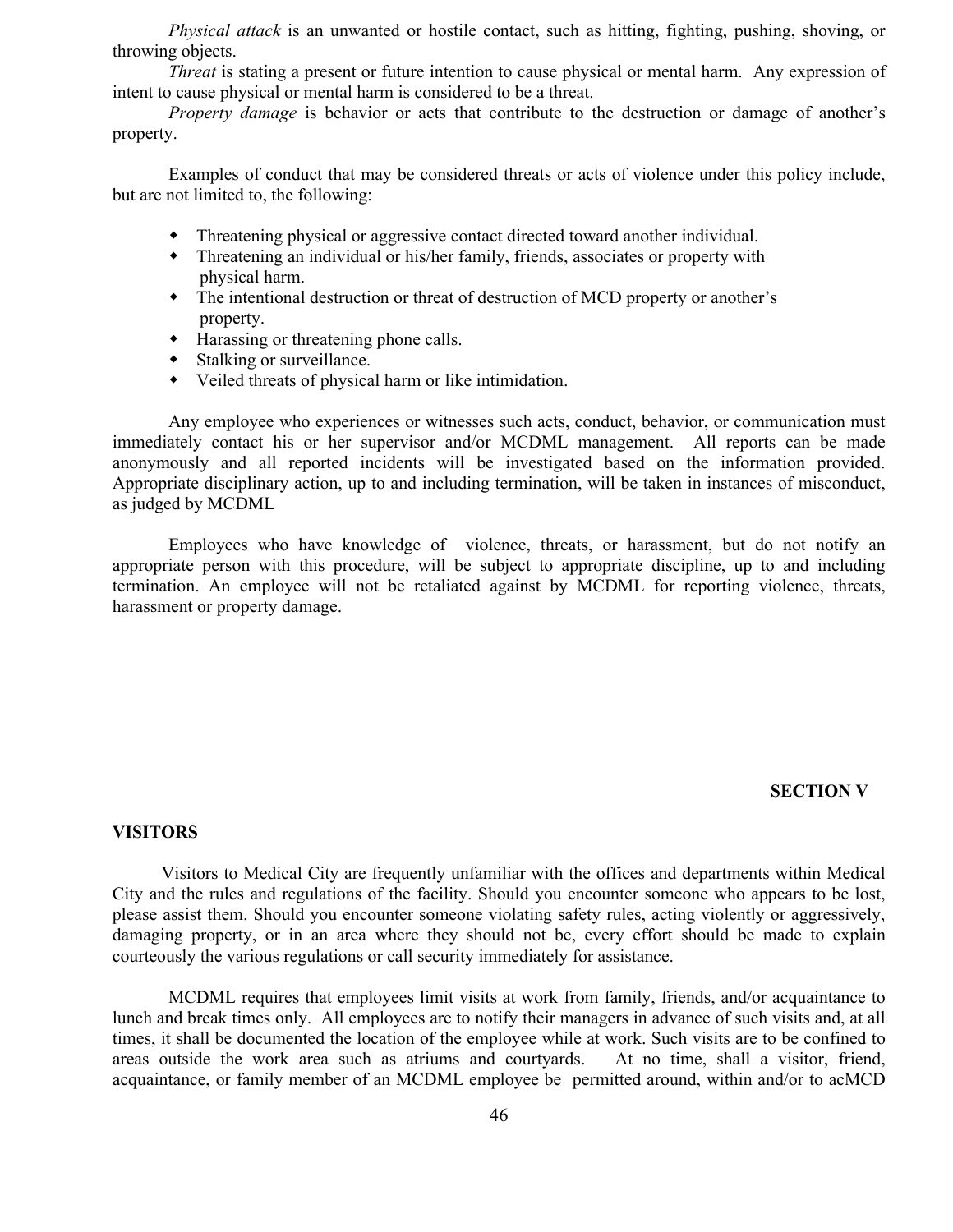an employee in ANY work area and/or any areas patrolled by security staff during such time as the employee is on his/her assigned work shift. No visitor, family member, or acquaintance, for whatever reason, is allowed to ride or within the MCDML MCD vehicles without prior approval of your supervisor or with prior approval and notification to Security dispatch.

#### **WEAPONS**

MCDML employees are prohibited from using or possessing a weapon of any kind, concealed or otherwise, at any time while on the premises and/or while engaging and/or conducting business on behalf of MCDML This policy includes, but is not limited to, the possession of firearms (such as pistols, rifles, shotguns, and pellet guns), knives, and martial arts weapons, commercial or handmade explosive charges (including fire works), or any object or chemical specifically designed or made to inflict bodily harm to another person.

Failure to adhere to these policies is subject to disciplinary action, up to and including, termination.

#### **SECTION V**

#### **TERMINATION**

Separation of employment, either voluntary or involuntary, is a part of personnel activity within any organization. Since employment at MCDML is based upon continuing mutual consent and is "at-will", either the employee or the employer is privileged to terminate employment at any time with or without cause or notice. It is the policy of MCDML. to approach each employee's termination with fairness, both to the employee and the facility. In such cases where an employee resigns, MCDML requests that the employee provide at least two (2) weeks' notice in order to receive termination benefits.

#### **Benefits at Termination are:**

**Paycheck** – Employees who resign will be required to wait until the following **payday** for their paychecks. Employees who are discharged will be required to wait until the following payday for their paychecks, but no longer than six (6) days.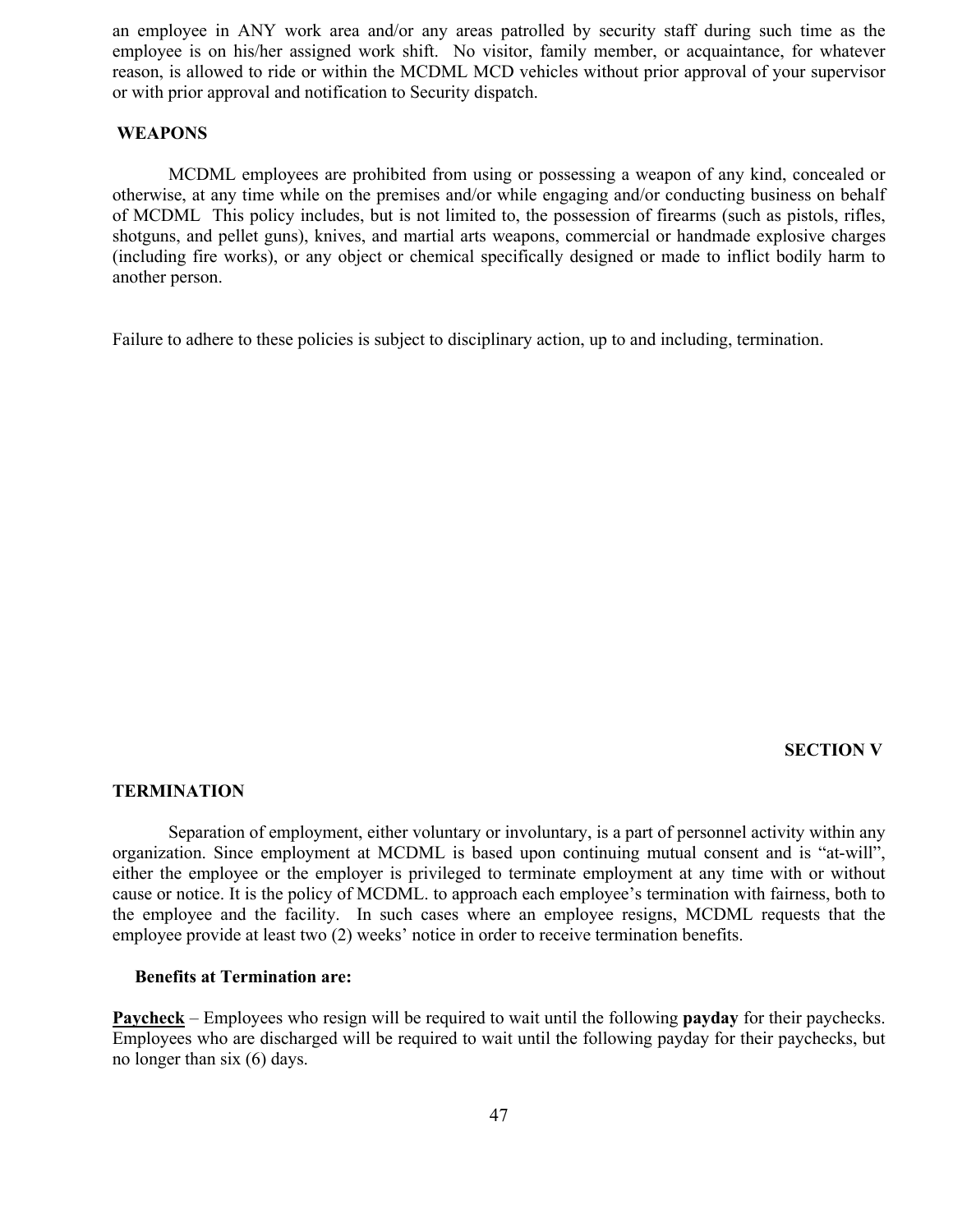**Insurance Coverage** - All insurance benefits continue until the end of the month in which the employee is terminated. Thereafter, health coverage may be continued, at the employee's expense, in accordance with Federal and state regulations. Terminated employees are notified in writing of the terms, conditions and limitations of the continuation of insurance coverage.

**Unused Vacation** – Regardless if the termination is voluntary or involuntary, **upon providing two weeks notice,** terminated employees are paid at their regular base rate, exclusive of any differential pay, for all unused accrued vacation time.

## **Sick/Personal leave benefits:**

**Upon voluntary termination**: the first 10 days of unused and "banked" or accumulated sick days are paid at the pay rate of one half (1/2) the employee's current rate of base pay. An employee is paid full pay for any "banked" days over ten (10) at the employees current rate of base pay, exclusive of any differential pay. A Sick/Personal leave day is considered 8 hours.

**Upon involuntary termination for job-elimination or workforce reduction:** the first 10 days of "banked" or current accrued sick days are paid at the pay rate of one half  $(1/2)$  the employee's current rate of base pay. An employee is paid full pay for any "banked" days over ten (10) at the employees current rate of base pay, exclusive of any differential pay. A Sick/Personal leave day is considered 8 hours.

**Upon involuntary termination for cause or performance**: employees are NOT paid for "banked" sick days regardless of the number of days accumulated.

 **Terminated employees** are responsible for returning to the MCD all facility property, materials or written information issued to them or in their possession or control.

#### **Deductions from final paycheck may include:**

- w Identification Badges/Parking cards must be returned upon termination or resignation to receive a refund of the parking card deposit made at the beginning of your employment.
- All facility property must be returned in satisfactory condition upon request or upon termination of employment. Where permitted by law, MCDML may withhold from your current or final paycheck the cost of any items that are not returned when required.

### REVISED 1/9/15 DC

### **SECTION V**

### **CONCLUSION**

MCDML policies, rules, practices, and procedures may be explained in orientation and throughout your period of employment. This manual is not intended to be a complete source of such information. The policies and benefits discussed in this manual are to answer, in a general manner, questions regarding employment. Where policies and benefits are described, reference may be summaries only, subject to the actual provisions of any legal documents or contracts that may actually be in effect. MCDML has the sole right to interpret the policies and benefits referenced, as well as the right to change, modify, or discontinue policies and benefits at any time with or without notice to employee. Nothing in this booklet is intended to create a vested right to any benefits of employment. This Handbook does not create a contract of employment or guarantee any employee employment for any specific length of time and does not create any contractual rights regarding termination of employment. The requirements, policies, and procedures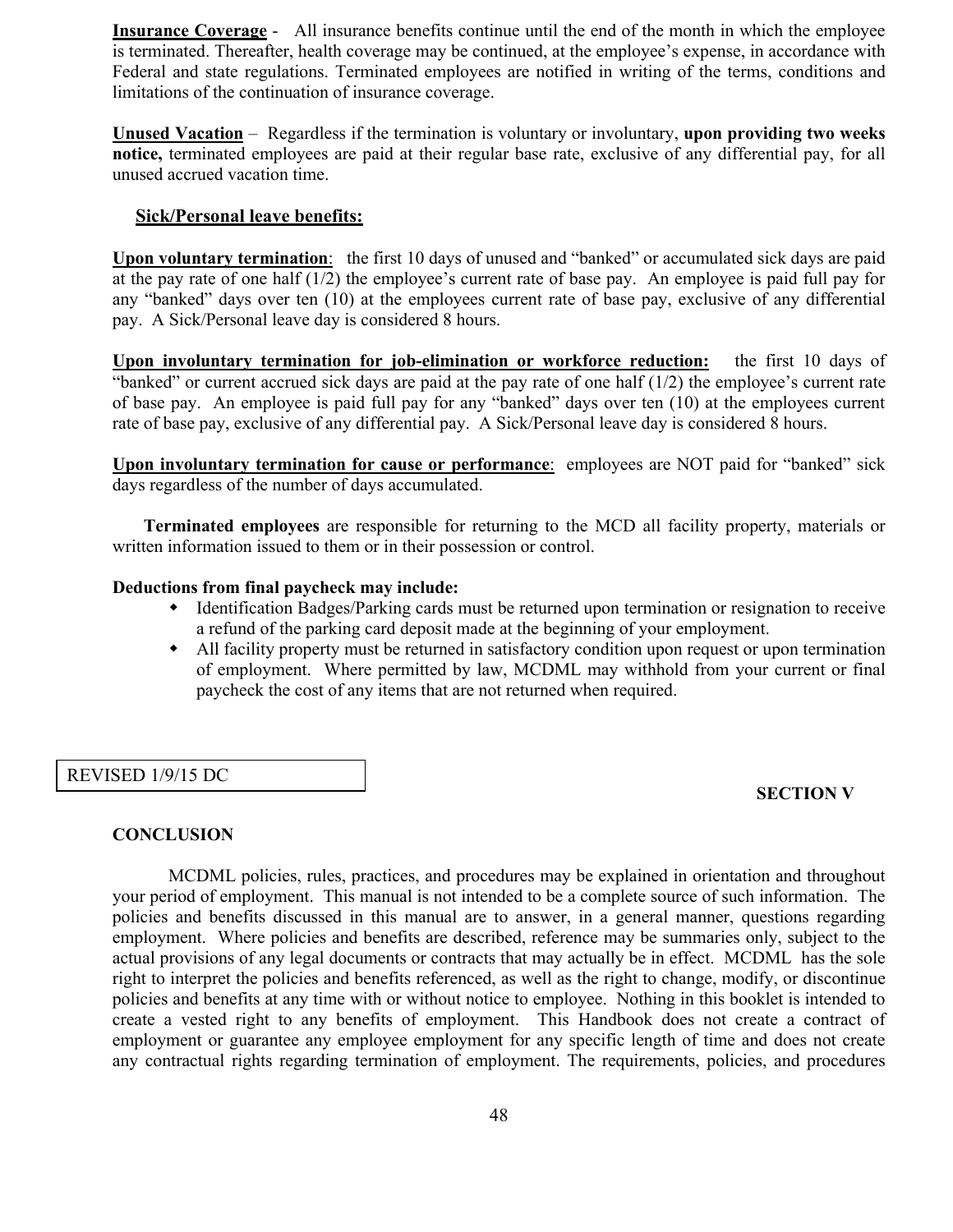contained in this Handbook are subject to discontinuance or change at any time by MCDML as conditions and circumstances warrant.

Updated and/or supplemental information may be provided periodically. It is the responsibility of the employee to keep informed.